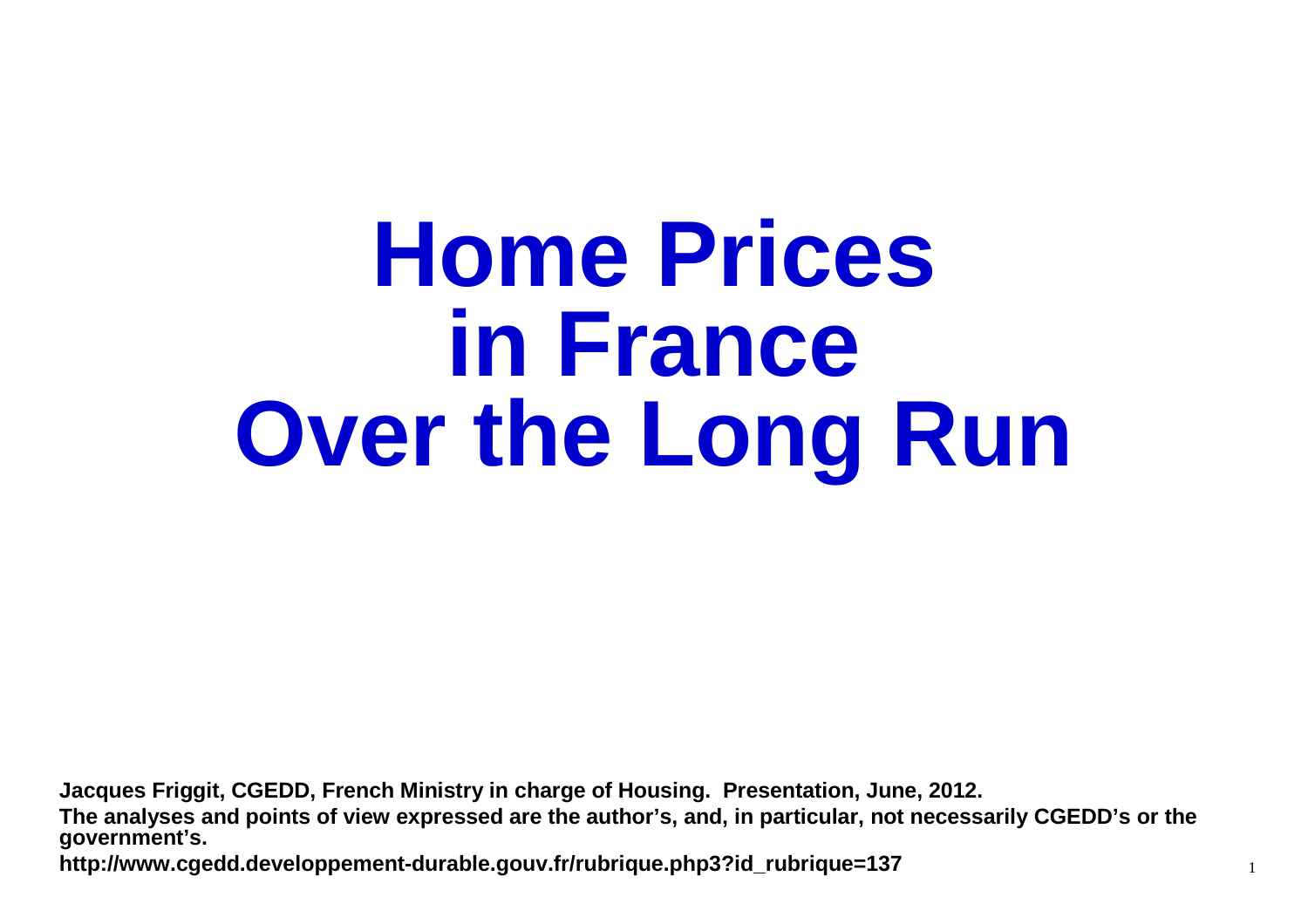# **Preliminary**

- • **« CGEDD » = "Conseil général de l'environnement et dudéveloppement durable" = internal audit and prospective department common to the ministries in charge of the environment, sustainable development, energy, transportation, etc. and housing**
- •**Accent on long term perspective**
- • **Various papers, presentations, data series, sources, monthly updates may be downloaded on**

**http://www.cgedd.developpement-durable.gouv.fr/rubrique.php3?id\_rubrique=137**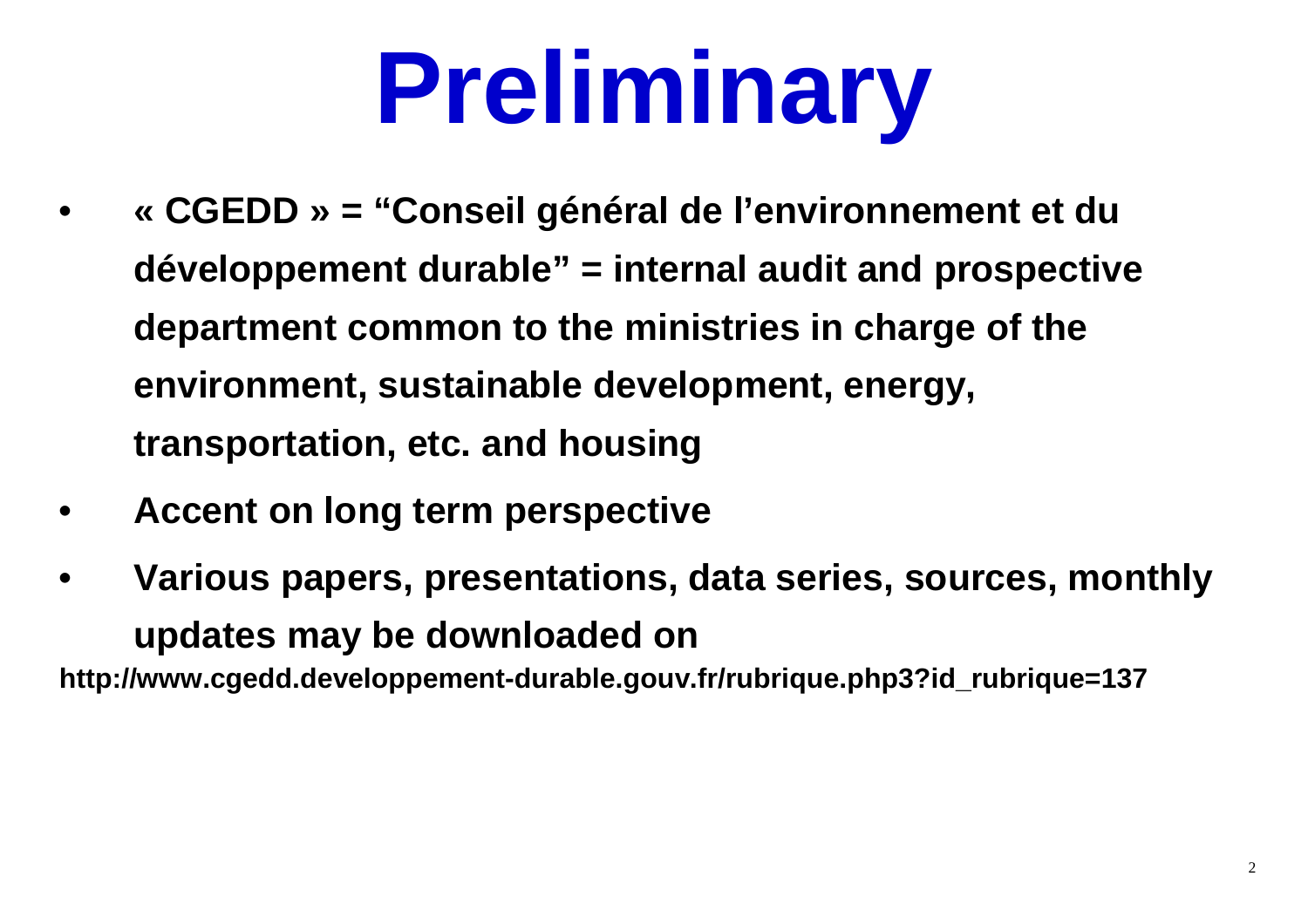



- **1. Home prices in France, a Historical perspective**
- **2. Comparison with Other Assets**
- **3. Several Important Properties of Home Prices**
- **4. How can we Explain the 2000-2010 Rise?**
- **5. Home Price Prospective**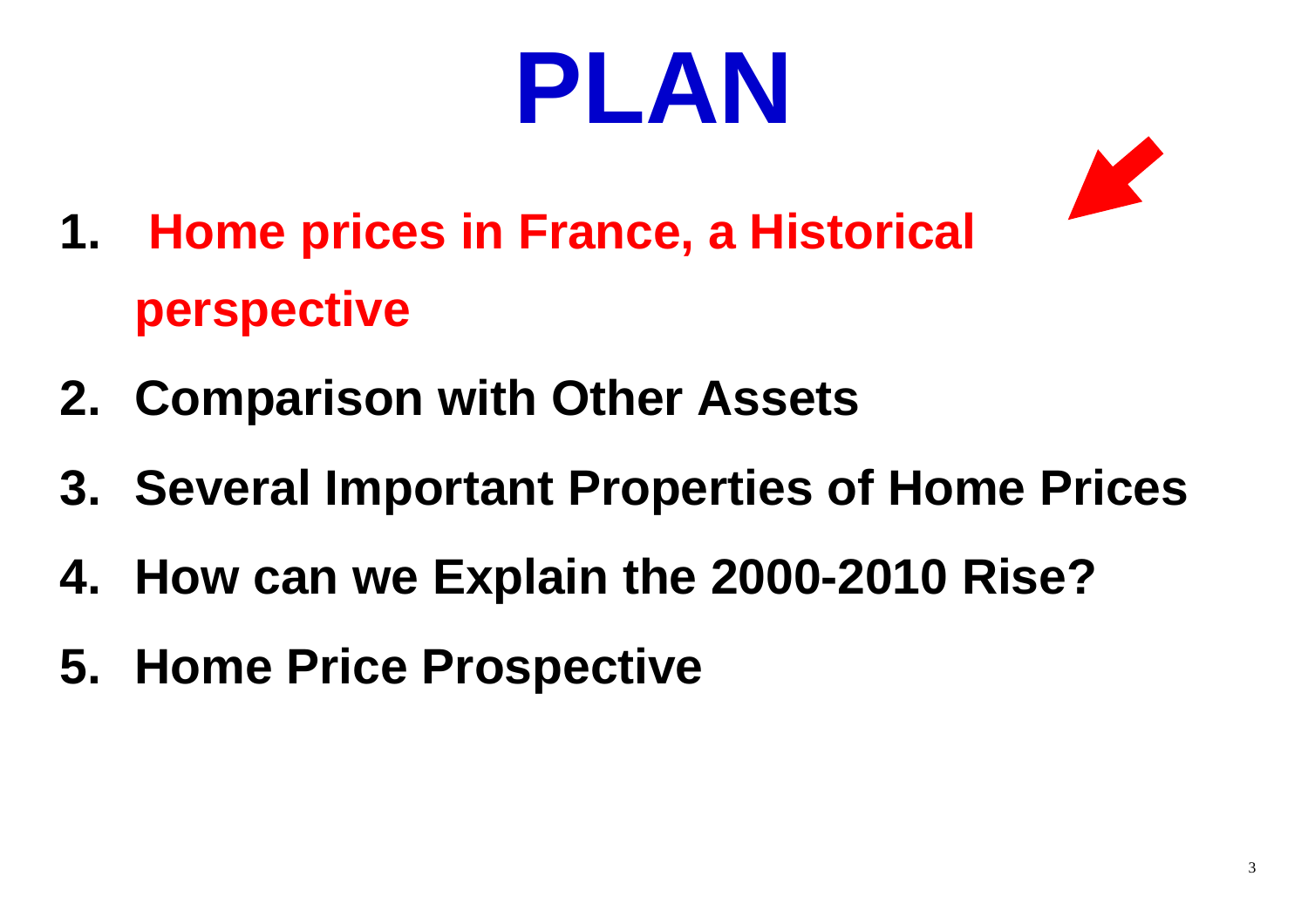# **Home price indices in Paris since <sup>1200</sup>**

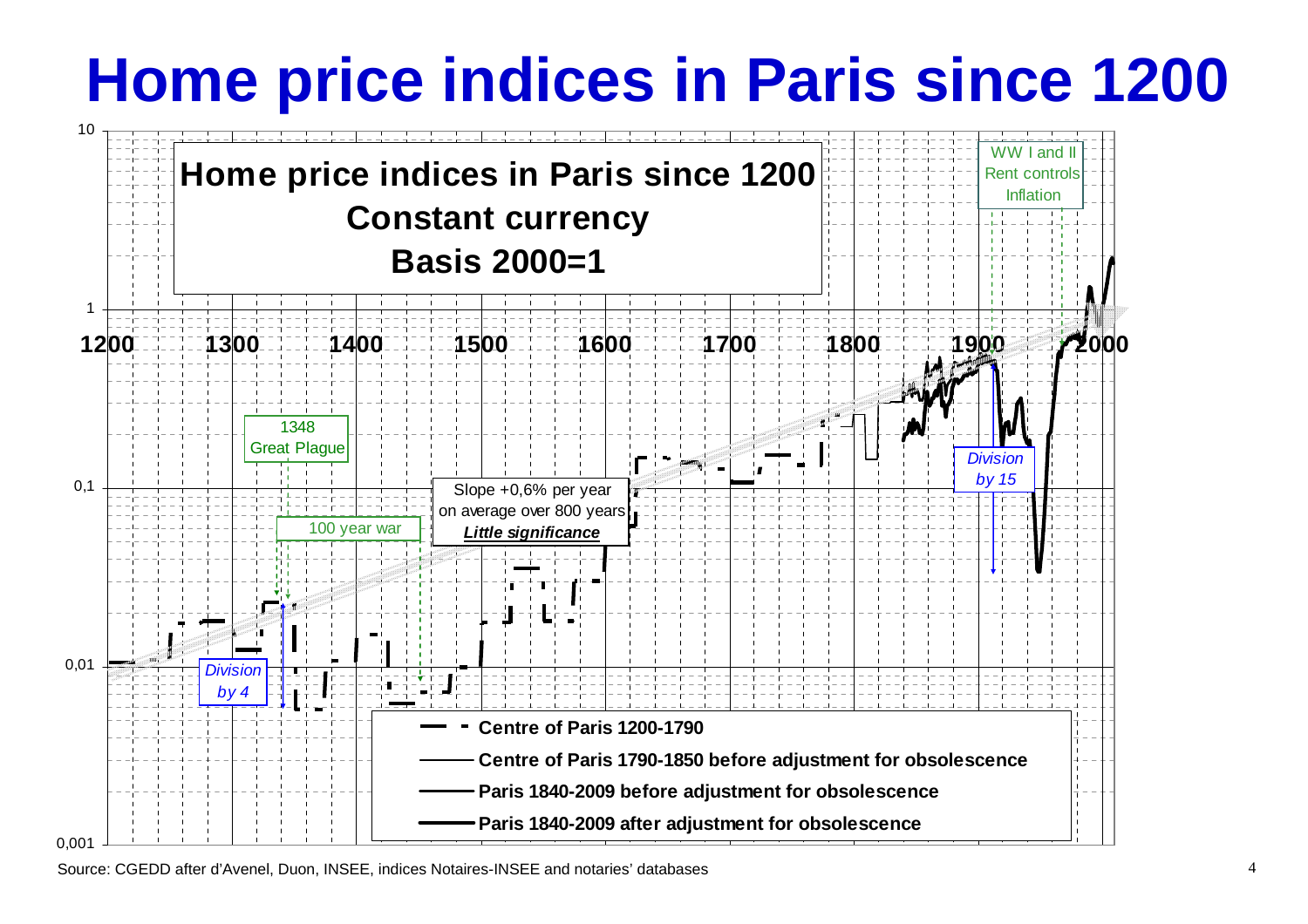### **1840-2011: the 1914-1965 depression**



Source: CGEDD after INSEE, notaries' databases, Notaires-INSEE SA indices, Duon, Toutain and Villa (CEPII).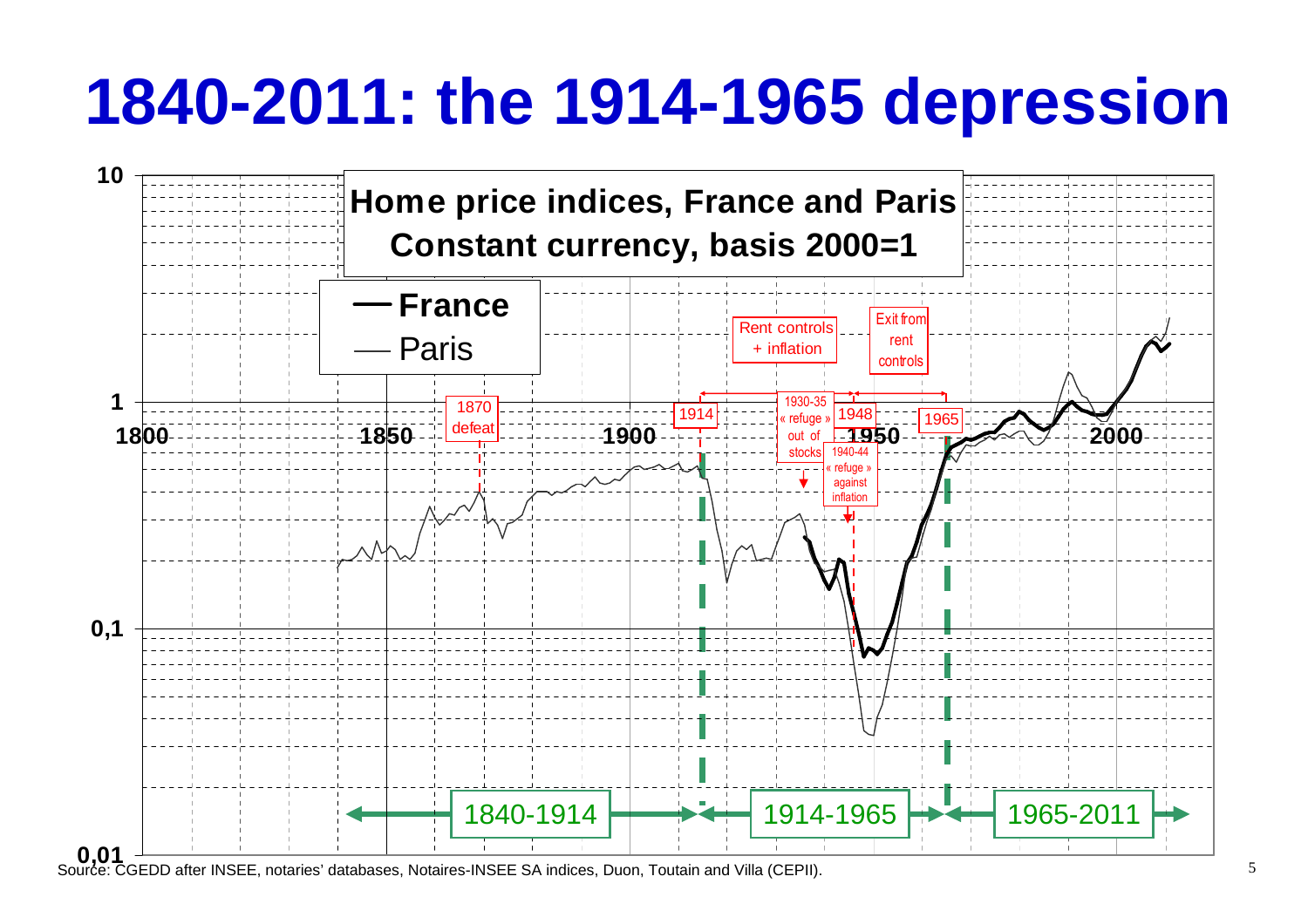# **What are we talking about? Beware quality/structural effects!**

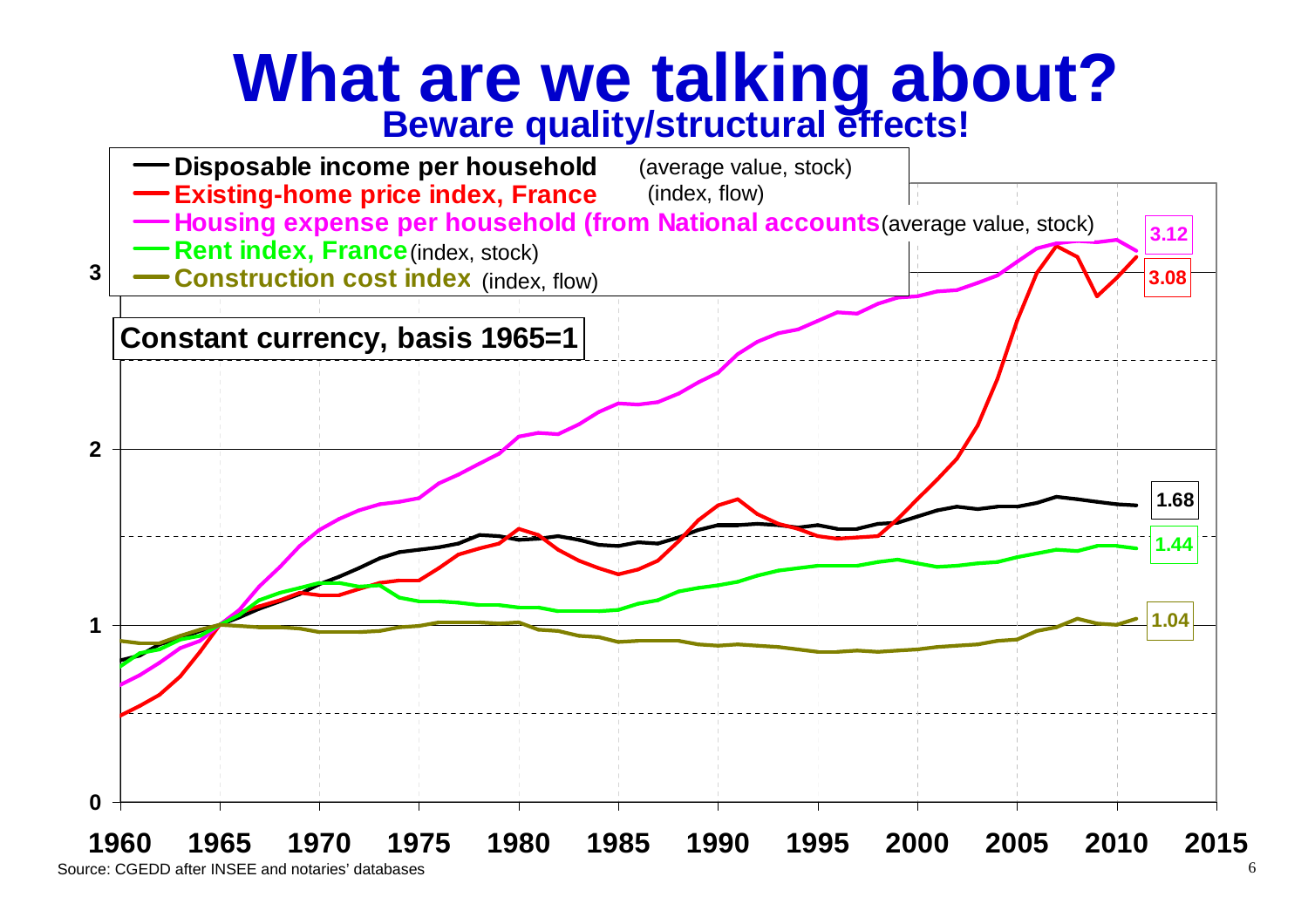# **Example of quality effect: surface**



Source: CGEDD after housing surveys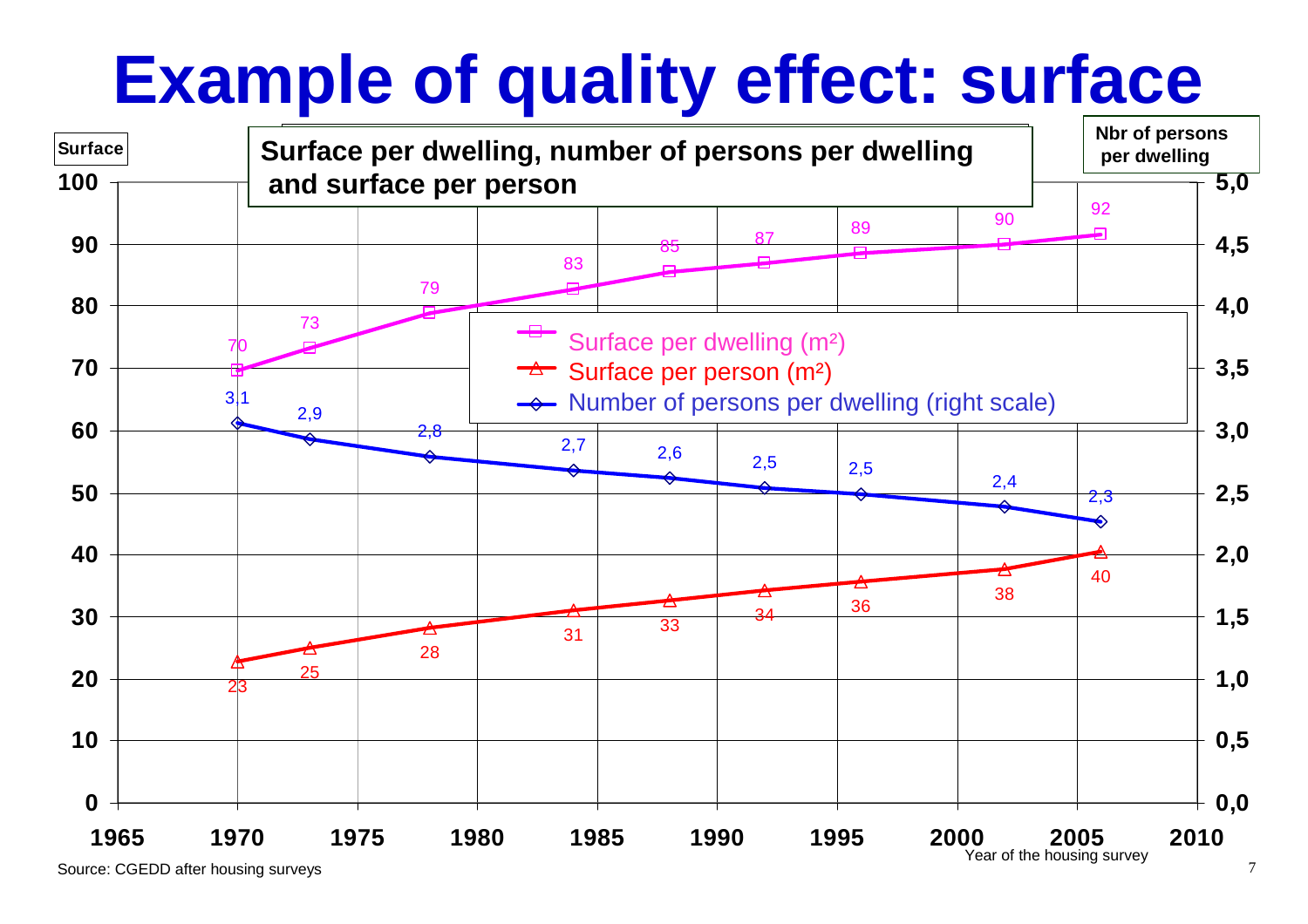# **Stability from 1965 to 2000 then take off of the home price index relative to income per household**



Source: CGEDD after INSEE, notaries' databases, Notaires-INSEE indices.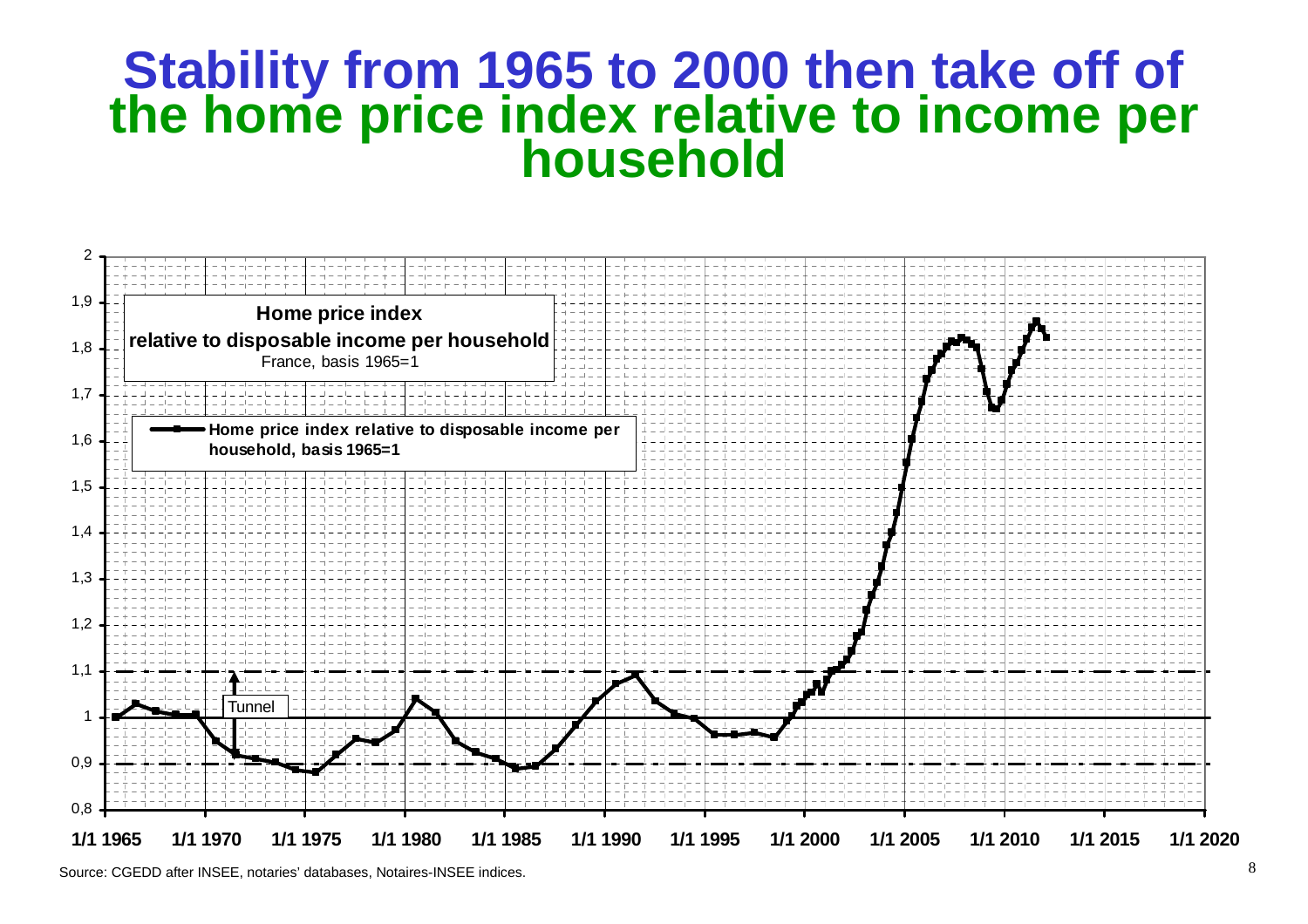#### **Local differentiation**



Source: CGEDD after INSEE, notaires'databases, Notaires-INSEE indices.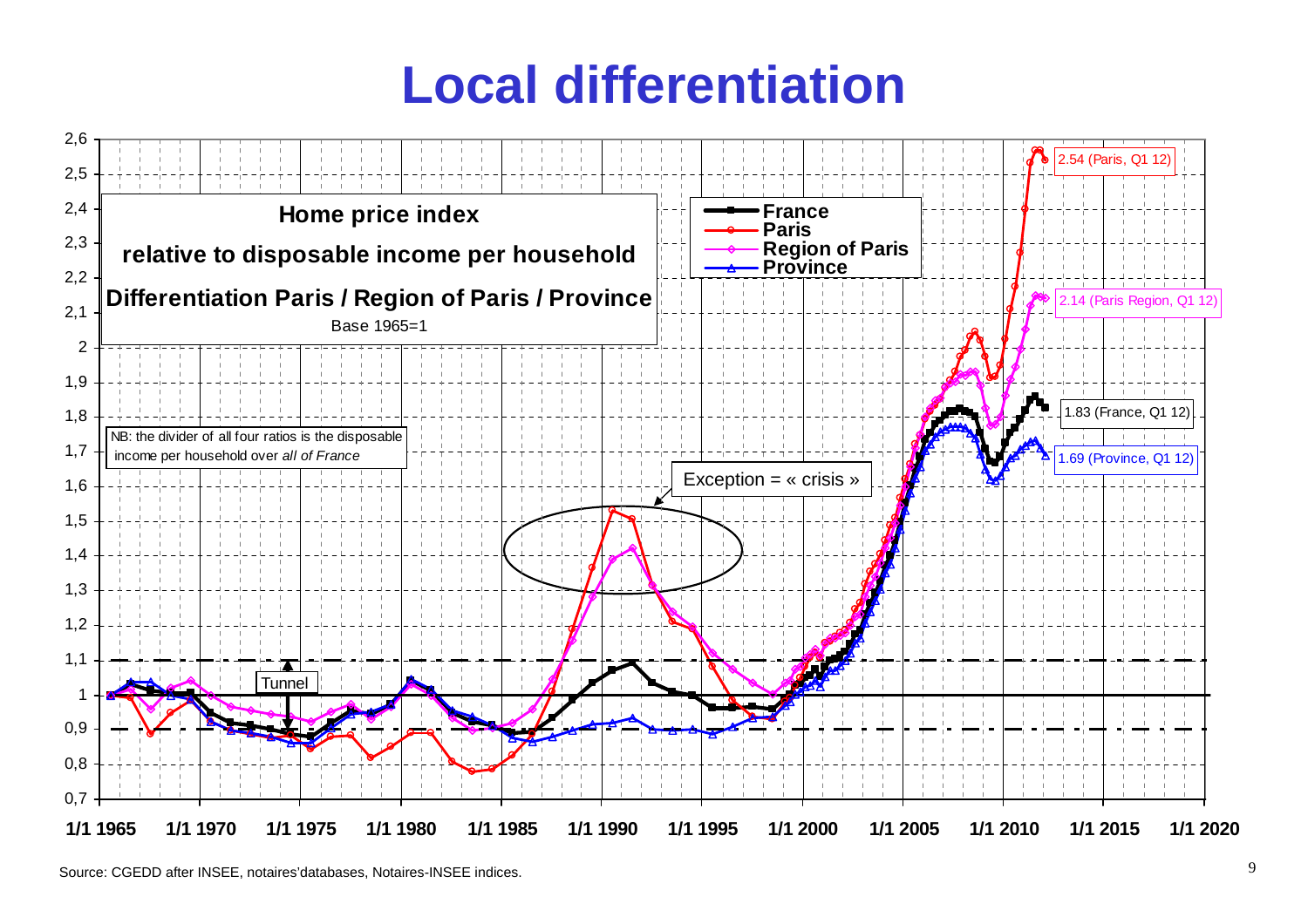## **2000-2010: heterogeneity of home price growth in the various « departments »**

**The extremes (growth from 2000 to 2010 in the existing-home price indices):** •**The 3 smallest increases: Territoire de Belfort: +59%; Haut-Rhin (deptt ofColmar): +64%, Moselle +70%**

•**The 3 biggest increases: Bouches-du-Rhône (=departt of Marseilles), Paris, Alpes-Maritimes (departt of Nice): (in a draw) +138%**

•**(France: + 107%)**

(Source: Notaires-INSEE indices and Perval)

Higher 2000-2010 growth if:

- -More secondary residences
- -More private rented principal residences
- -Fewer owner-occupied principal residences
- -Lower construction rate (elasticity ~ -1 or -2)
- -Higher population growth (elasticity  $\sim$  1 or 2)
- -Higher income growth (elasticity  $\sim$  1)
- -Lower unemployment growth
- -Results not robust with respect to the period studied

#### Details in the paper:

http://www.cgedd.developpement-durable.gouv.fr/IMG/pdf/difference-variation-prix-immobilier-par-departement\_cle76a2da.pdf

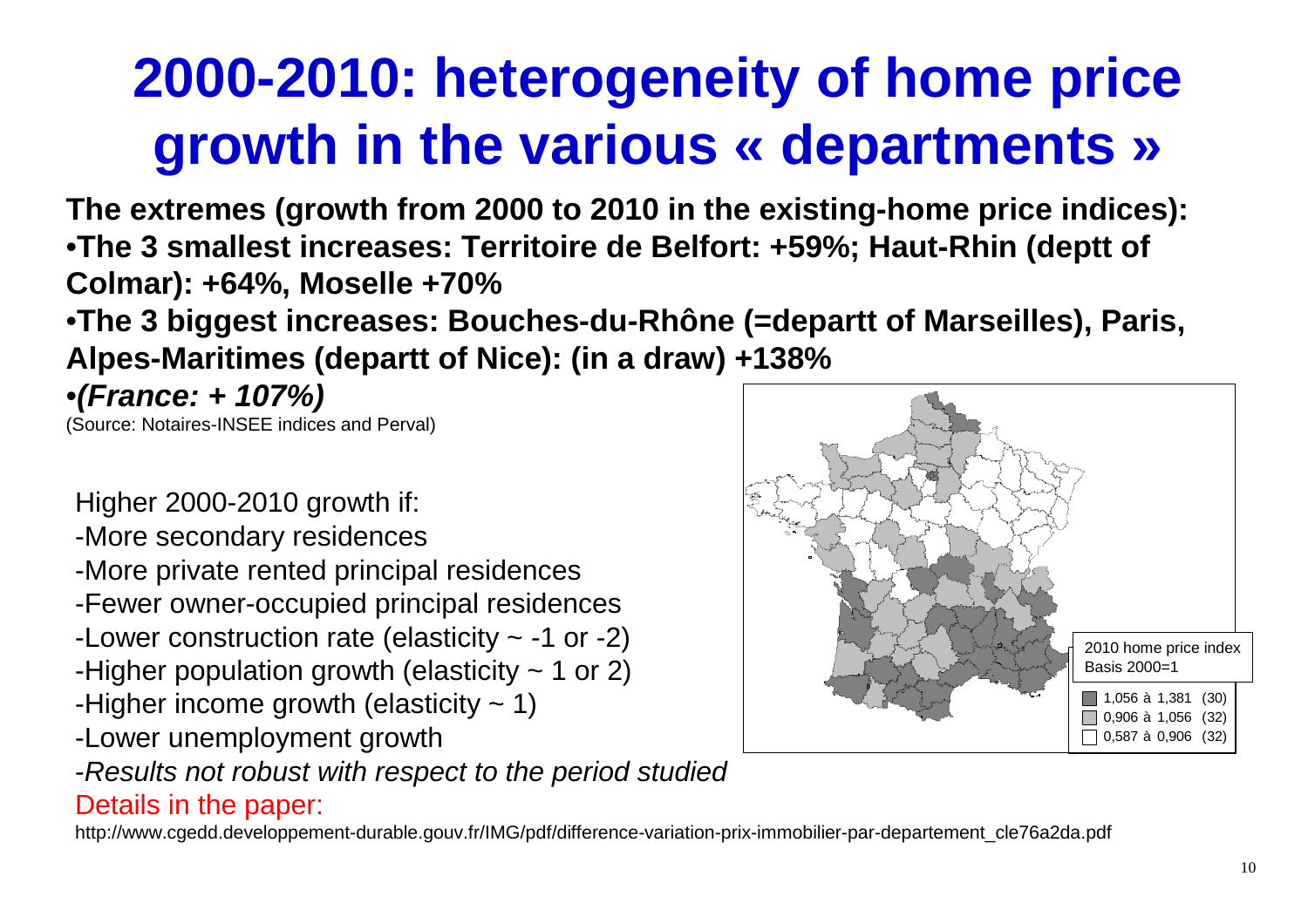### **2000-2010: inversion of apartments / indiv. houses differentiation**

### **Relative to indiv. houses, apartments have:**

•**appreciated from 1950 to 1965 (exit from rent controls**, which

• had impacted apartments more than individual houses**)** •**depreciated from 1965 to 2000 (while occupants weregetting poorer)** •**appreciated from <sup>2001</sup> (while occupants went on gettingpoorer)**

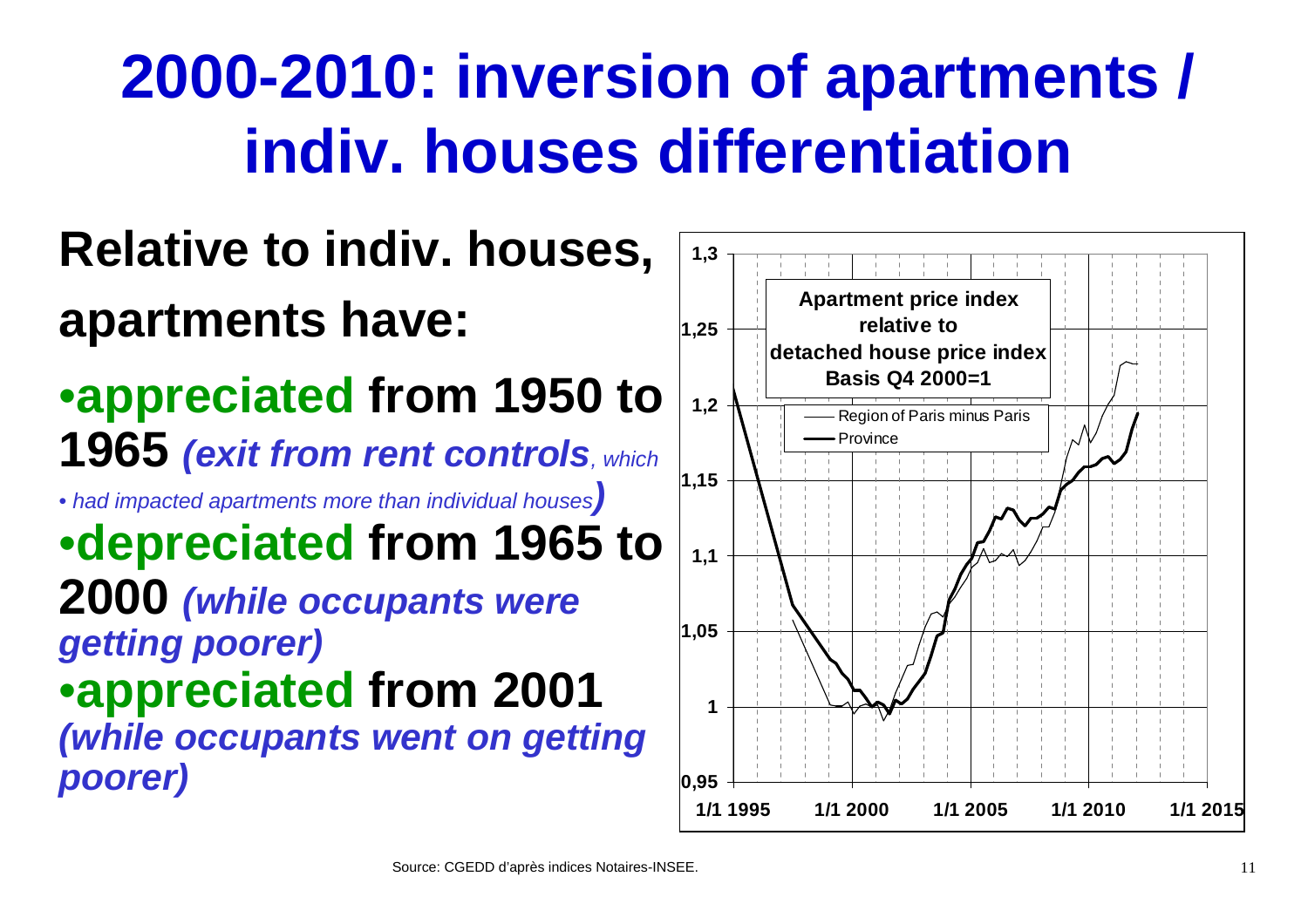

Source: CGEDD after INSEE, notaries' databases, Notaires-INSEE SA indices, Freddie Mac, FHFA, R.Shiller, US Bureau of Economic Analysis, Census Bureau, UK DCLG, UK National Statistics, Halifax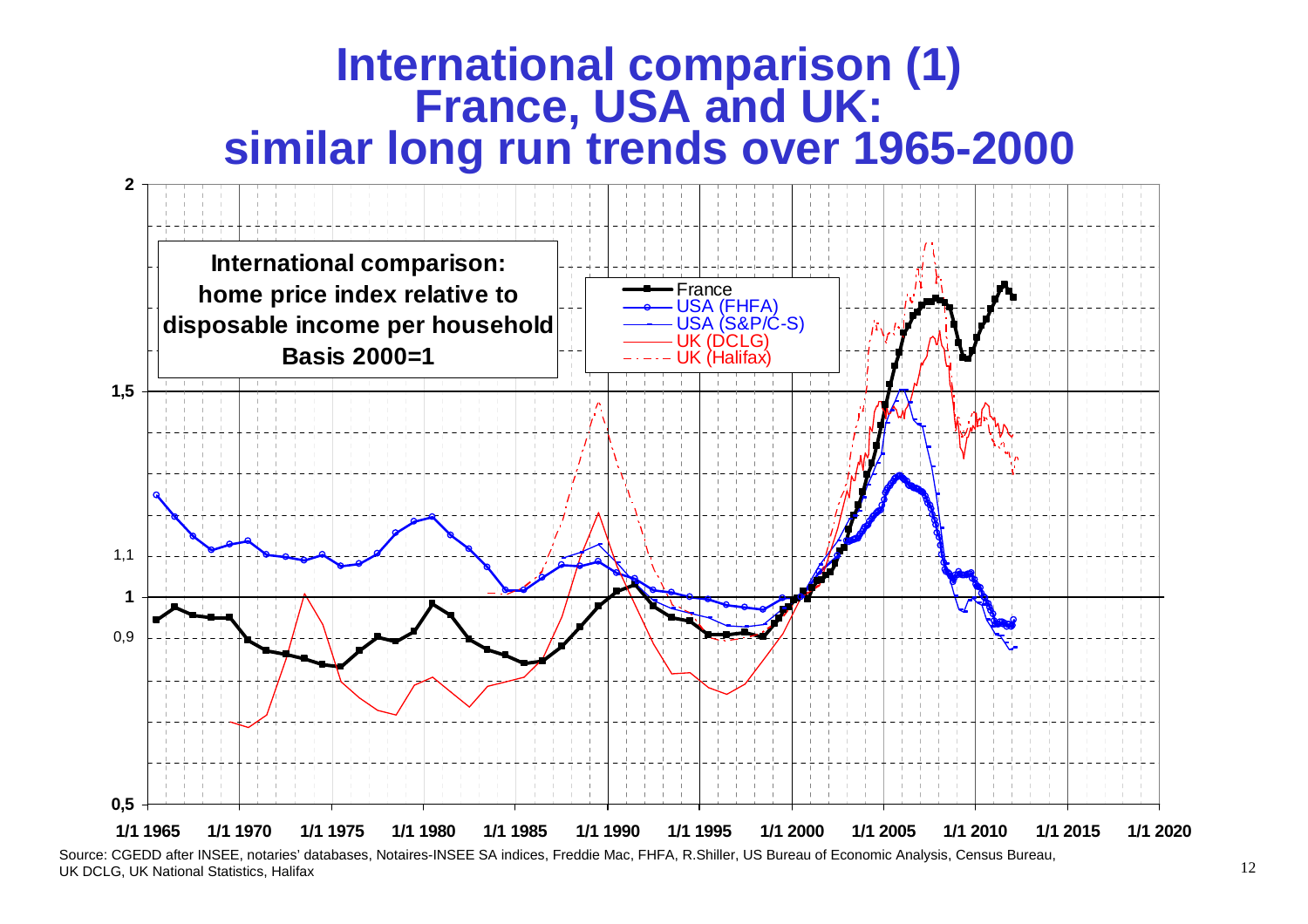#### **International comparison (2)Diversity since 1995**

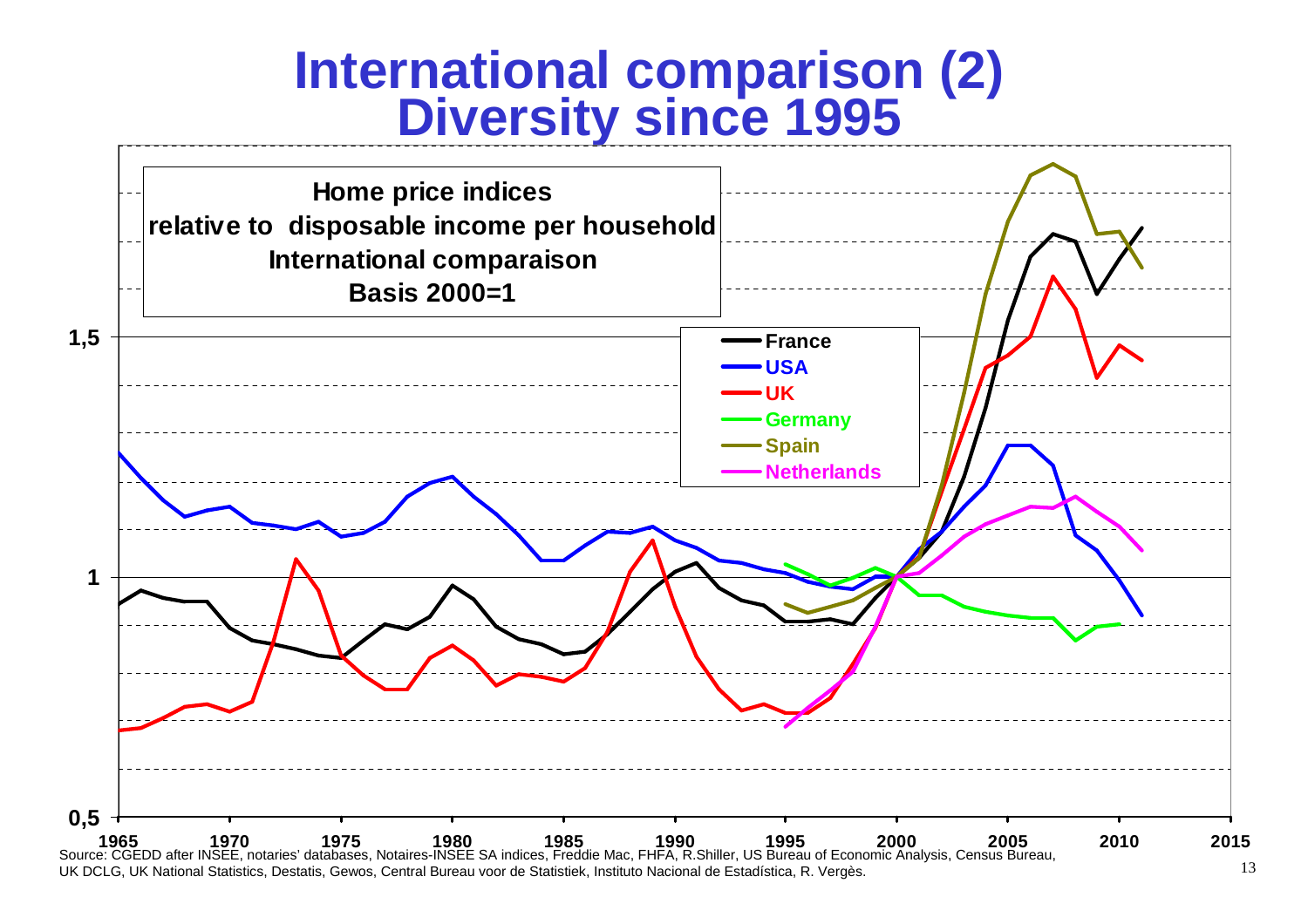# **International comparaison (3)<br>France-Germany:**

**Relative to income per household, from 2000 to 2010,**

- •**home price indices diverge**
- **but rent indices remain flat in both countries**  •**(impact of German households' very high long term debt in 2000)**



Source: CGEDD after INSEE, notaries' databases, Notaires-INSEE SA indices, Destatis, Gewos.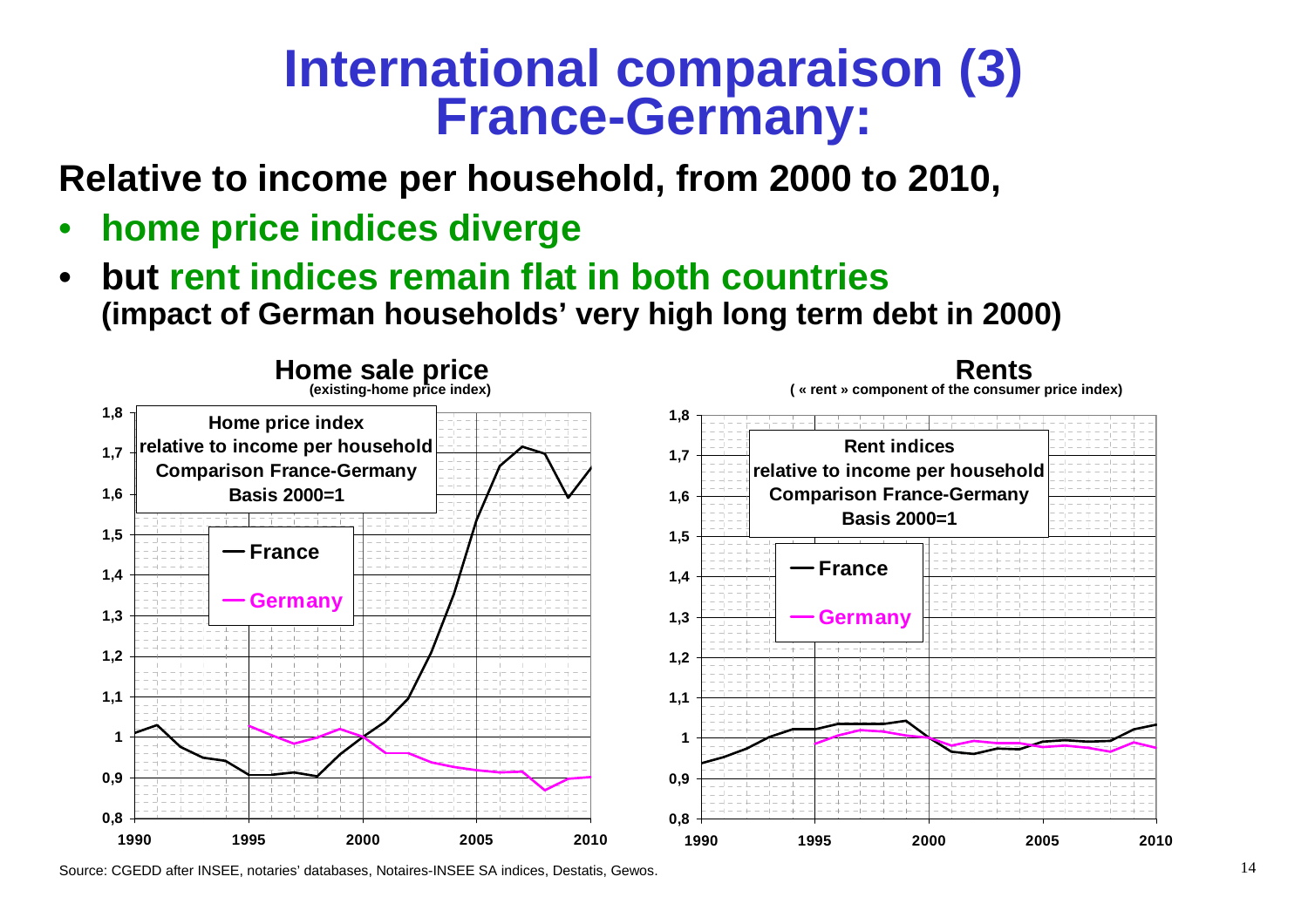# **2000-2010: rental return (=rent / price) collapses**

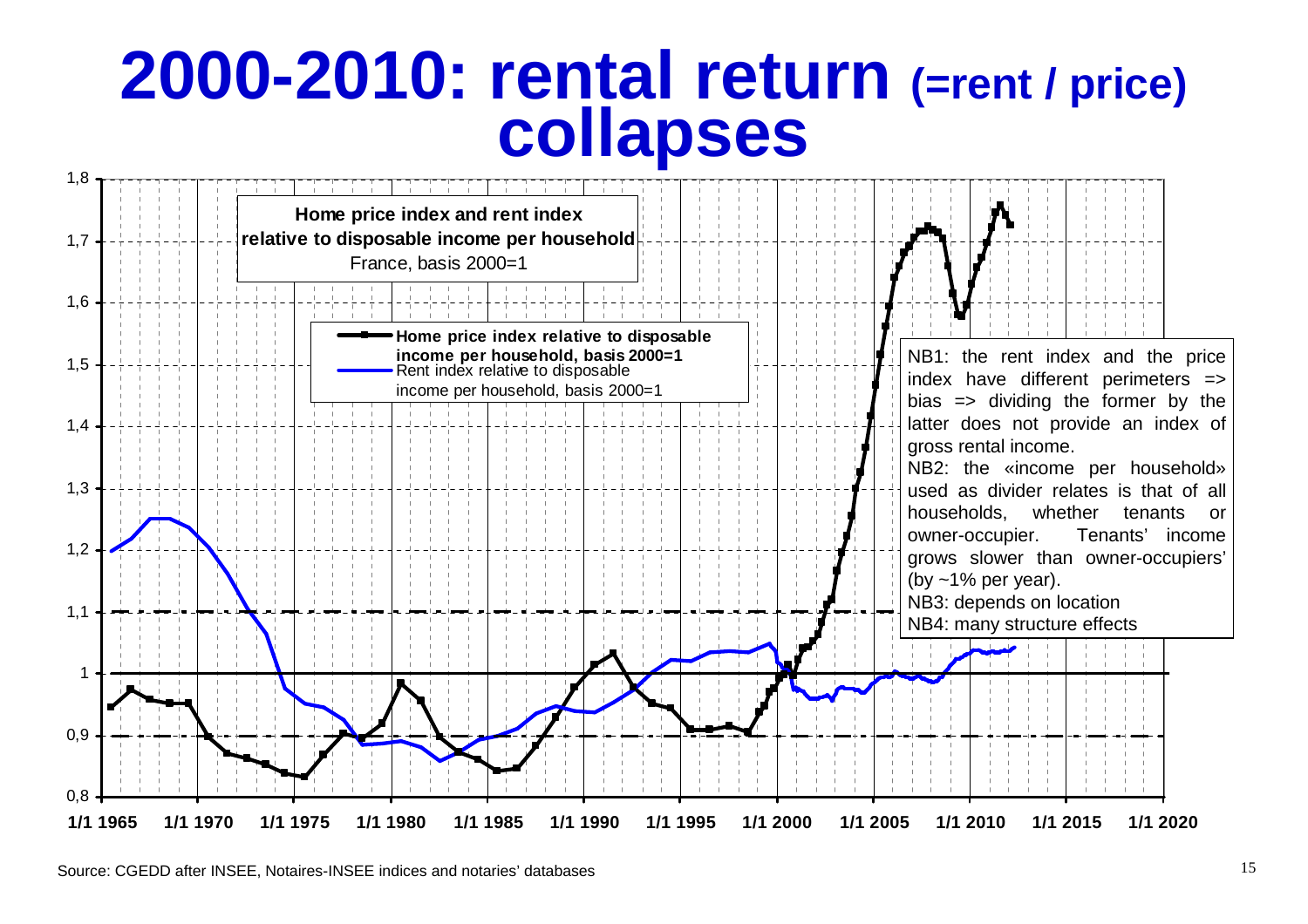# **Resilience of the 6% gross rental return**

- **In 1900-1910:** 
	- **inflation +0,3%/year,**
	- **income per household +1,6%/year,**
	- **Paris home price indexs +1,1%/year,**
	- **Gov't debt interest rate 3,1%/year**
- **The gross rent of the (residential) properties purchased by La Fourmi Immobilière (a property company) (from 1899 to 1913) was worth 6 to 7% of their price (quoted by F. Simmonet, « La Fourmi Immobilière »).**
- **« The average gross rental return in Paris would be 6,36% (from 5,13% in the 16th arrondissement to 7,76% in the 20th arrondissement) », of which 33% expenses must be substracted (P. Leroy-Beaulieu, « L'art de placer et gérer sa fortune », 1906).**
- **6% gross rental return « a residential building is worth 200 monthly rents »**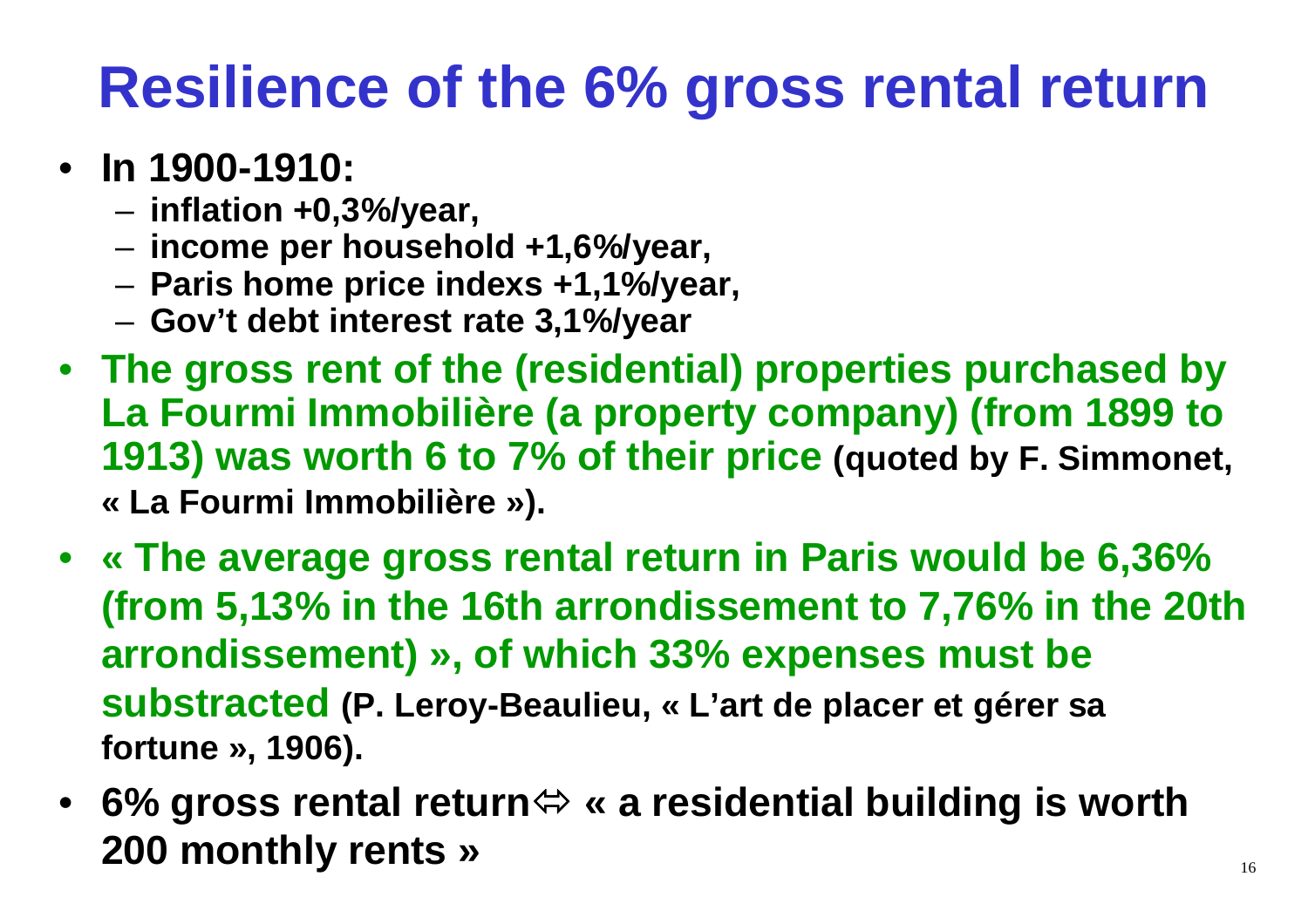#### **Interest rates are at <sup>a</sup> historical low…but their decrease hadbegun much earlier than 2000**

**Long Term Interest Rate and Inflation-5%0%** $1/1$  1965 **5%10%15%20%**that the 2010 of the 2015 of the 1980 of the 1985 of the 1990 of the 1995 of the 2000 of the 2005 of the 2010 o **Interest rateInflation Interest rate minus inflation**Interest rate | 3,6% %  $3,8\%$  1,5% 1,2% minus inflationInflation 5,6% $\frac{\%}{\%}$  1,7% 2,8% 1,6% Interest rate 9,2% $\frac{6}{1}$  5,5% 4,3% 2,8% 2000

•**Which rates (nominal, or net of past**

**inflation, or net of expected inflation)?**

•**Low with respect to which reference?**

<sup>2000</sup>

<sup>2008</sup> Fin 2010

Average 1965-

Source: CGEDD after Ixis, Banque de France and INSEE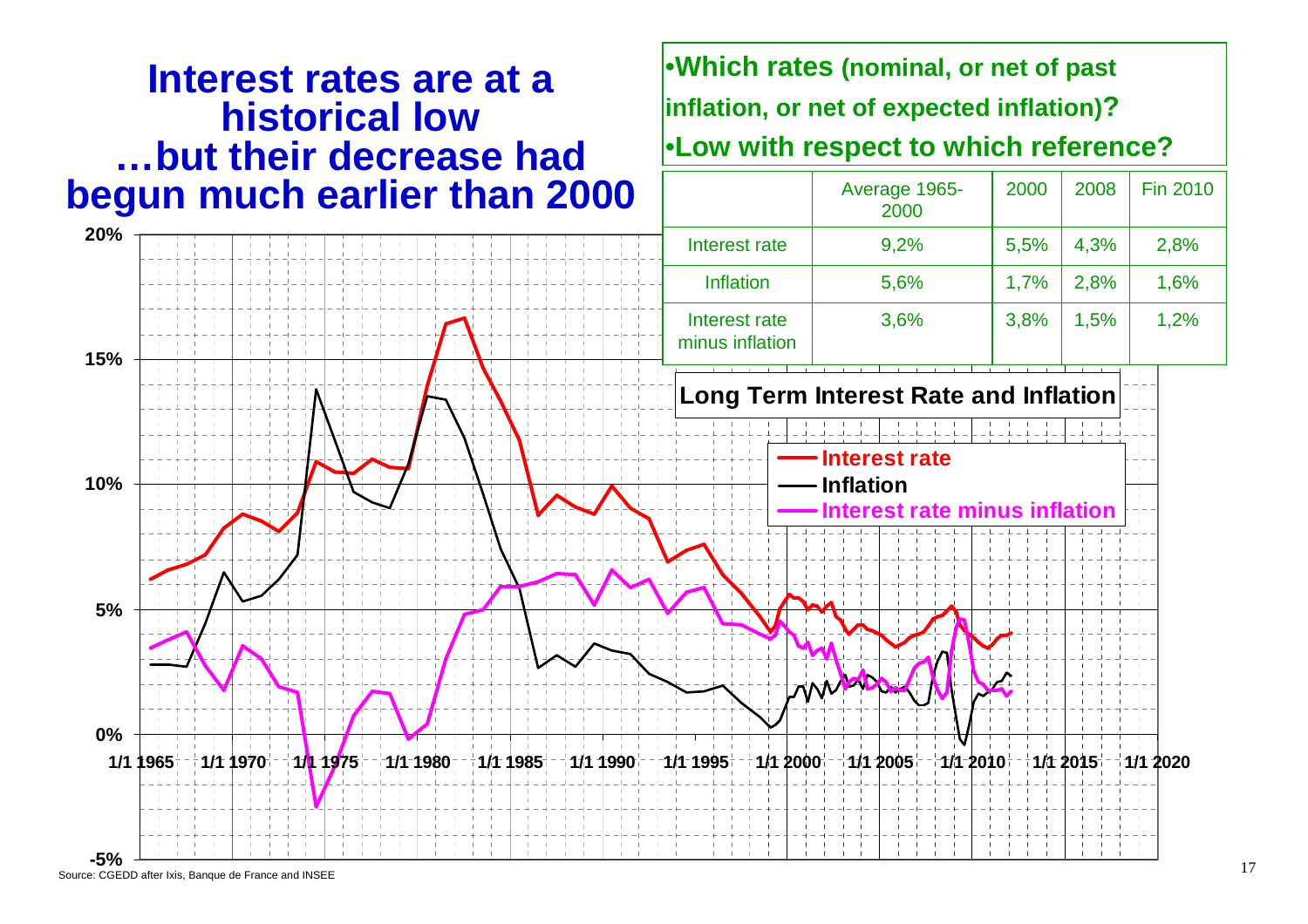## **2000-2010: increase of mortgage initial length**

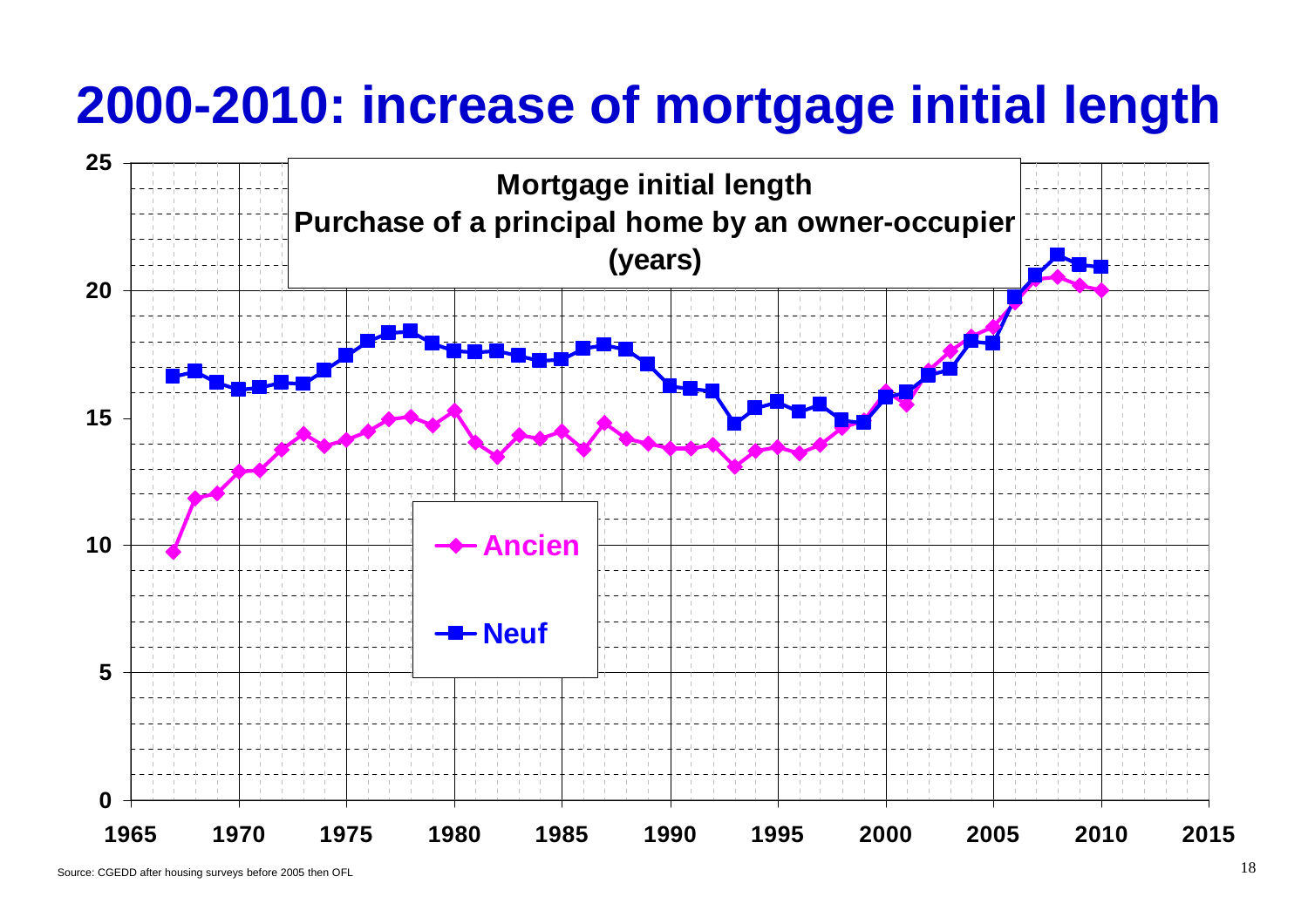#### **« Affordability », « property purchasing power », etc. indices: what are we talking about?**

- •**Which period? (ex: 2000-2010 or 1990-2010 or 1965-2010)**
- •**Which area? (ex: Paris or France)**
- •**Which price? (« constant quality » index or average price? new or existing?)**
- • **Which income? (buyers'? borrowers'? all households'? « disposable » or net taxable or gross taxable income?)**
- • **Which financing conditions?**
	- $-$  **Which interest rate? (several series, more or less consistent and continuous and reliable; what with adjustable rates, capped adjustable rates?)**
	- **From 1973 to 1985, how do we factor in inflation, progressive monthly payments?**
	- **How do we take into account changes in mortgage length?**
	- **How do we take into account changes in downpayment?**
- • **Other variables: transaction costs, interaction with the gov't (subsidies and taxes)**
- •**Other points of view: purchasing power in rent years??**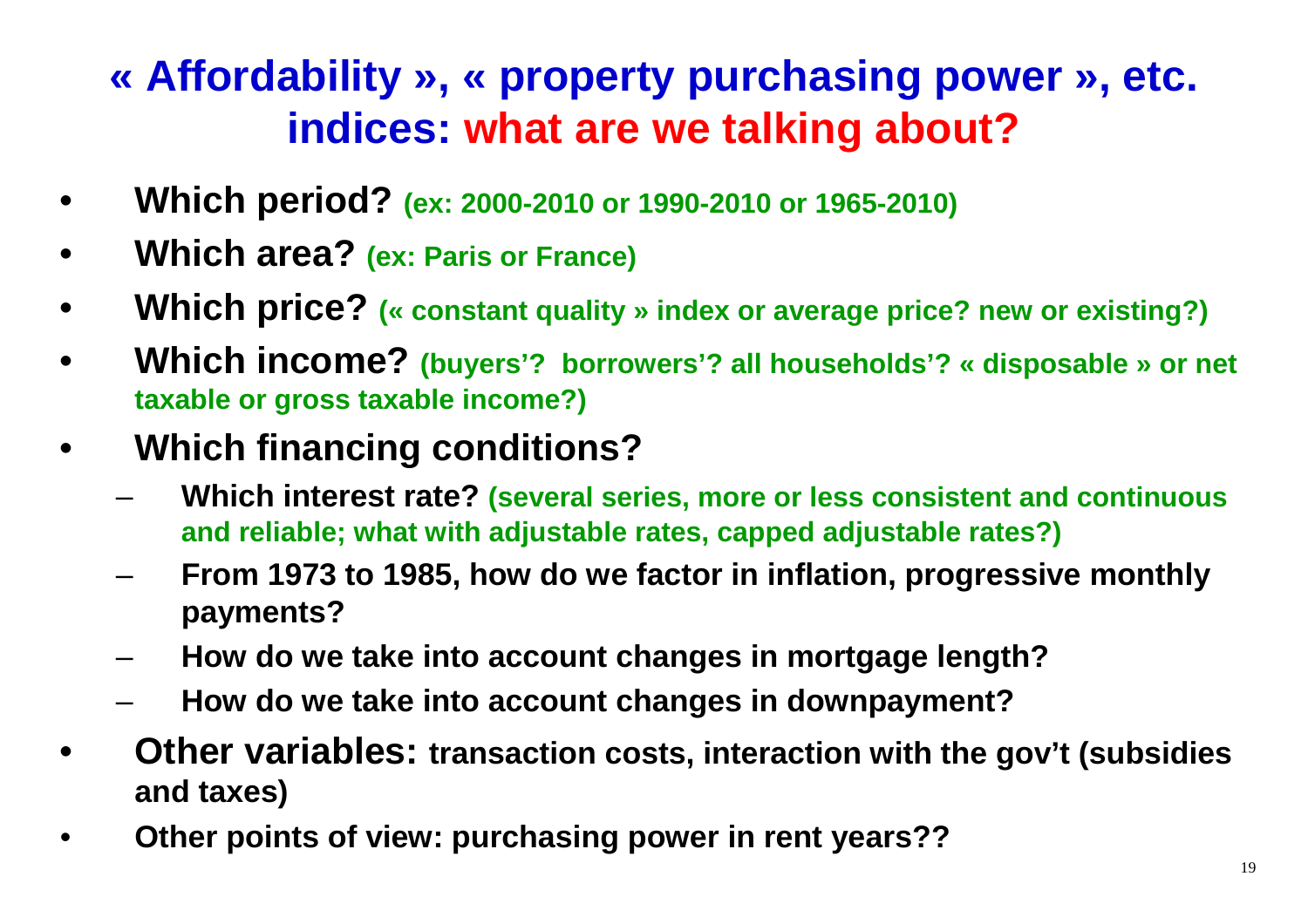#### **Example: impact on « affordability » of nominal / 'real'(=net of inflation) interest rate, and of mortgage length**



Source: CGEDD after INSEE, notaries' databases, Notaires-INSEE SA indices, Banque de France, Ixis, housing surveys, OFL.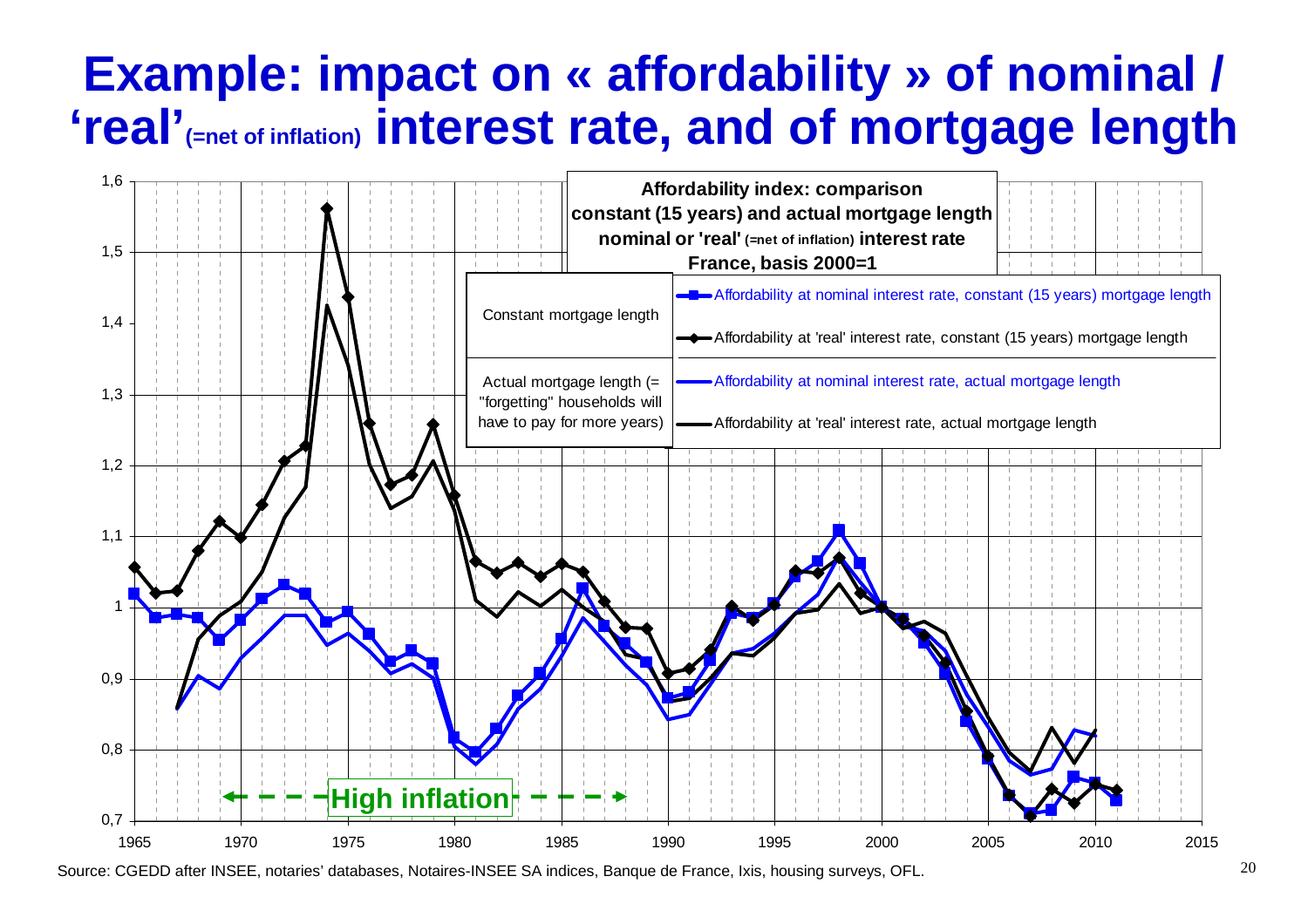### **2000-2010: decrease in the affordability index at nominal and 'real' interest rate**

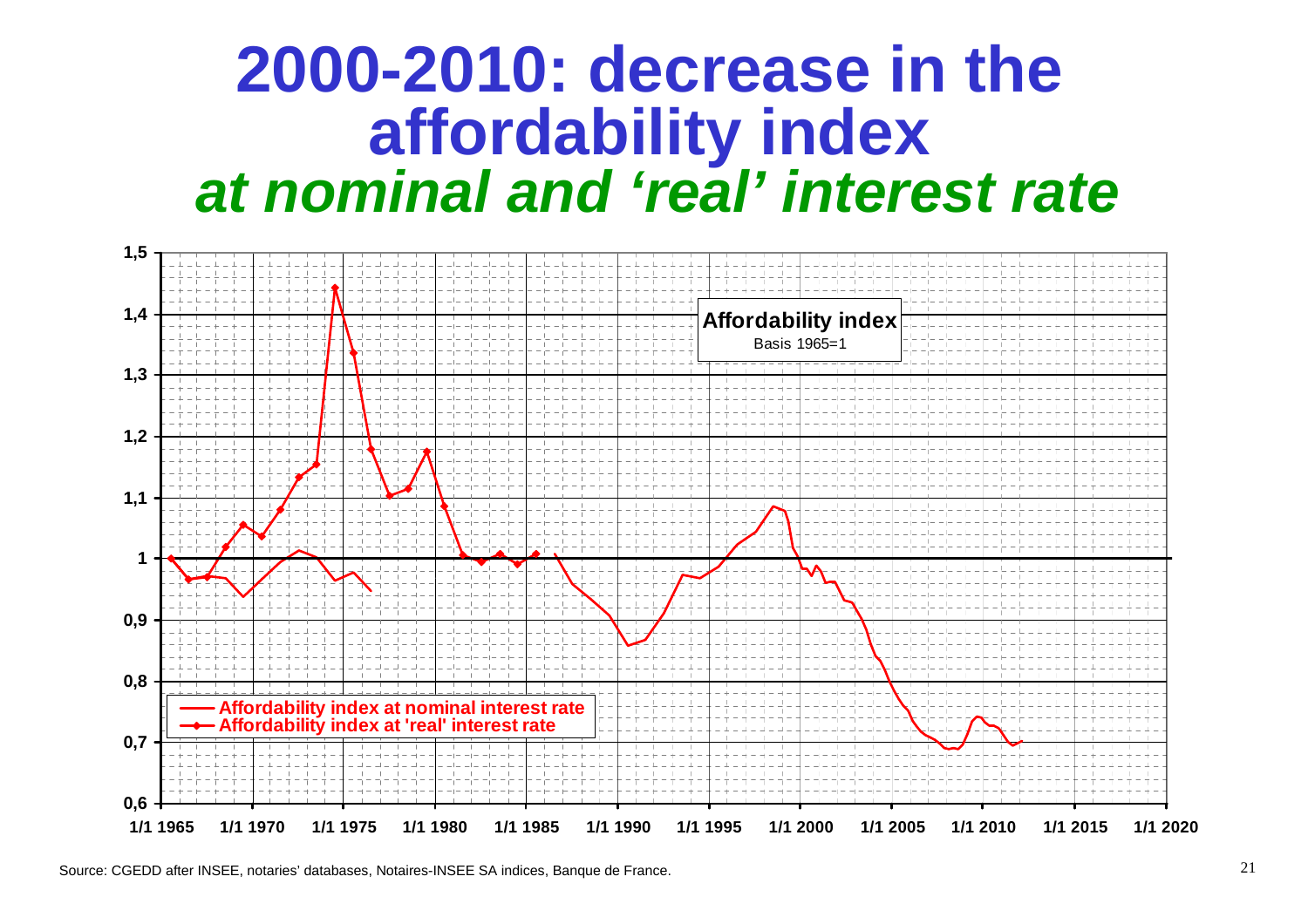#### **2000-2010: increase in the mortgage length necessary to purchase the same dwelling everything else being equal**

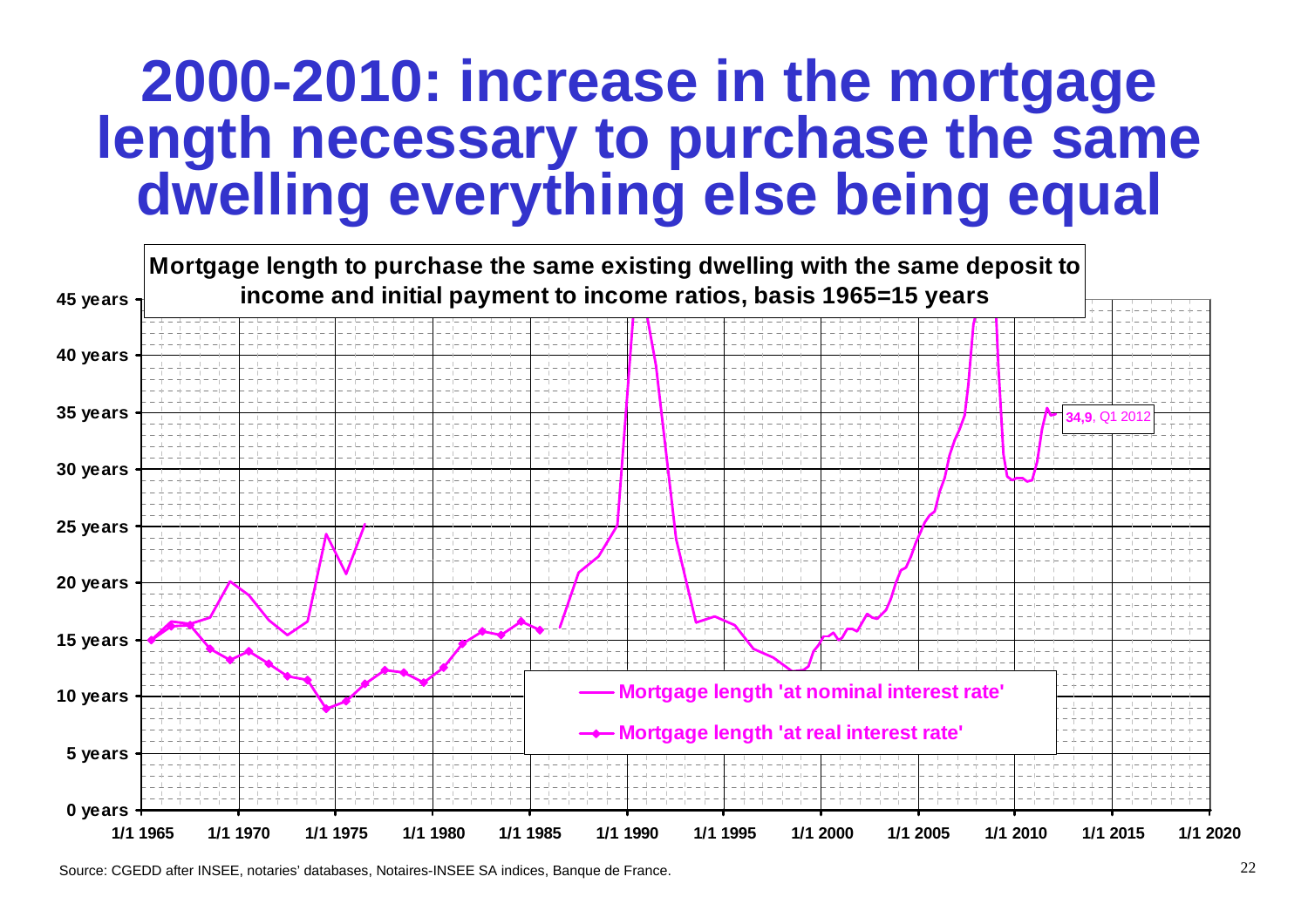#### **2000-2010: New versus existing-home price**

•The average price has grown faster for existing homes than for new homes •We have no price index (i.e. **at constant quality**) for new homes for now (maybe it's going to change: INSEE is working on it) SO we don't know whether a new-home index would grow<br>factor arelayser than the existing hame price index faster or slower than the existing-home price index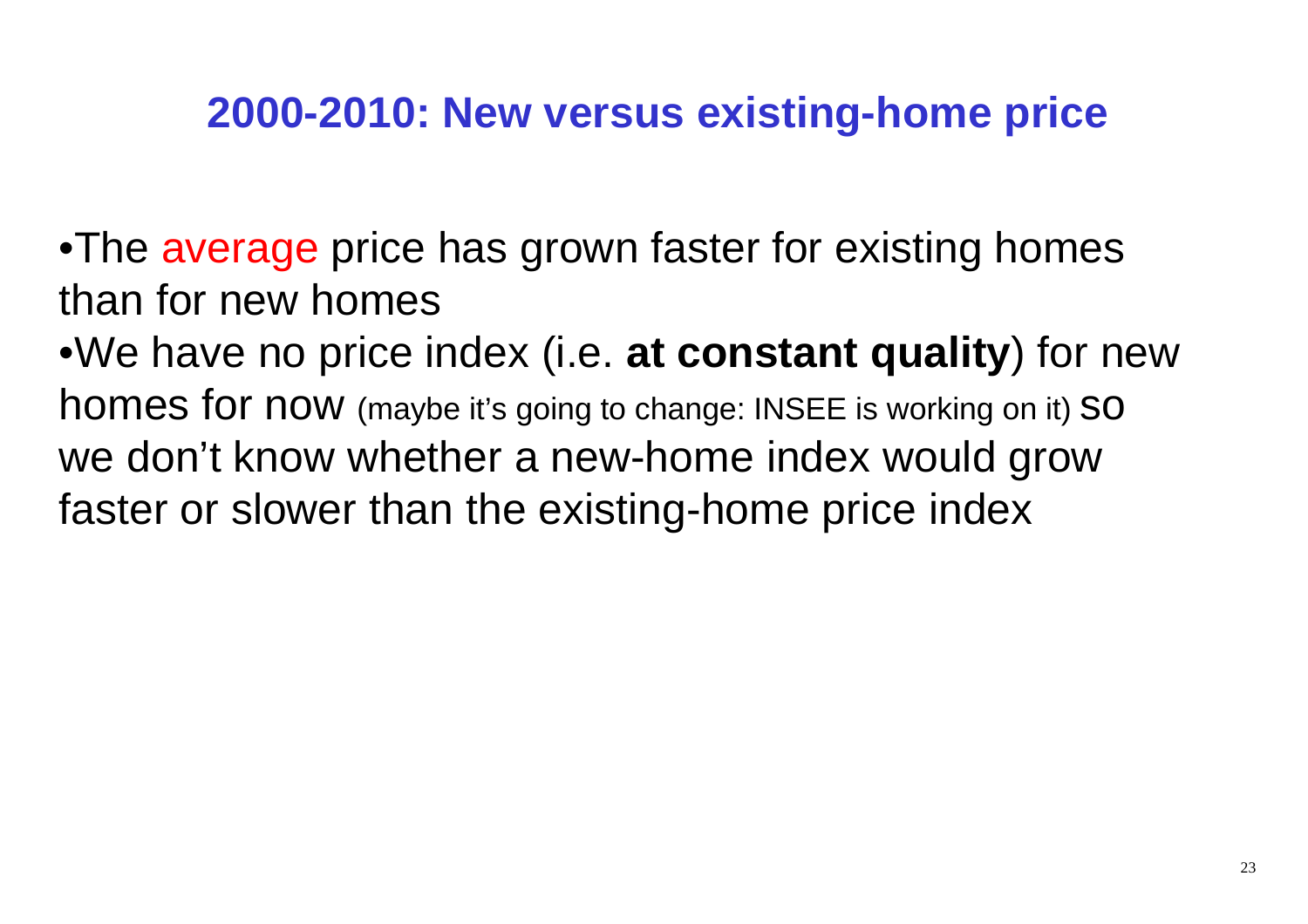#### **2000-2010: the number of existing-home sales has remained quite constant**

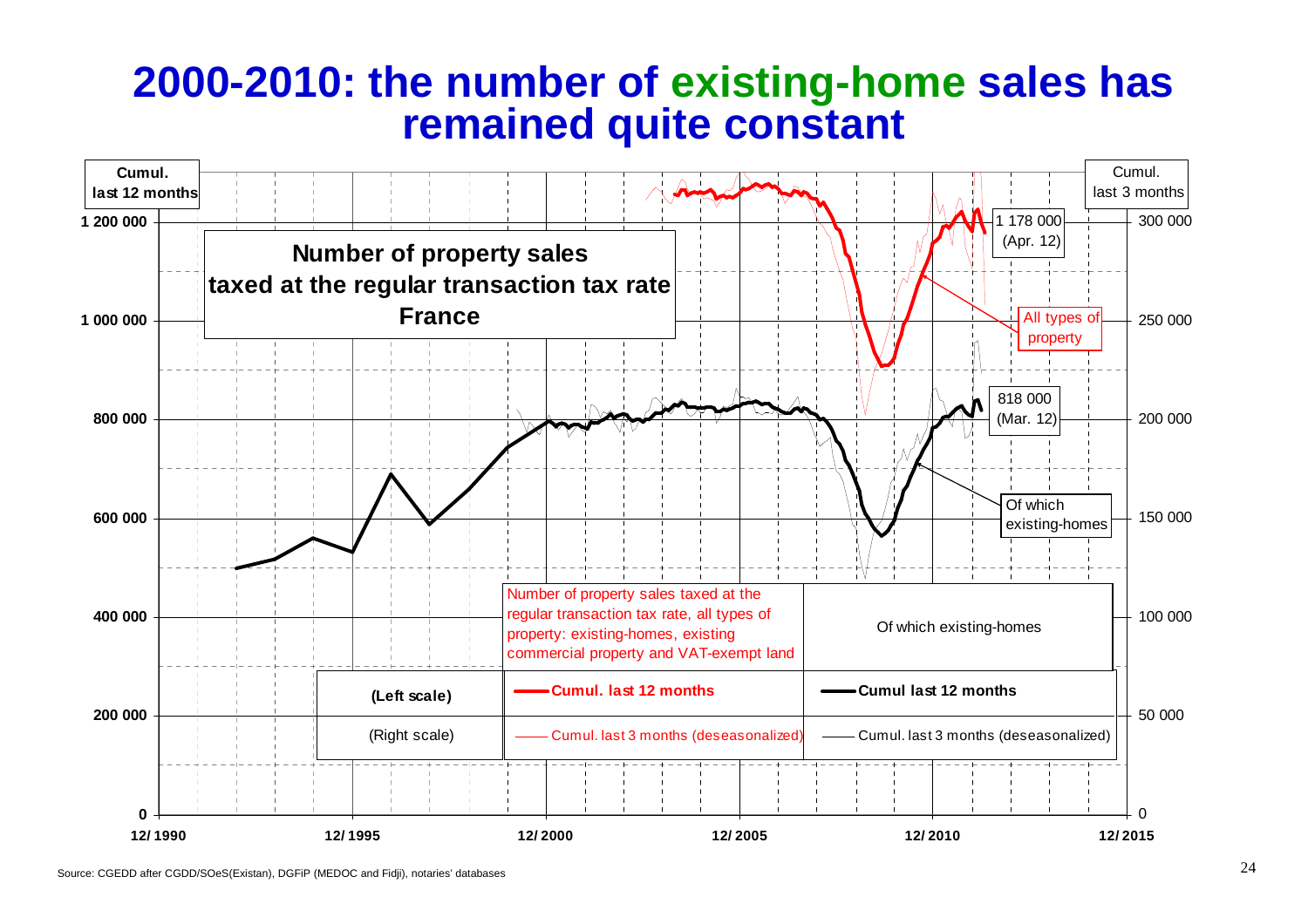#### **2000-2010: construction of new dwellings: no excesses**

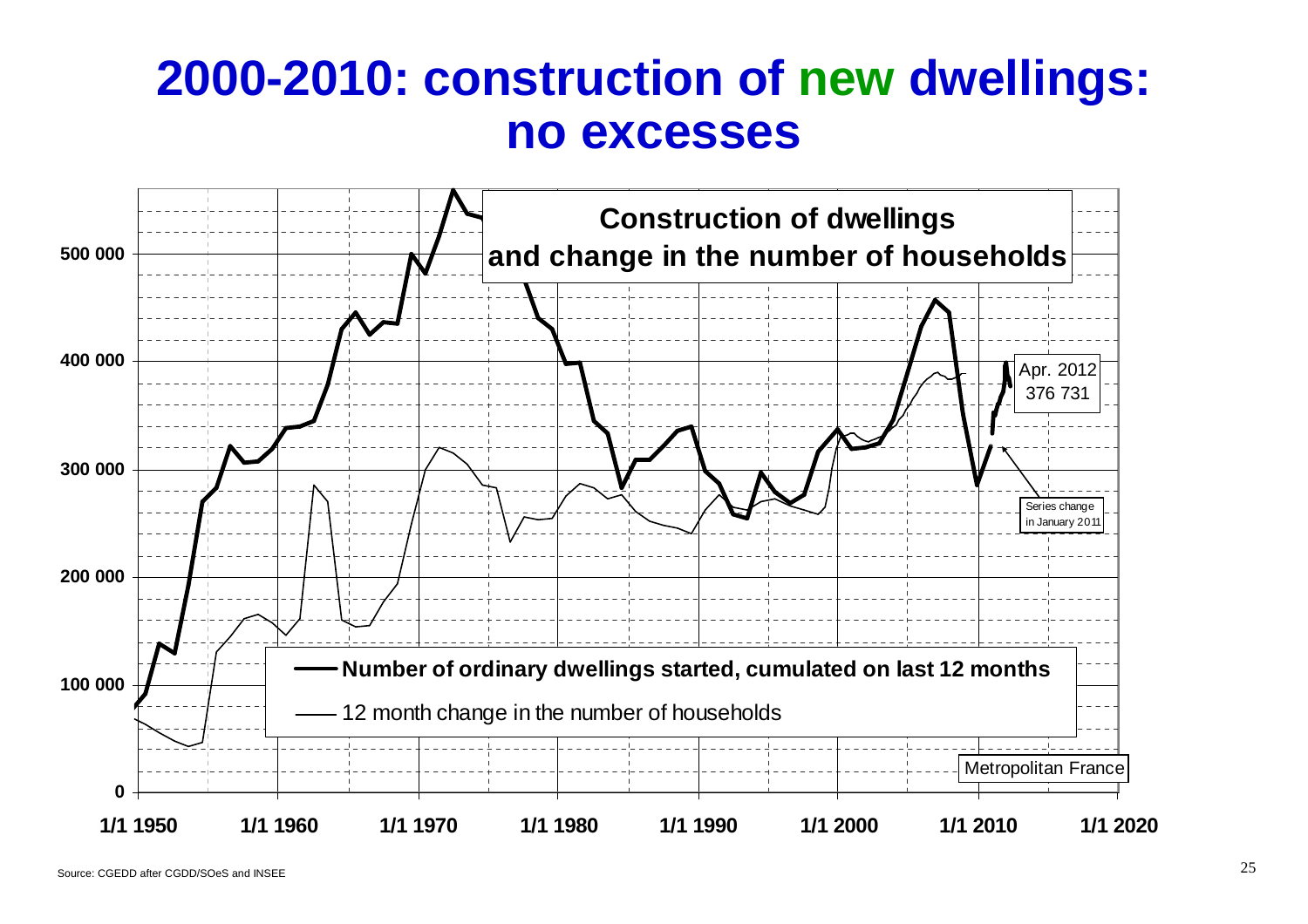## Sales of new dwellings by developers (NB: only 1/3 of new dwellings)

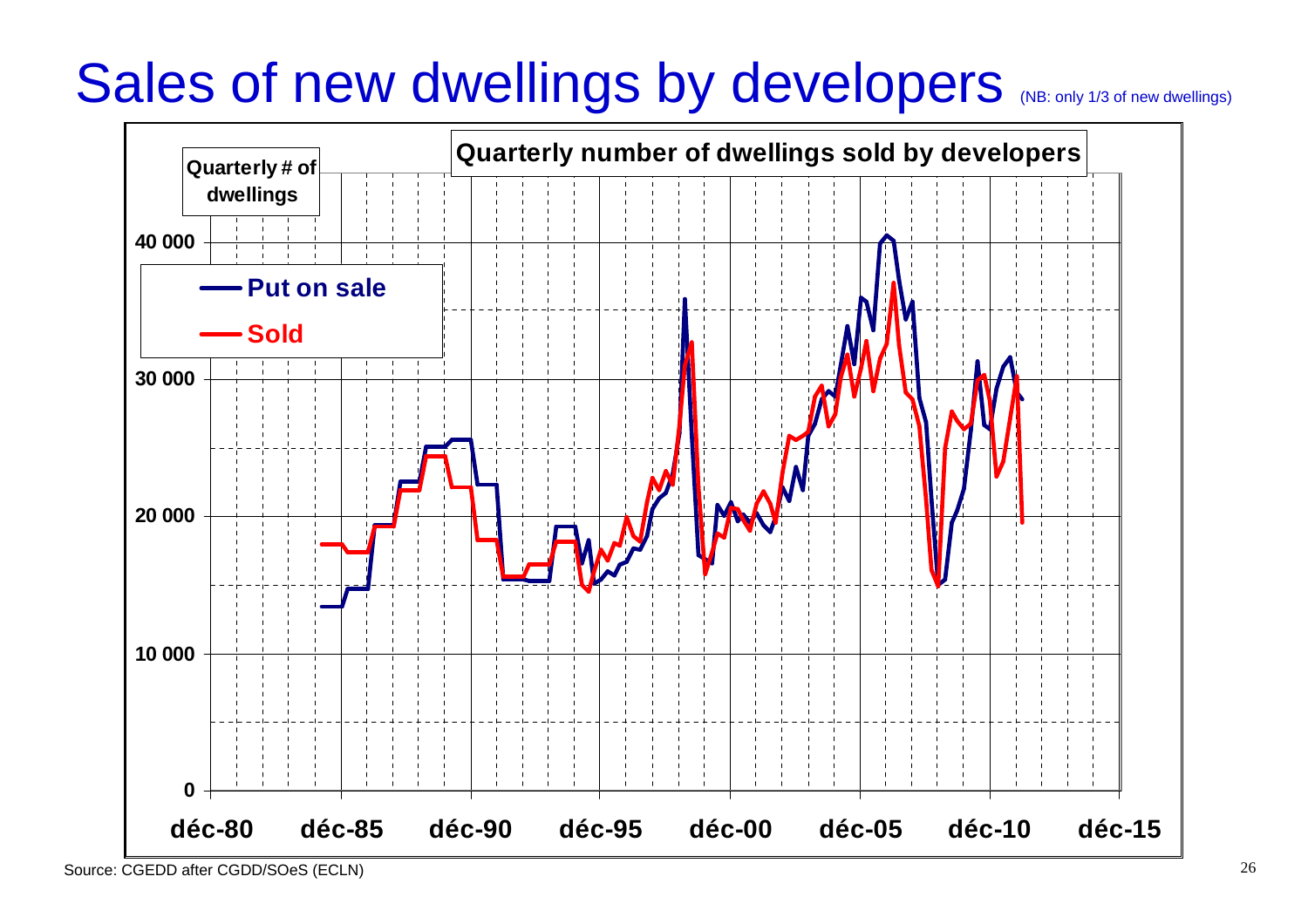### Developers' inventory: reasonable but picking up

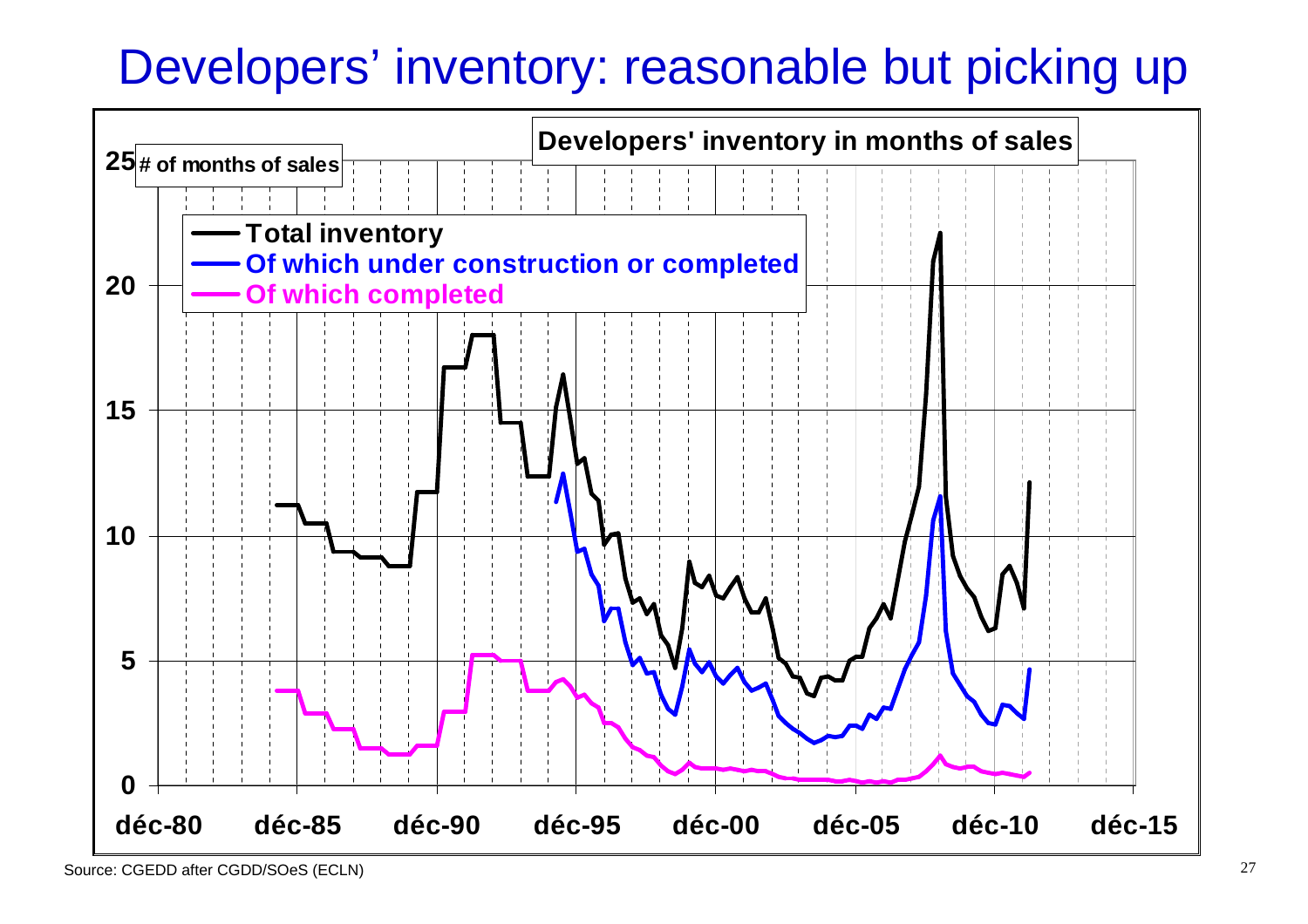### **2000-2010: increase in the amount of property sales relative to GDP**



Source: CGEDD after DGFiP, INSEE and Toutain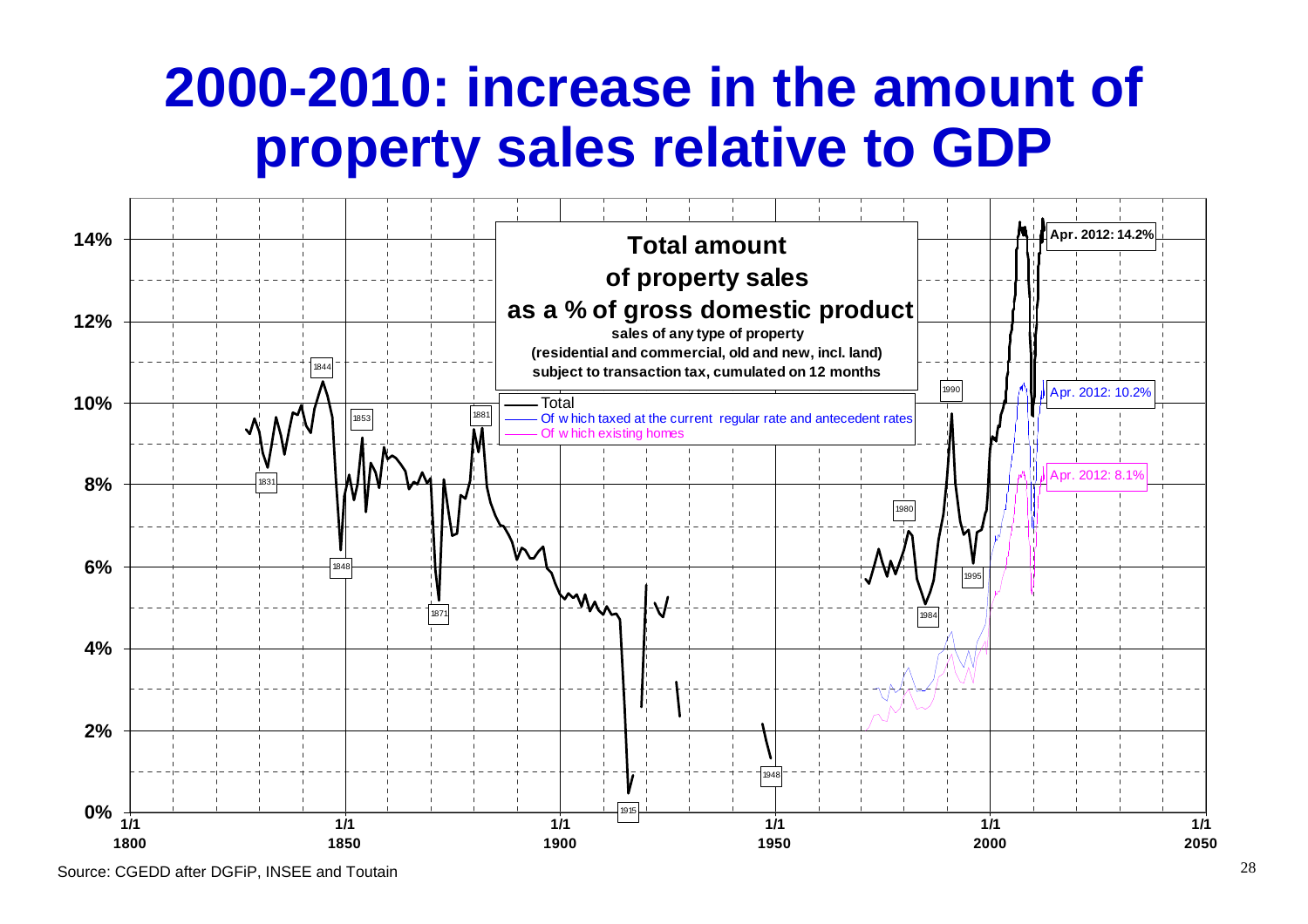#### **2000-2010: households' outstanding mortgage debt doubles with respect to their income**

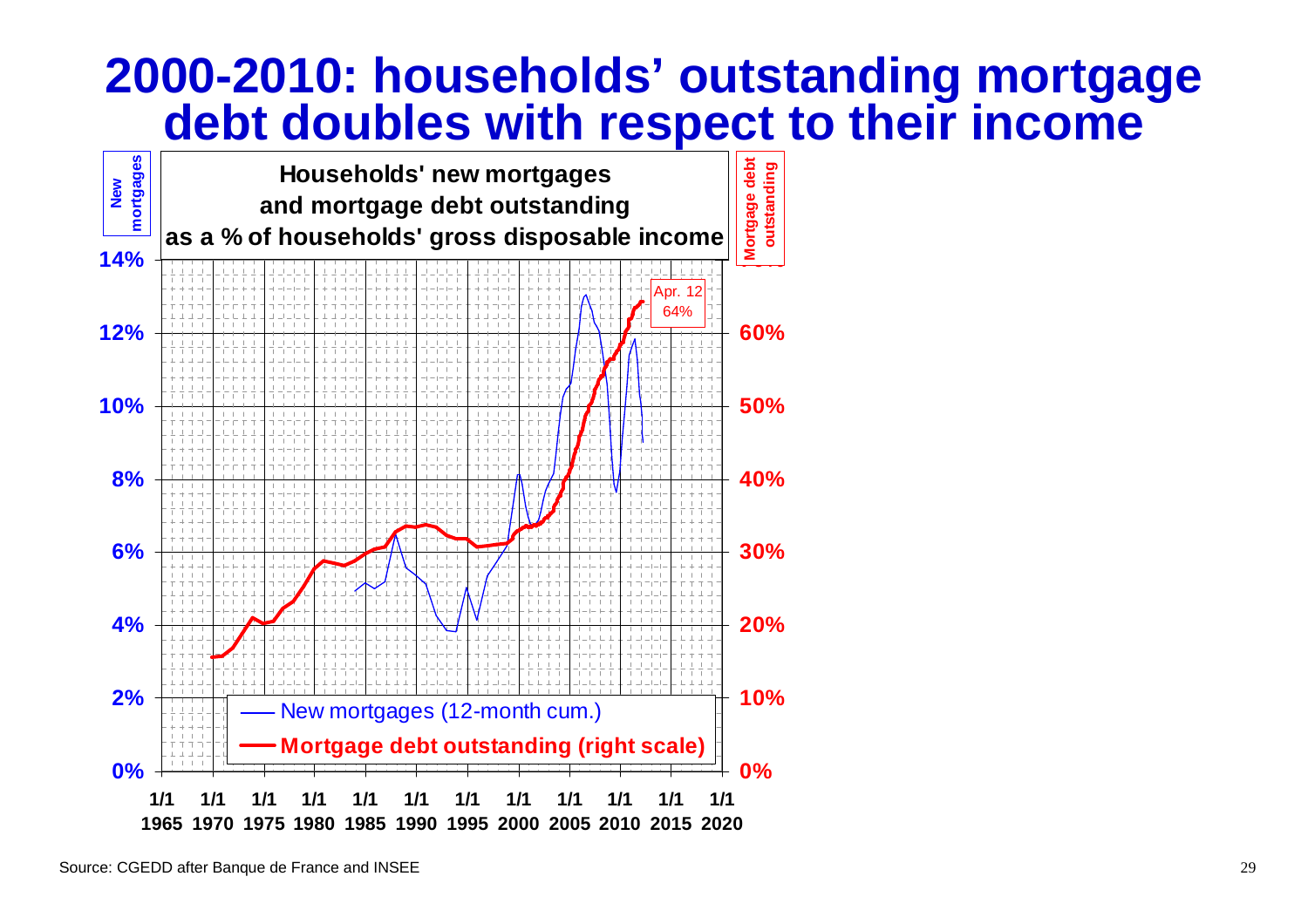#### **2000-2010: households' outstandingmortgage debt – international comparison**



Source: CGEDD after natioanl institutes of statistics and central banks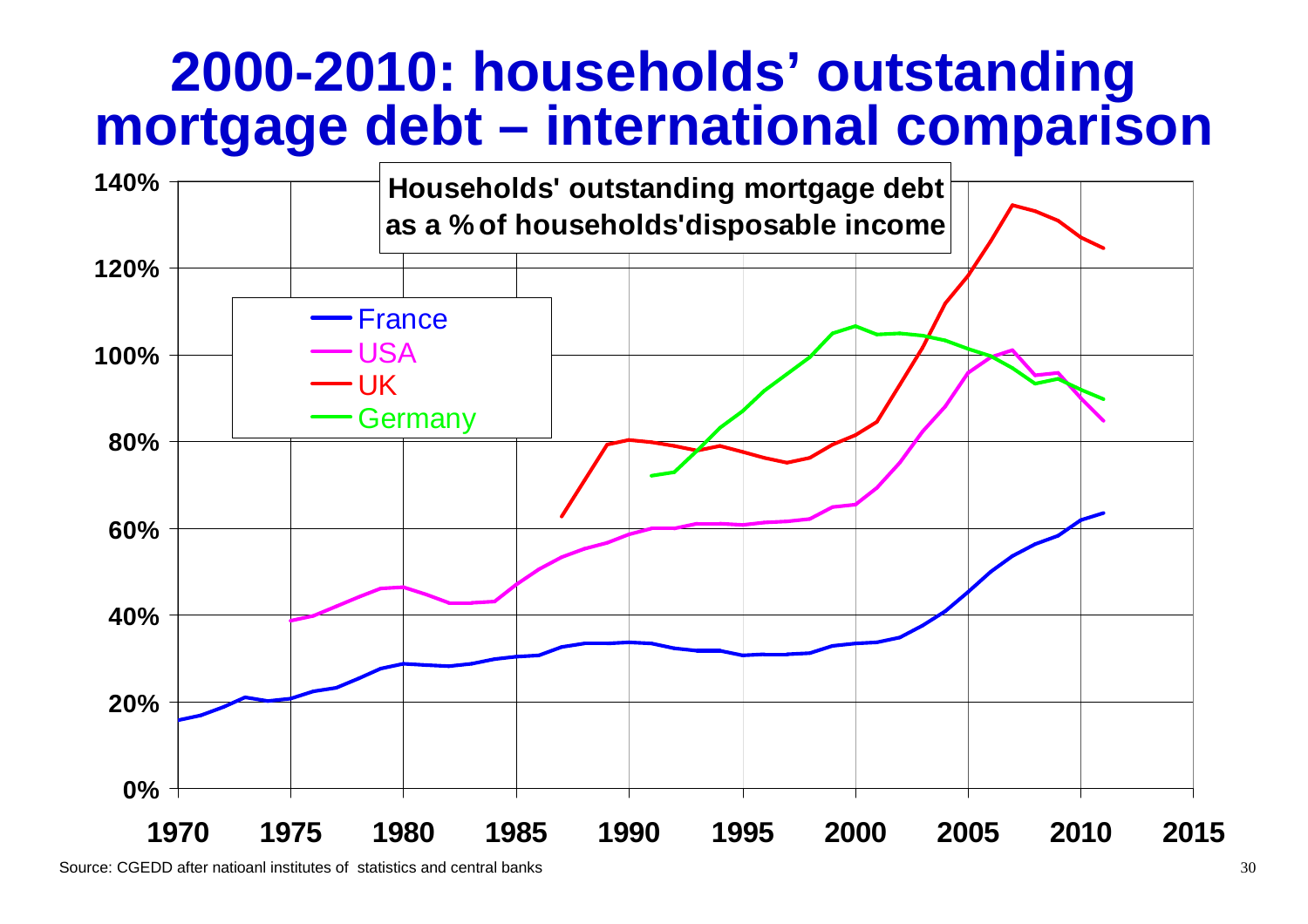# **Consequences of the increase of home prices 2000-2010 (1)**

- •**Increase in incomes indexed on home prices (realtors, notaries,**
- **etc.) and in departments' receipts in transactions taxes**
- •**Wealth creation for owners (**but almost no « equity withdrawals » in France**)**

#### •**Compared to 2000, cash transfer**

- •From net buyers to net sellers
- •From (not too) poor to rich
- •From younger than 56 years to older than 56 years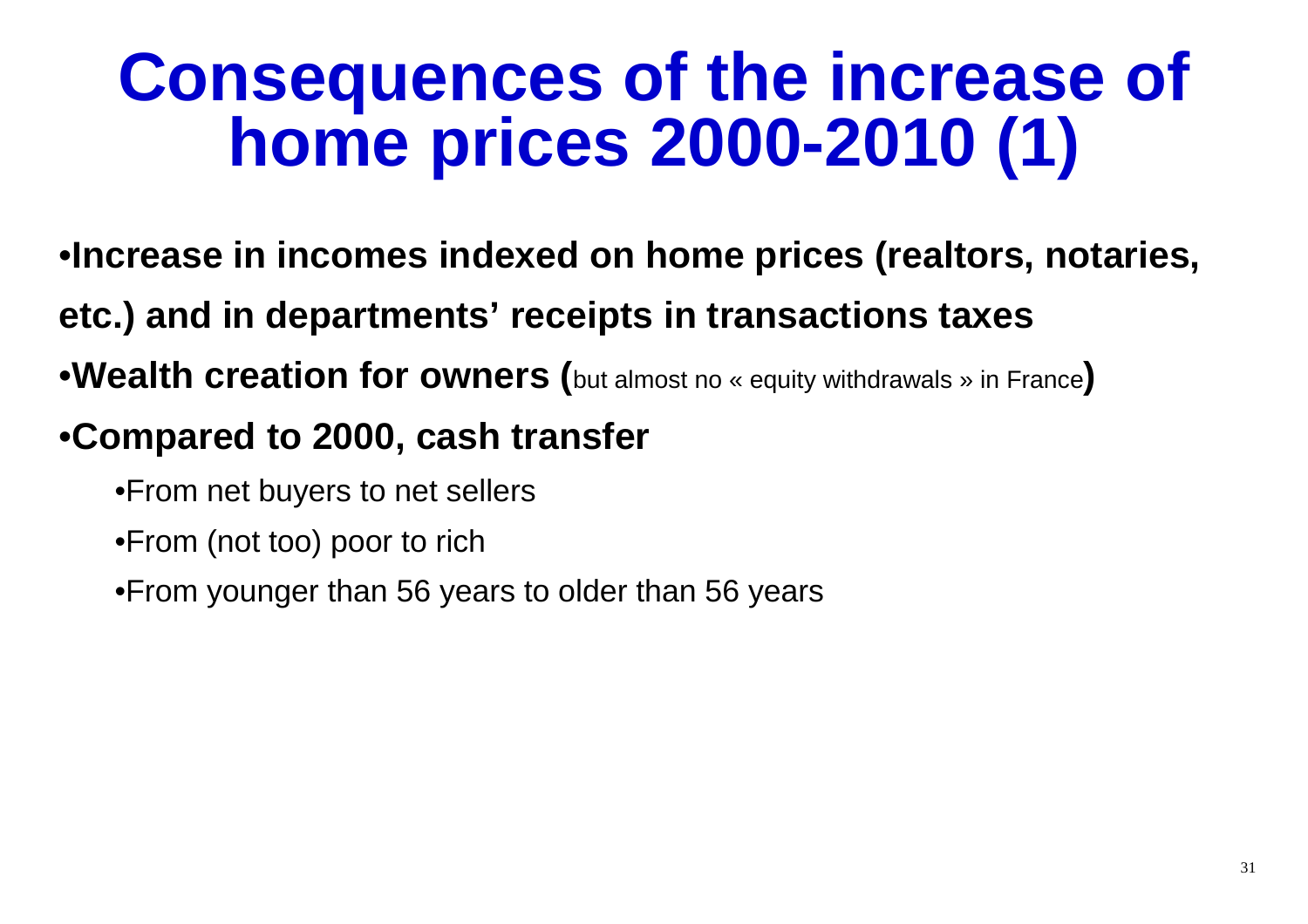### **Net buyers and net sellers: the 56 year threshold**



Source: CGEDD after DGFiP, SOeS, notaries' databases, EPTB, Filocom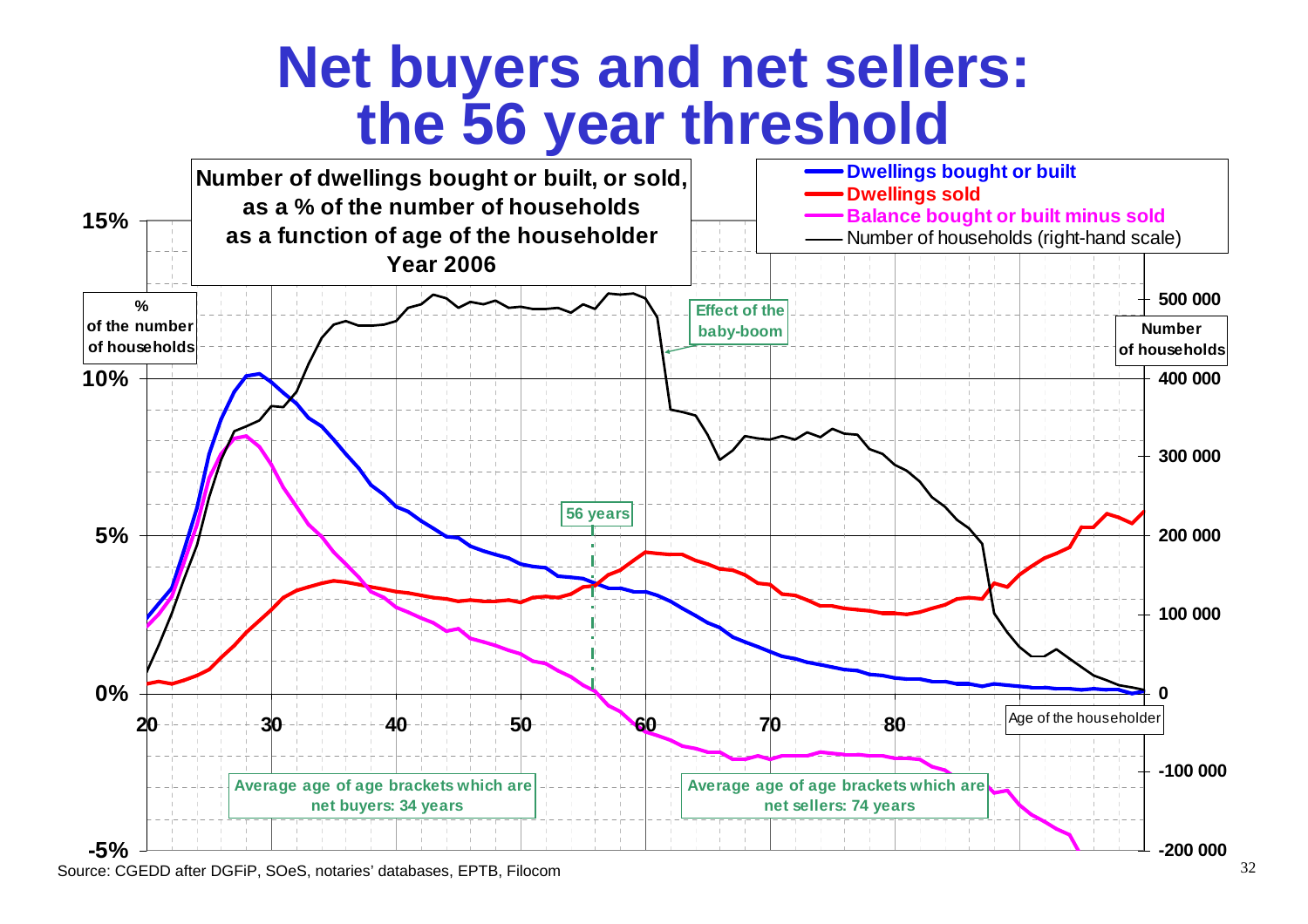# **Consequences of the increase of home prices 2000-2010 (2)**

#### •**Injection of the cash provided by increased mortgages**

#### **(cumulated over 2000-2010: 15 to 20% of GDP) into**

- •(a little) construction
- •(a little) financial savings
- •(mostly) consumption => GDP growth, households' income, increase in taxreceipts, increase in trade deficit – no gain in competitivity

#### •**Future increase in cash disbursements by borrowers (because of increased mortgage length)**

#### •**Buyers increased their debt to purchase an asset**

- •which does not provide any additional income (non productive asset)
- •the price of which is higher today but will (as we argue thereafter) revert to its past trend level with respect to income per household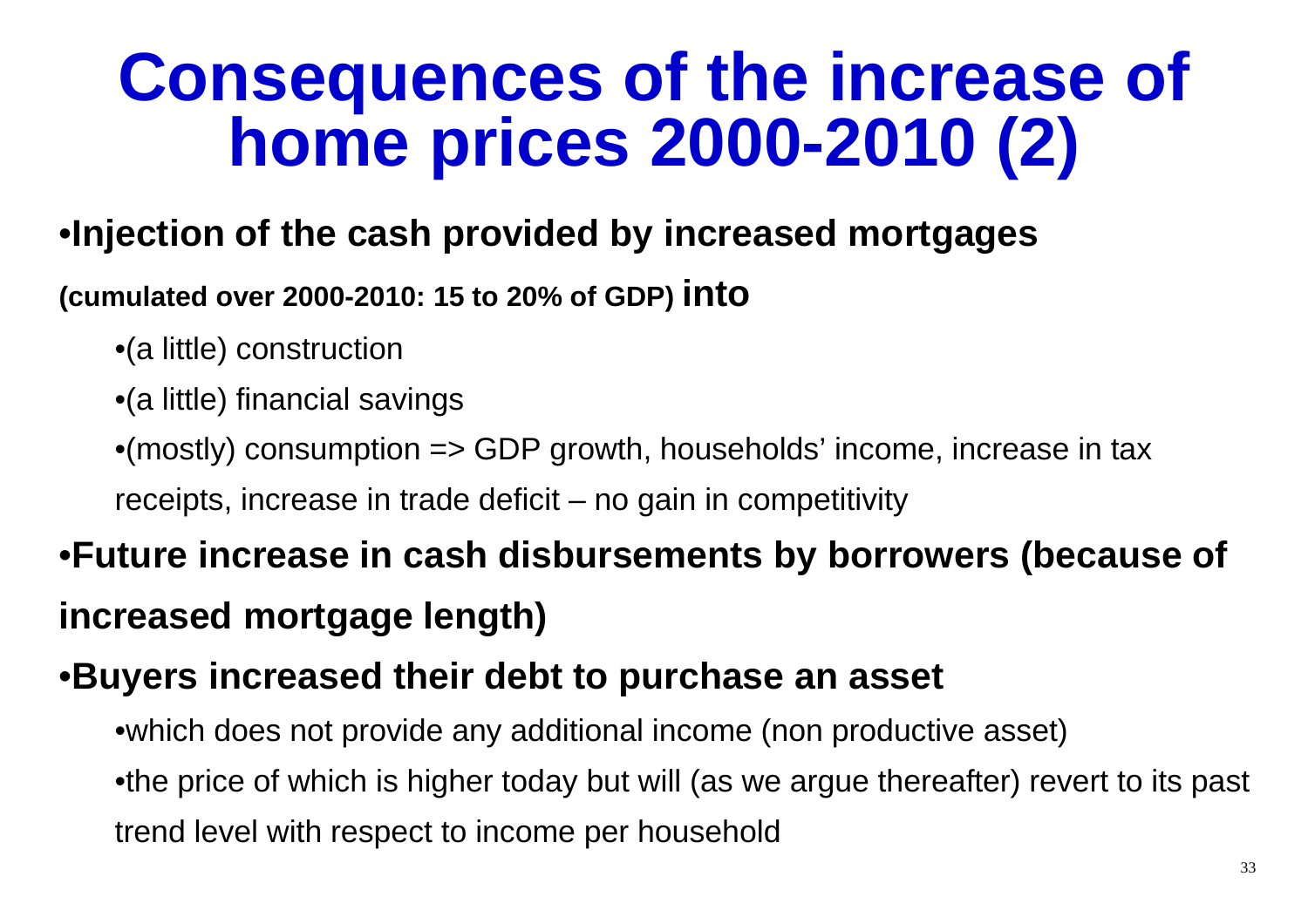

- **1. Home prices in France, a Historical perspective**
- **2. Comparison with Other Assets**
- **3. Several Important Properties of Home Prices**
- **4. How can we Explain the 2000-2010 Rise?**
- **5. Home Price Prospective**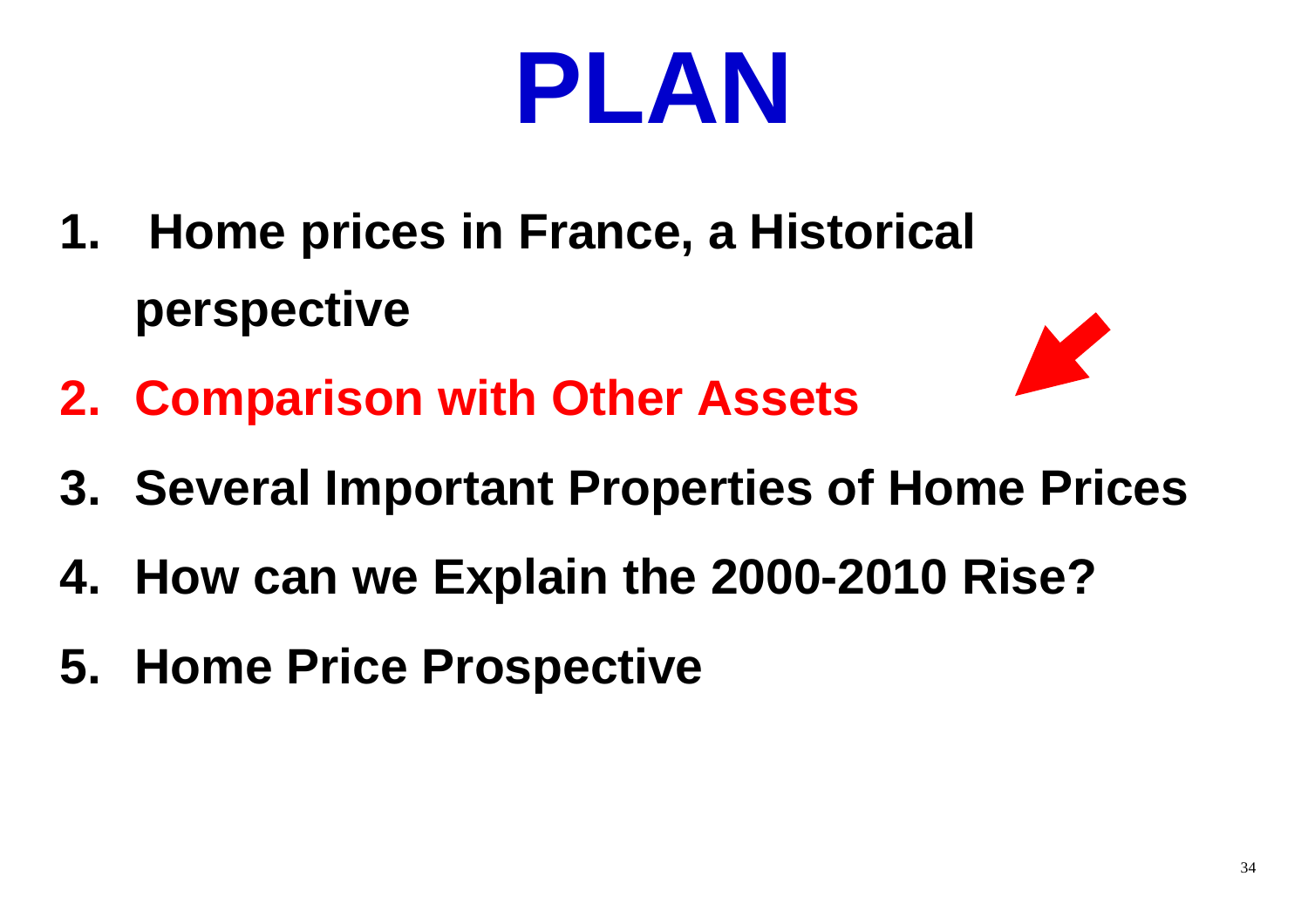### **Price of gold net of inflation: constant in the long run**

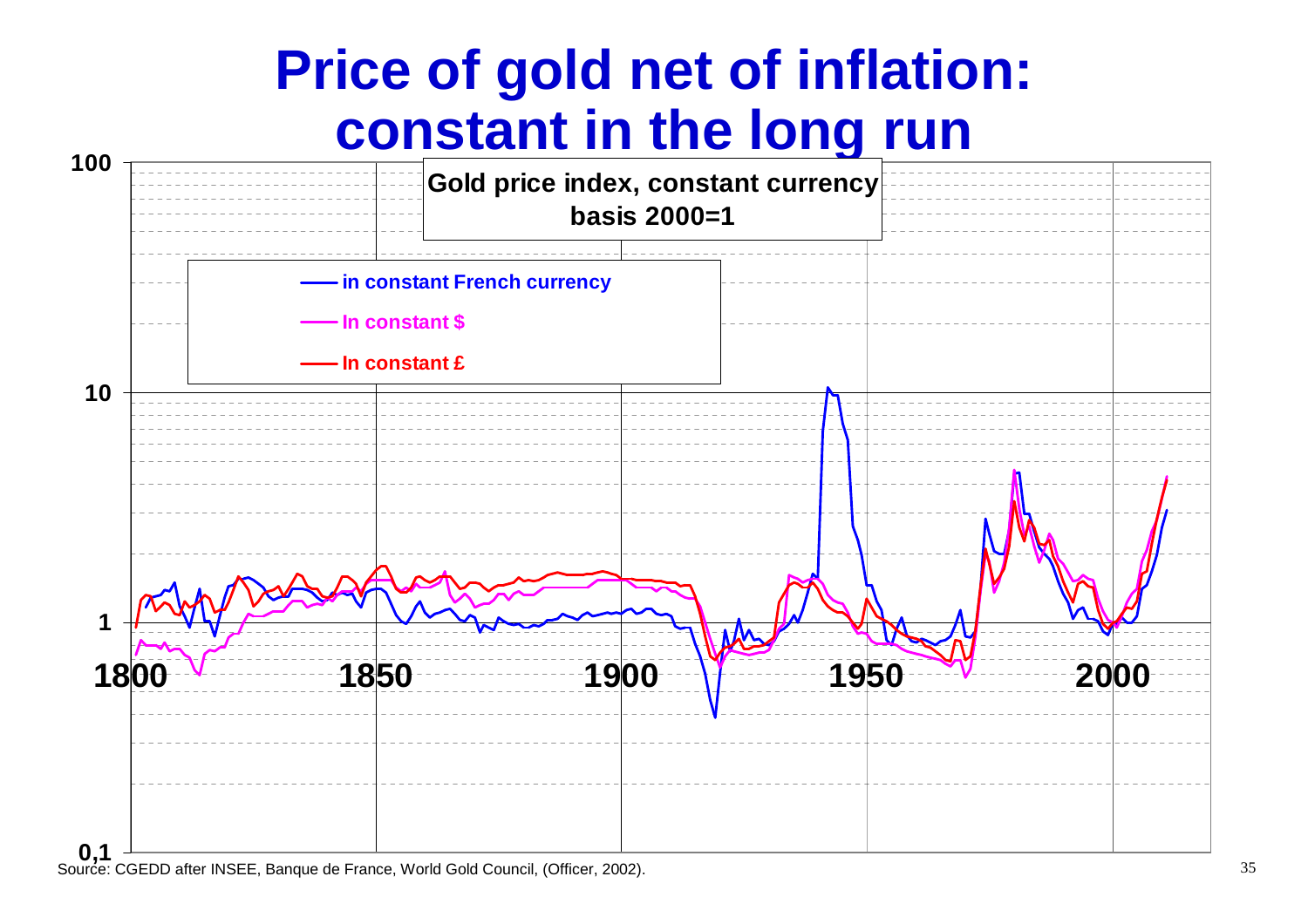#### **Fixed** income: **long term interest rate = inflation + 3% + wide fluctuations**



Source: CGEDD after Vaslin, Loutchitch, Ixis, Chabert, Lévy-Leboyer, Homer & Sylla, national institutes of statistics and central banks.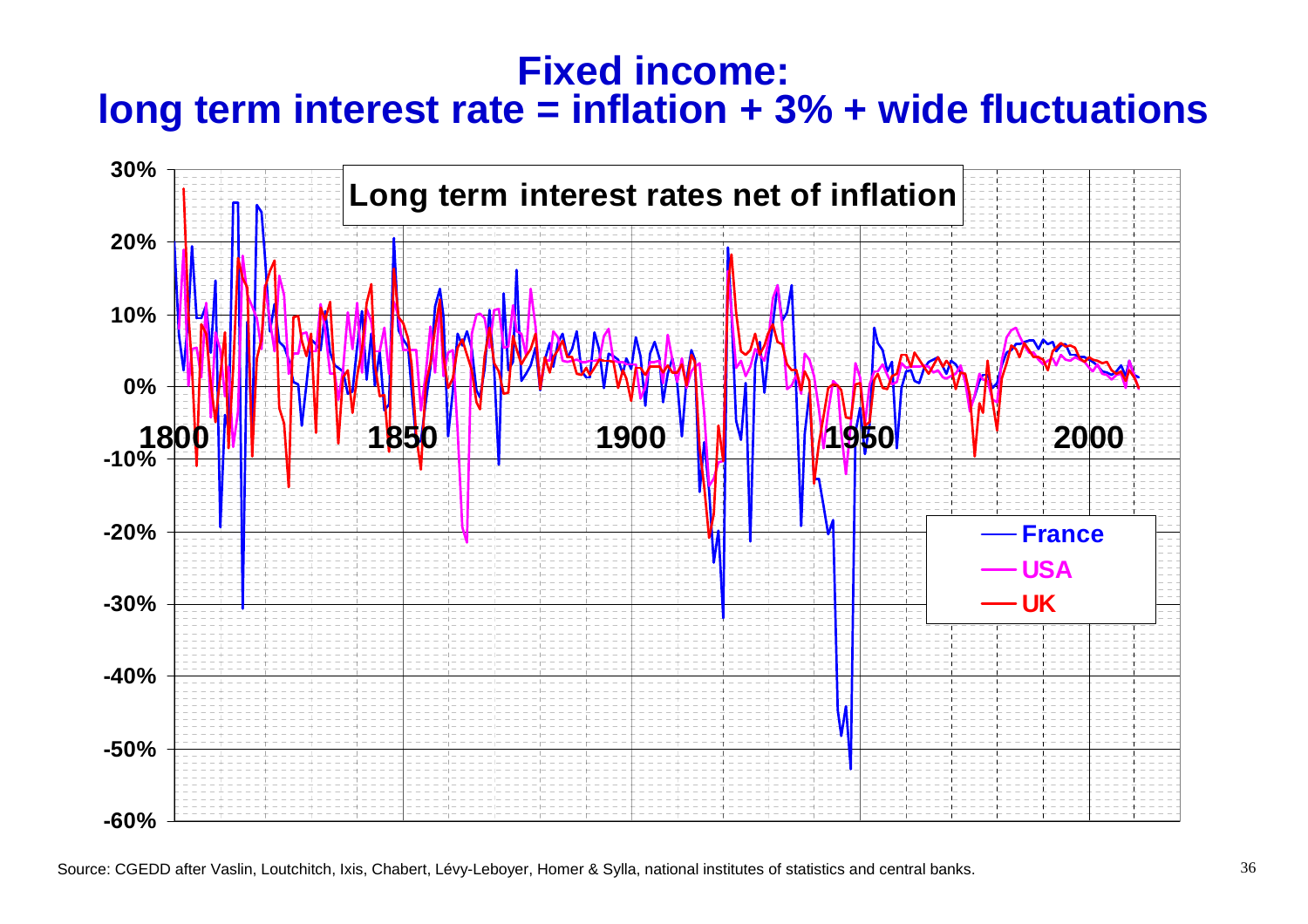#### **Stocks have been providing a 6.6% trend total return above inflation over two centuries (except catastrophic wars)** 10



Source: CGEDD after (Arbulu 1998), SGF, Euronext, (Chabert, 1949), (Lévy-Leboyer & Bourguignon, 1985), INSEE, (Schwert 1990), (Shiller 2000), S&P, STAT-USA, US Bureau of Labor, (Dimson, Marsh & Staunton, 2001), UK Office of National Statistics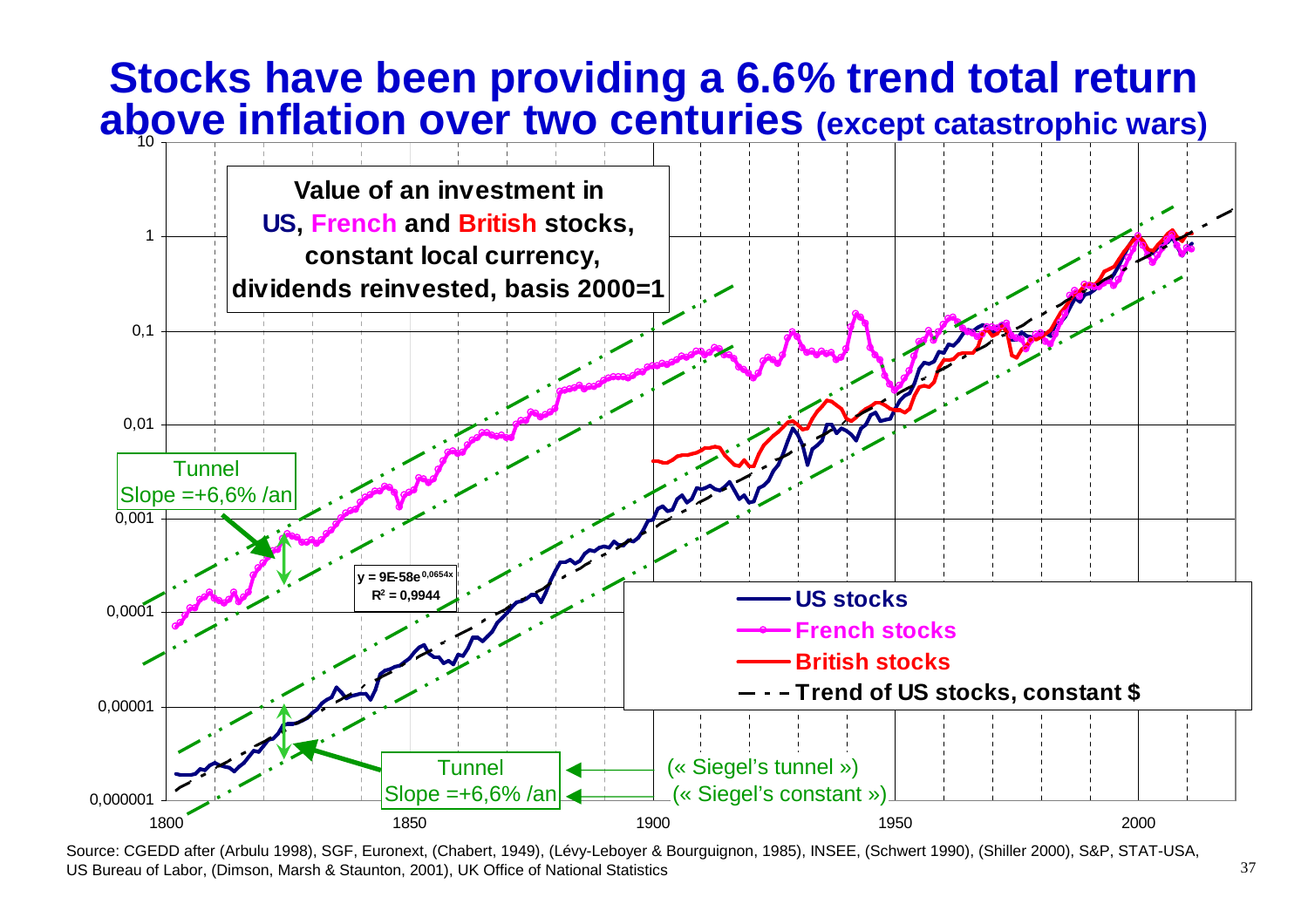## **Value of an investment in stocks (dividends reinvested) relative to long term trend**



1800 2000 1850 1900 1900 1950<br>Source: CGEDD after (Arbulu 1998), SGF, Euronext, (Chabert, 1949), (Lévy-Leboyer & Bourguignon, 1985), INSEE, (Schwert 1990), (Shiller 2000), S&P, STAT-USA, US Bureau of Labor, (Dimson, Marsh & Staunton, 2001), UK Office of National Statistics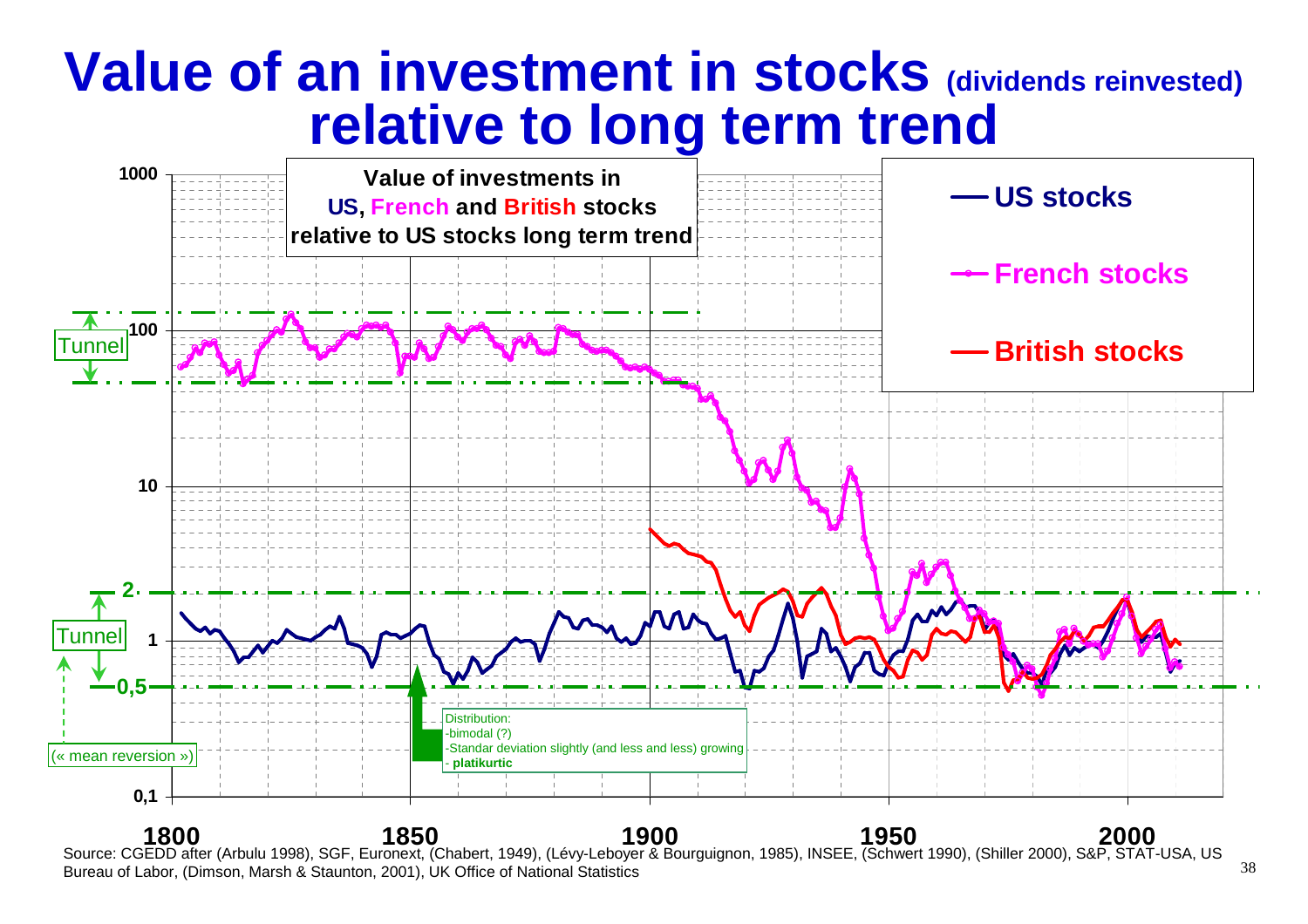#### **Value of an investment (total return: dividends reinvested), French stocks relative to US stocks (both in constant local currencies)**

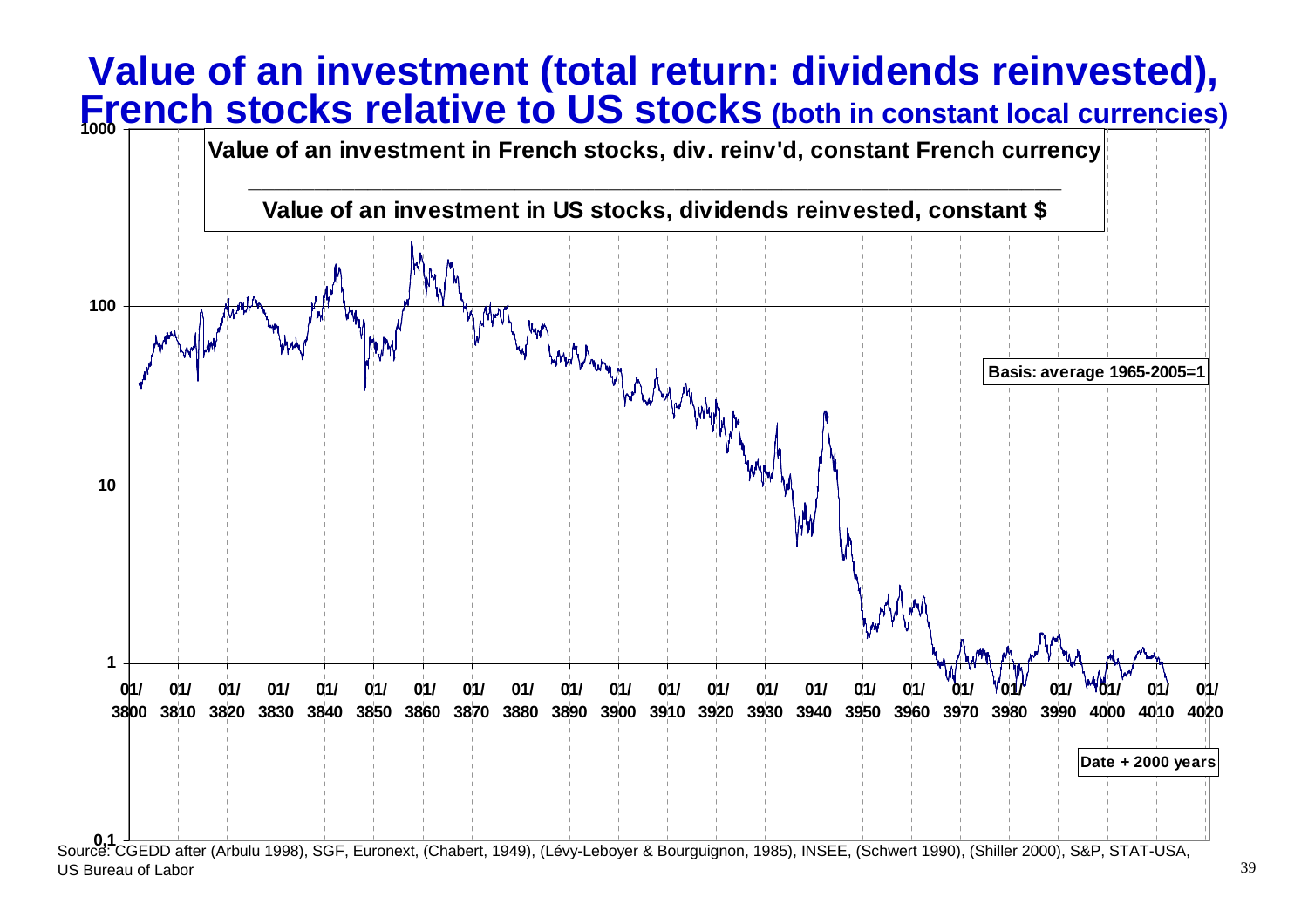## **Other yardsticks for stocks**

- Price/earnings ratios [which earnings: past (over which duration)? future (over which duration)?]
- Price / dividends ratio [which dividends? past (over which duration)? future (over which duration)?]
- If the ratio departs from its long terme average, will<br>it royert to it by the numerator, the depeminator or it revert to it by the numerator, the denominator or both?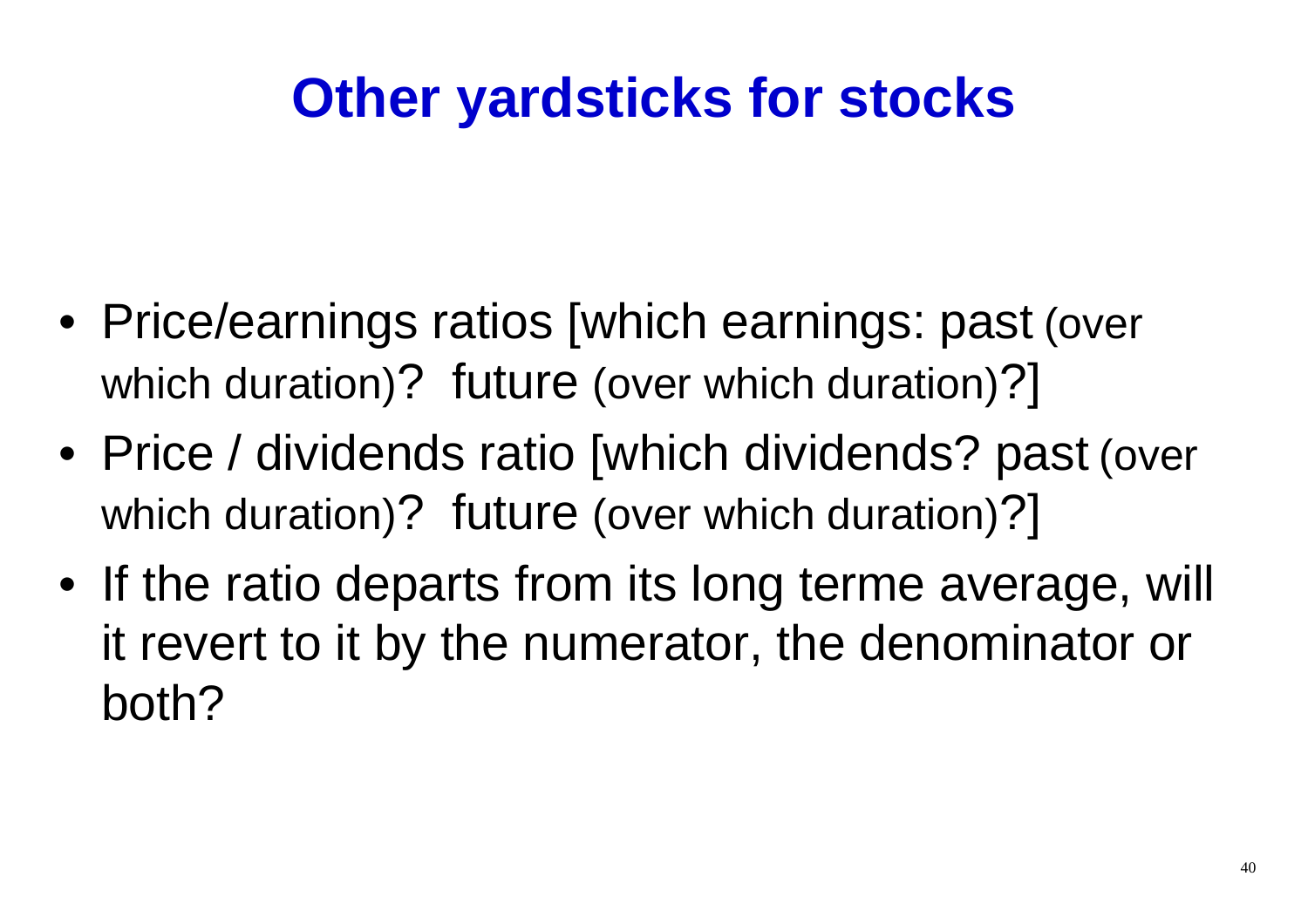#### **Which yardstick: « Siegel's tunnel » or PER (earnings smoothed over 10 years)? They have been diverging since the 1990's**

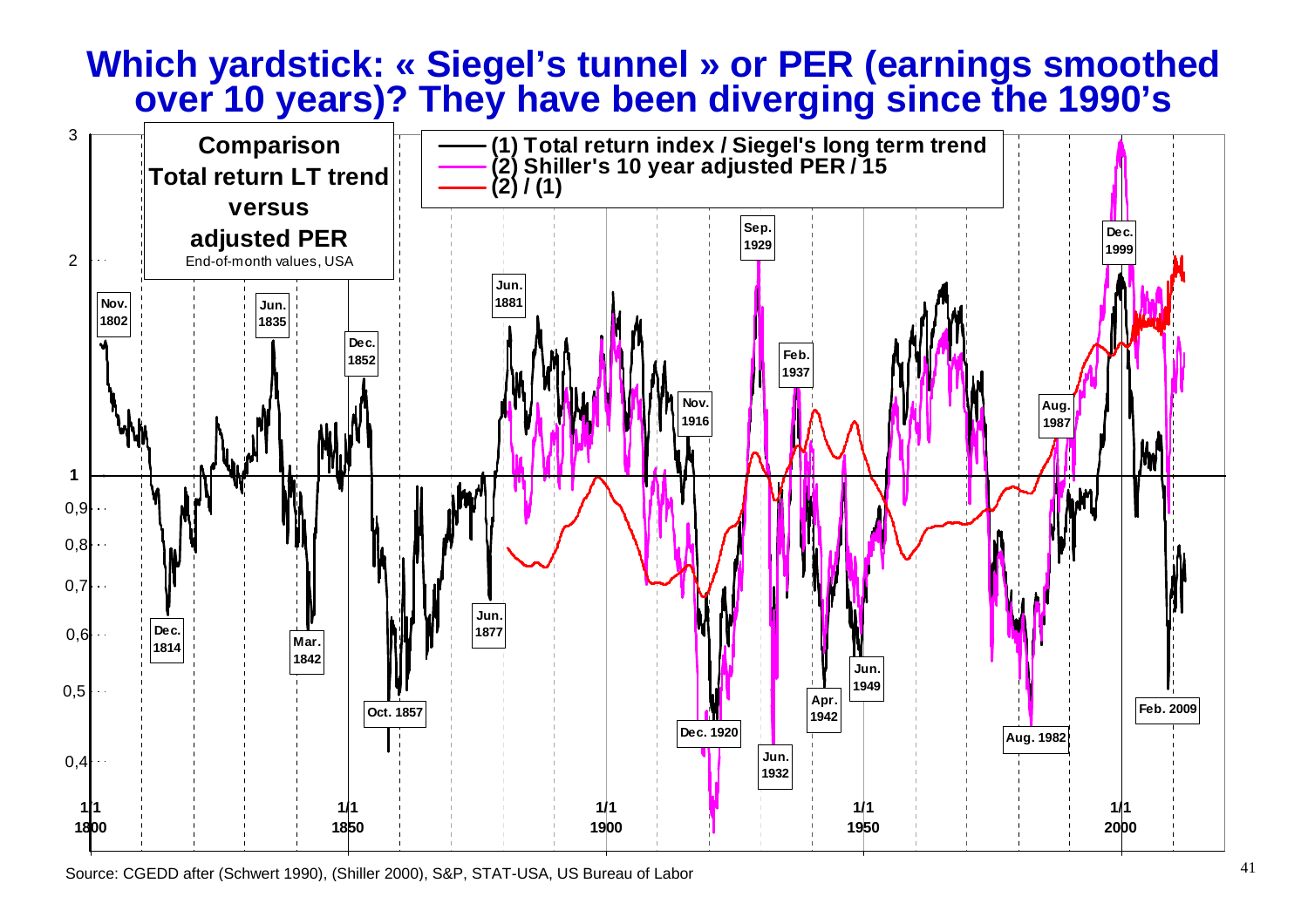# **Value of various investments** (yearly returns reinvested)



Source: Source: CGEDD after Arbulu, Euronext, Vaslin, Loutchitch, Ixis, Banque de France, ECB, notaries' databases, Notaires-INSEE indices, Duon, INSEE, Schwert, Shiller, S&P, World Gold Council, Officer.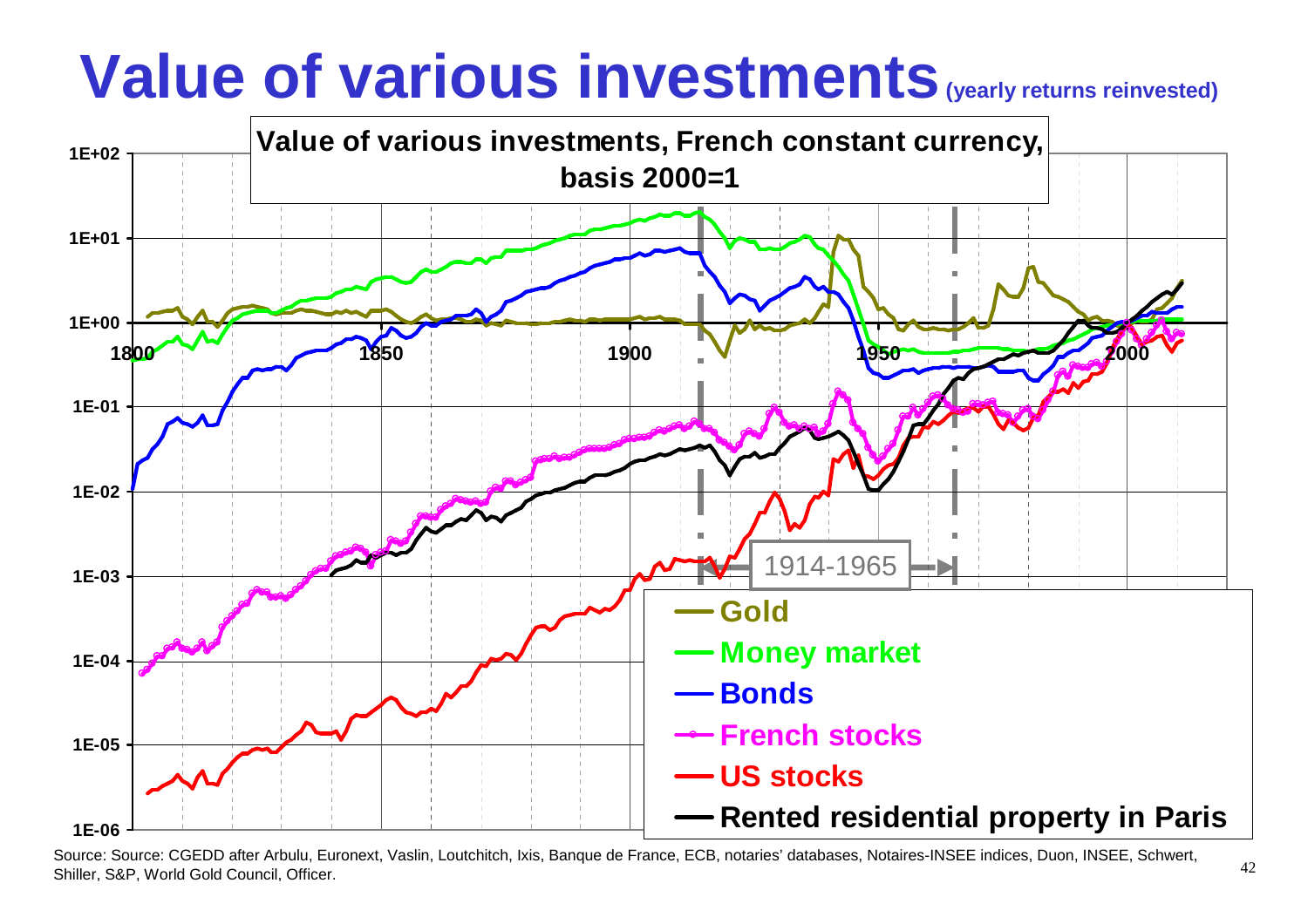#### **Trend total return of an investment in housingon the basis of 1965- <sup>2000</sup>**

| •(a) Capital gain:                              | Somewhat too high?               |
|-------------------------------------------------|----------------------------------|
| <b>GDP</b> growth                               | inflation $+2,5%$                |
| Households' disposable income growth            | <i>idem</i> : inflation $+2,5%$  |
| <b>Minus growth in the number of households</b> | $-12%$                           |
| Equals: growth in income per household          | inflation $+1,3%$                |
| <b>Capital gain</b>                             | <i>idem</i> : inflation $+ 1,3%$ |

### •**(b) Net rental income:**

**Gross rental income 6,0%** $-22%$ **Minus expenses 37% (incl. heavy repairs) - 2,2%** $-05%$ **Minus purchase expenses (11%) depreciated over 20 years - 0,5%** $3,3%$ **Equals: net rental income 3,3%**

### •**Total return = (a)+(b) inflation + 4,6%**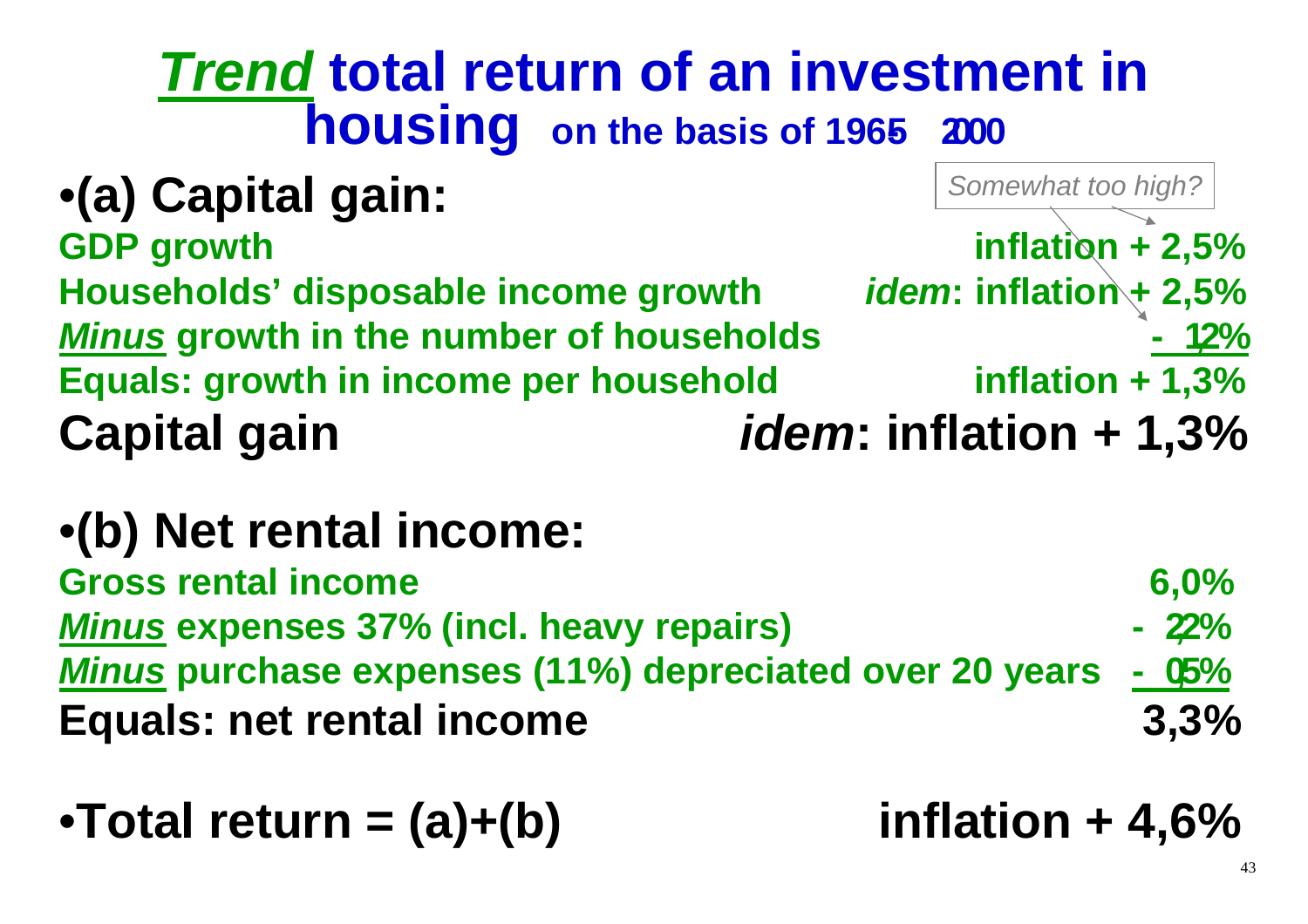

INSEE, Schwert, Shiller, S&P, World Gold Council, Officer. NB : ASIS = Arbulu-SGF-INSEE-SBF250 series. LB = Le Bris series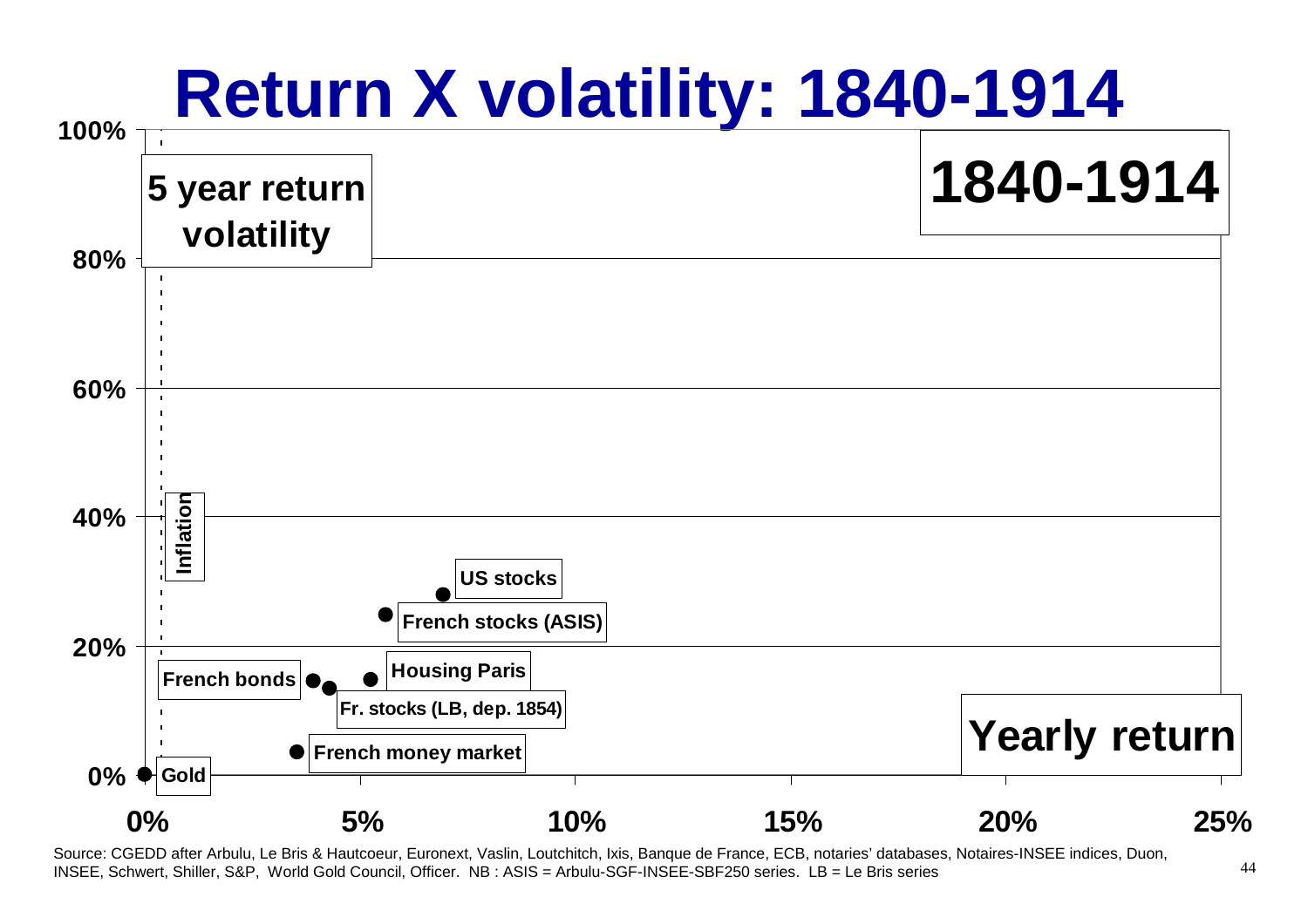

Schwert, Shiller, S&P, World Gold Council, Officer. NB : ASIS = Arbulu-SGF-INSEE-SBF250 series. LB = Le Bris series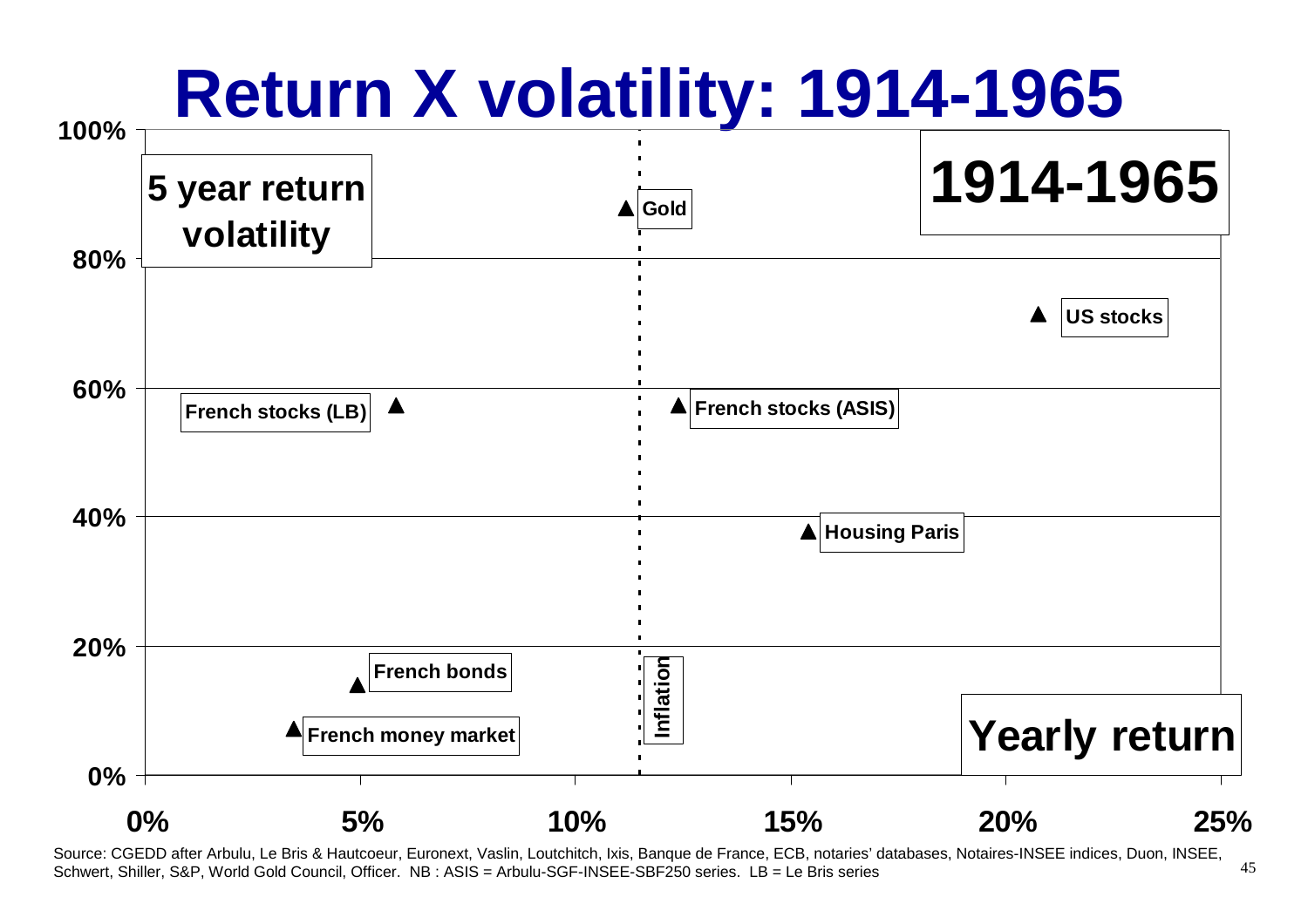

Schwert, Shiller, S&P, World Gold Council, Officer. NB : ASIS = Arbulu-SGF-INSEE-SBF250 series. LB = Le Bris series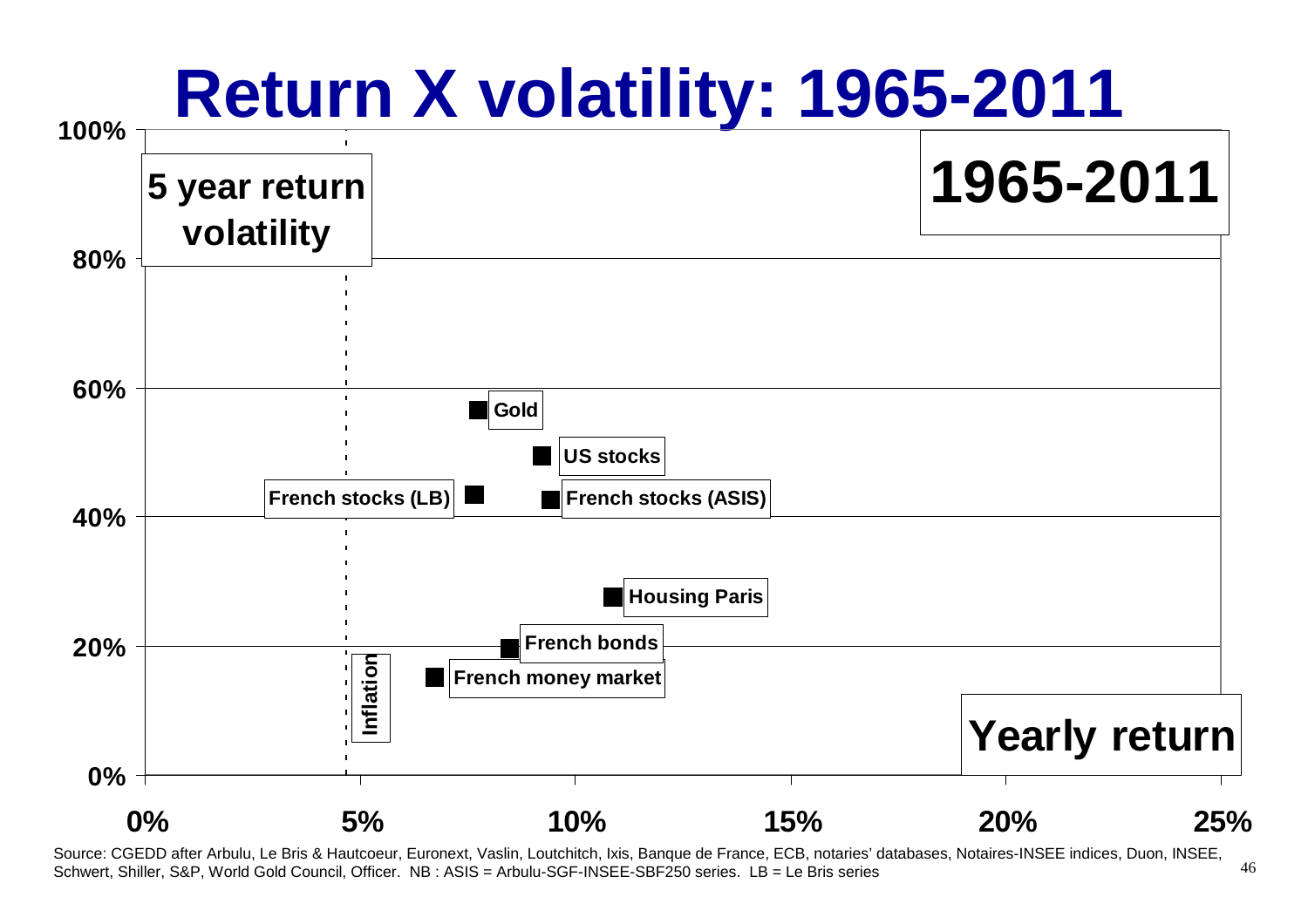# **Trend return X volatility**



S&P, World Gold Council, Officer.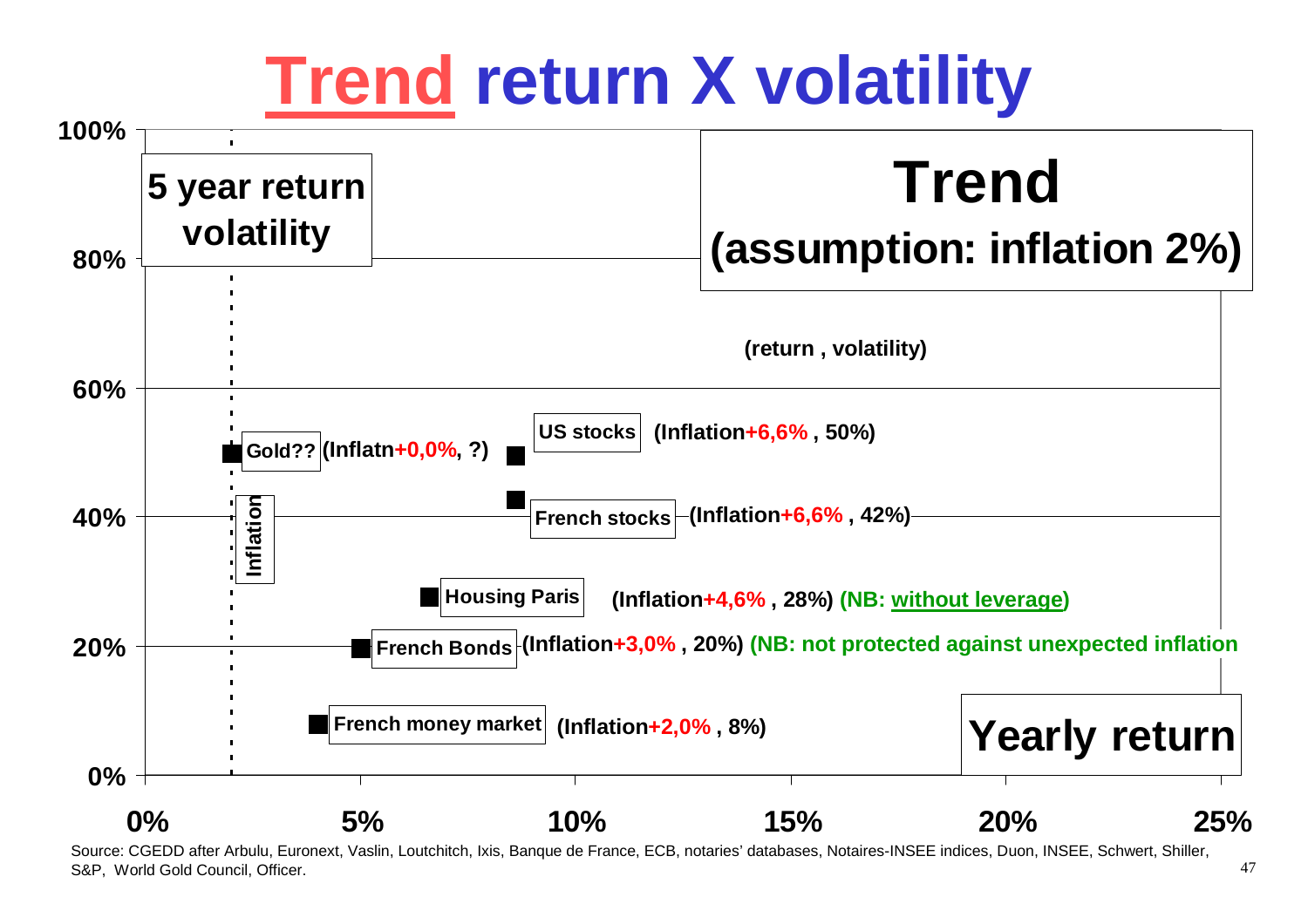## **Other aspects of investing**

#### •**Leverage**

- •**Management costs and transaction costs**
- •**Taxes**

### •**Risks other than price volatility**

**(valued differently depending on the investor)**

•**Diversifying power**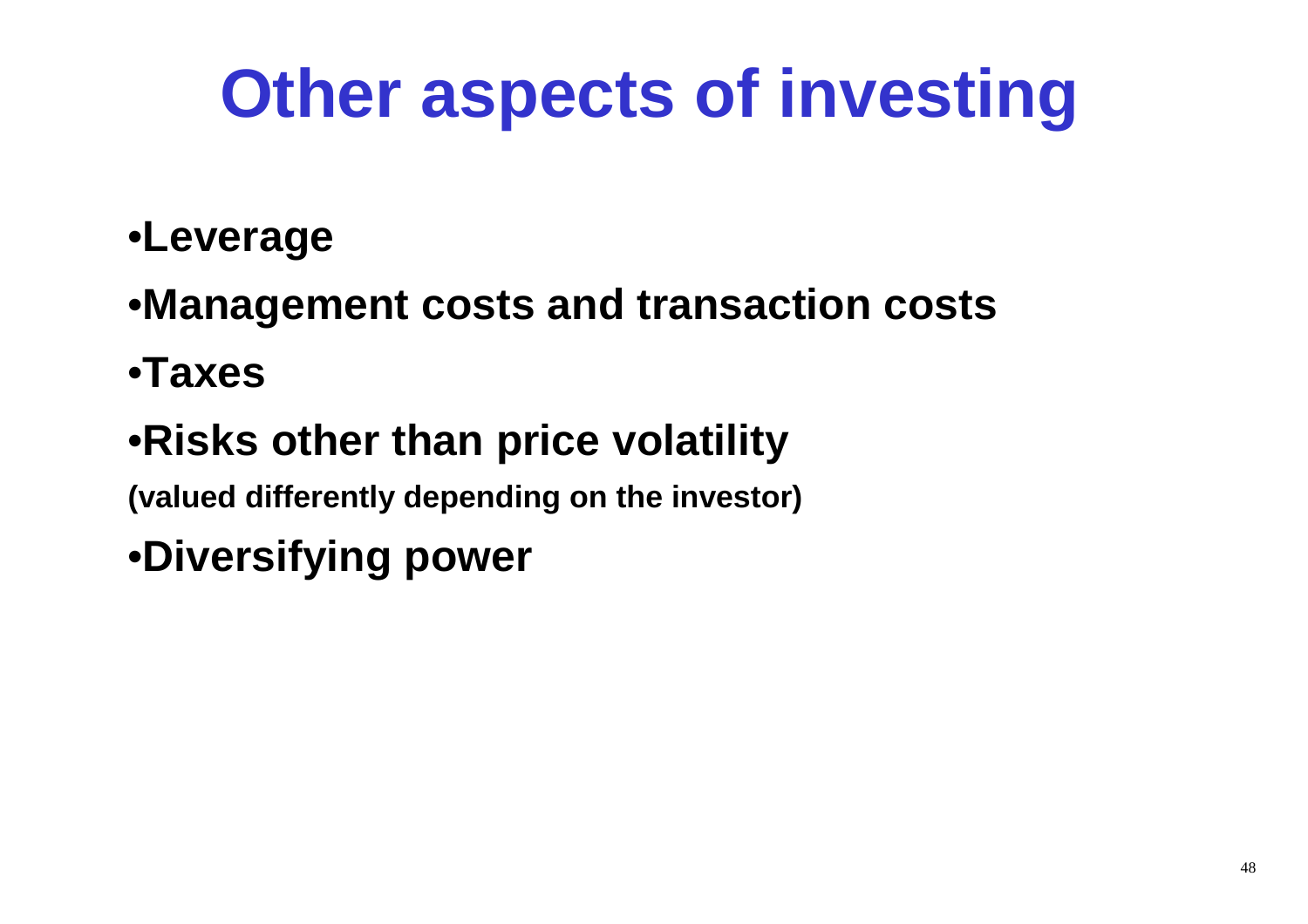

## **Relative to their respective long termtrend,**

- **stock prices are low(\*)**
- **gold, bonds(\*\*) and housing prices are high**

**(\*) although a decrease is possible in the short term(\*\*) except sustained very low inflation**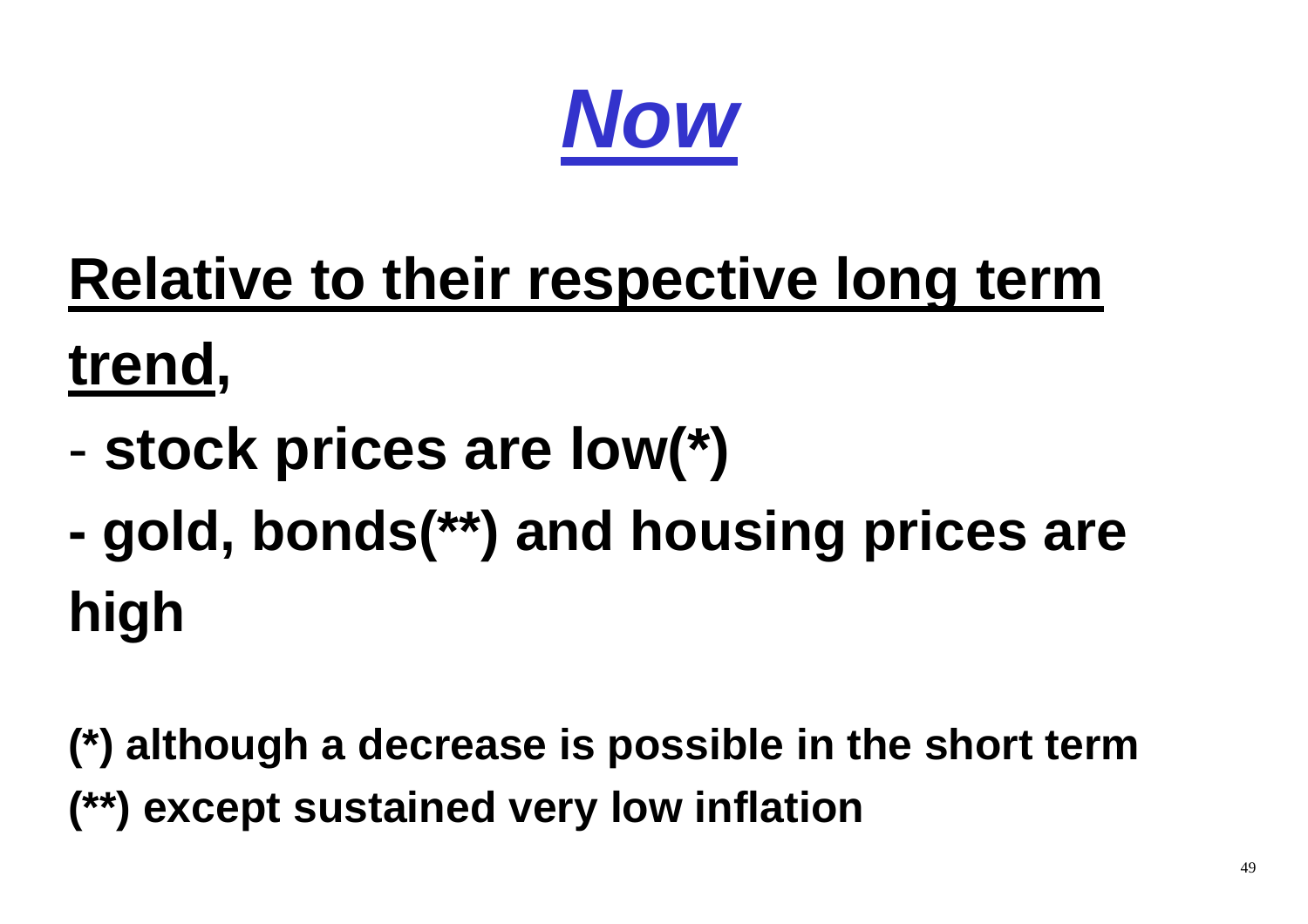

- **1. Home prices in France, a Historical perspective**
- **2. Comparison with Other Assets**
- **3. Several Important Properties of Home Prices**
- **4. How can we Explain the 2000-2010 Price Rise?**
- **5. Home Price Prospective**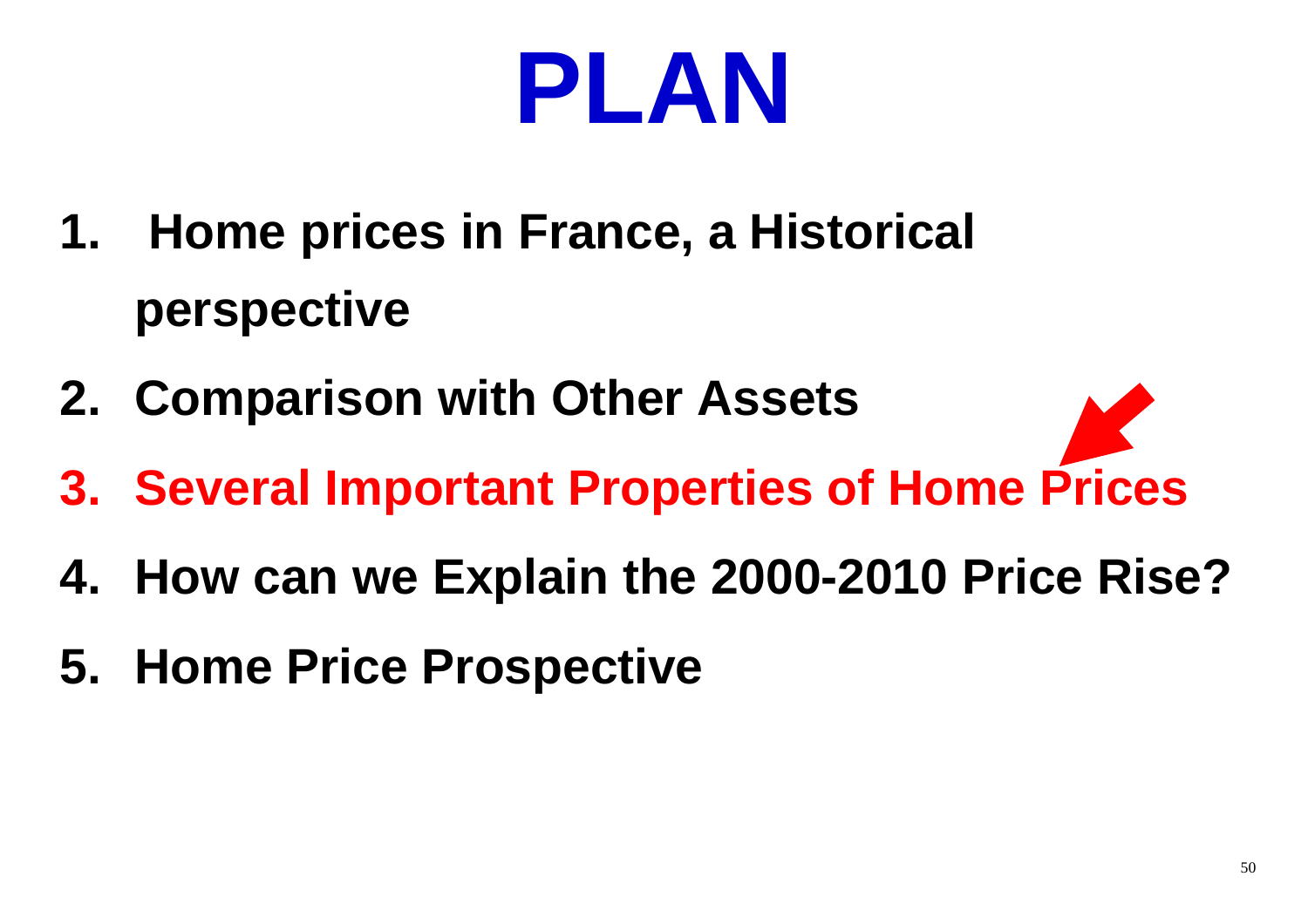## **Several properties of house prices (1)**

### •**Series are short => limits the significance of**

**results(incl. problem of lack of robustness of results)**

## •**High autocorrelation of 1 year price changes**

**=>strong cyclicity (in the sense of high autocorrelation)**

**Deciders' « myopia » (= expectations based on the recent past = « short memory »), self-reinforcing phenomenon**

**Conversely, no short term autocorrelation for stocks ( ~ random walk)**

## •**No periodicity other than seasonality**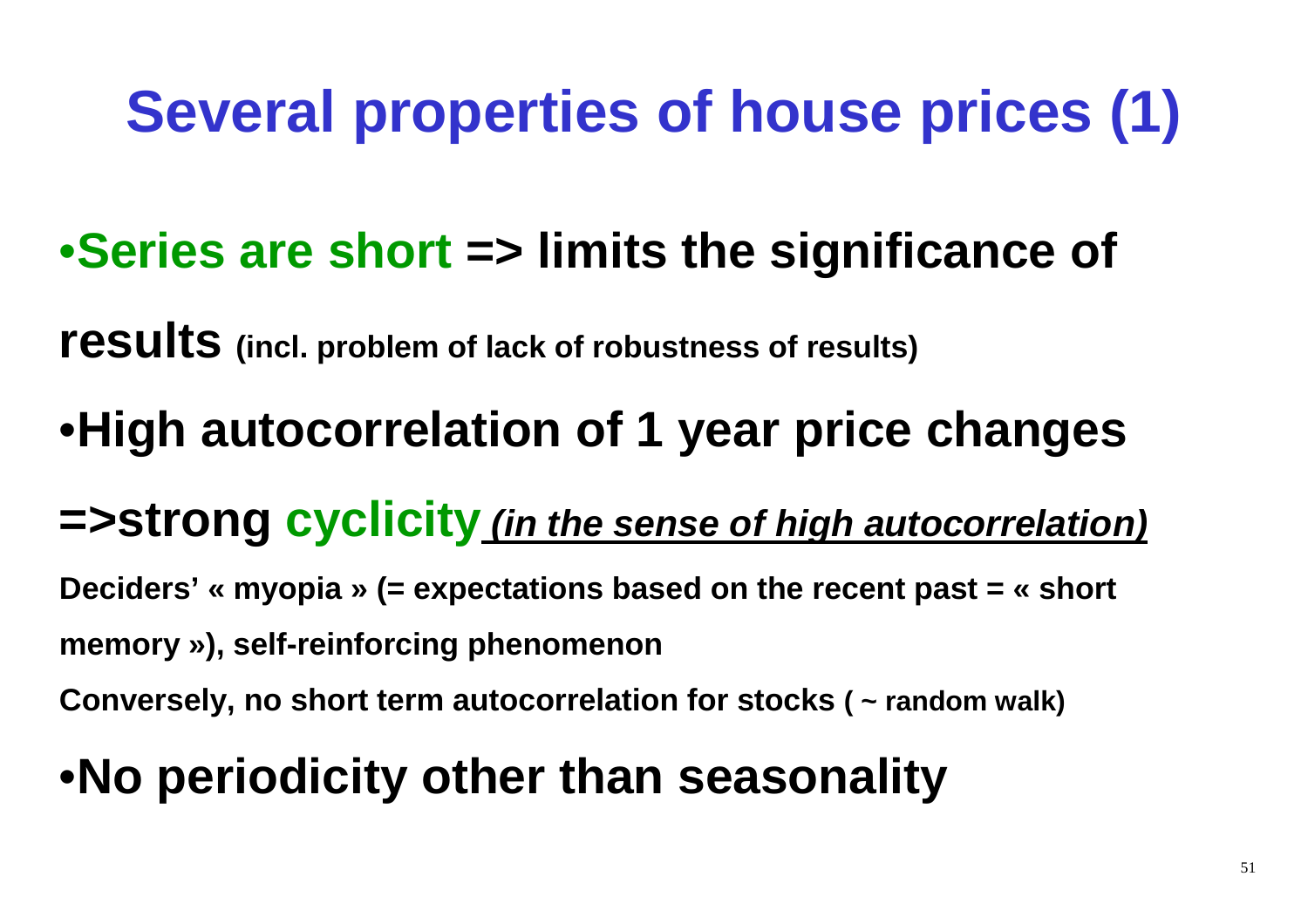### **Seasonality**

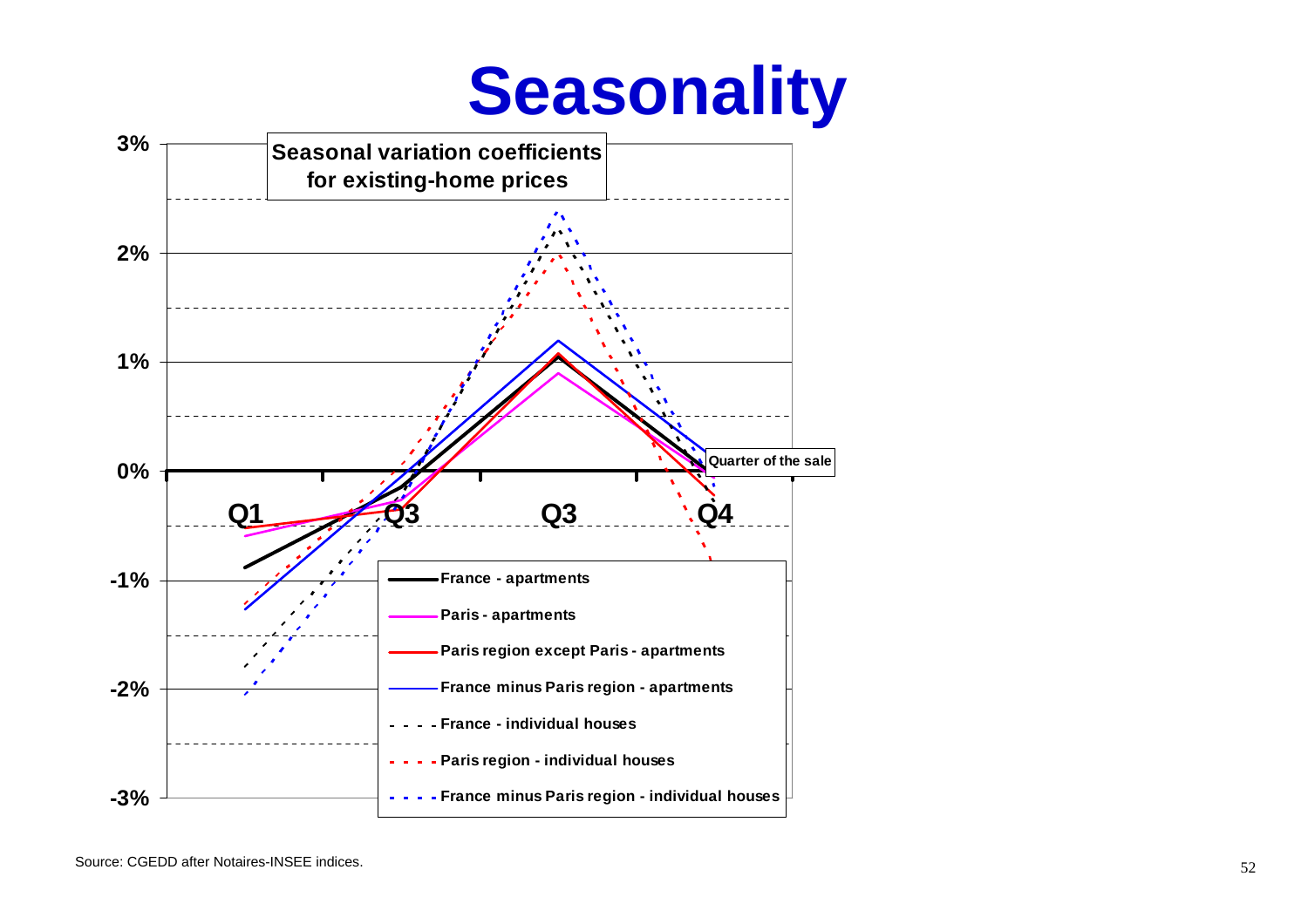## **Several properties of house prices (2)**

•**Link with households' income :**

•**in time: intuitive in appearence, empiric in reality**

•**and in space**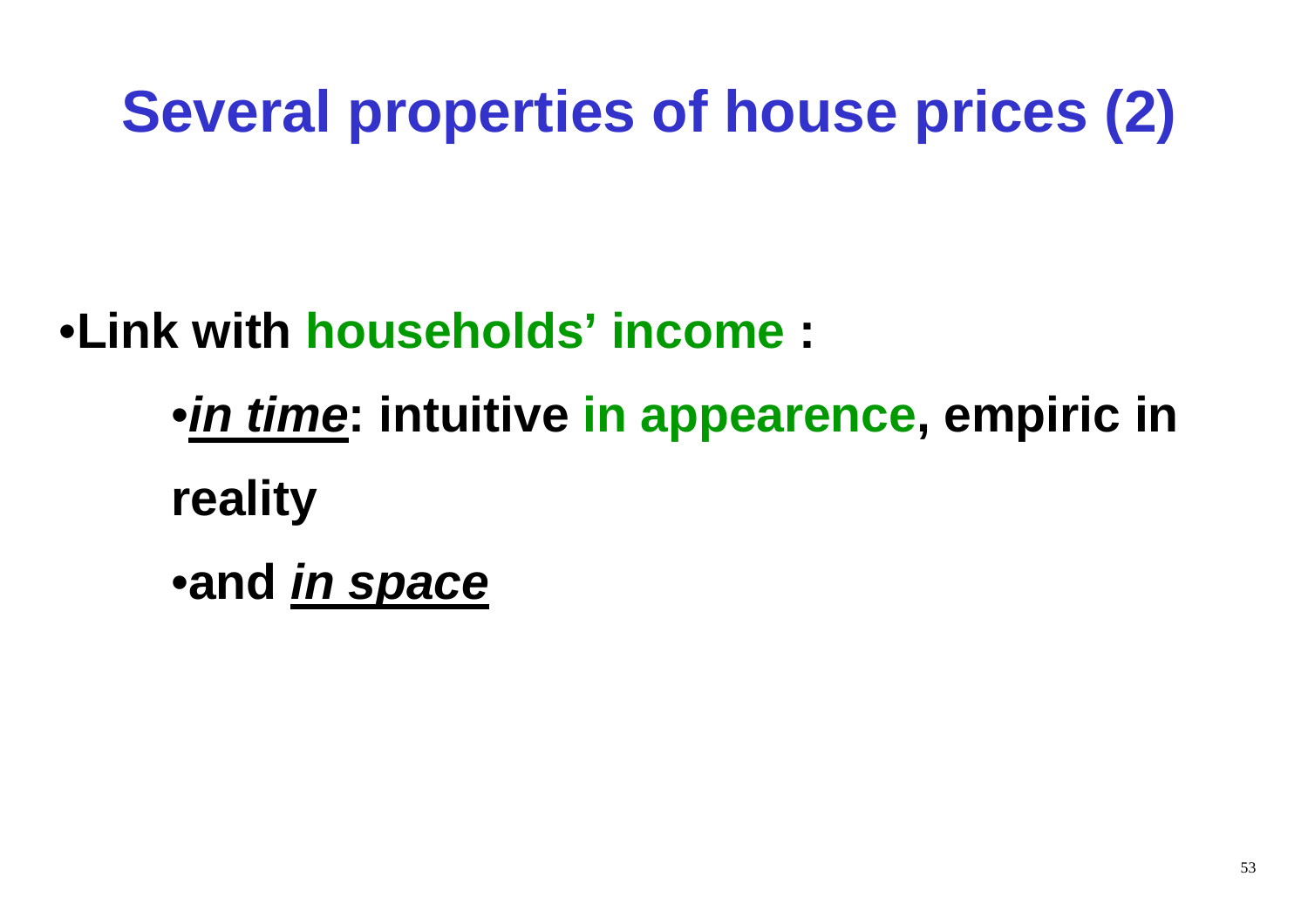### **Link home price X income per household: by city in the Paris region**

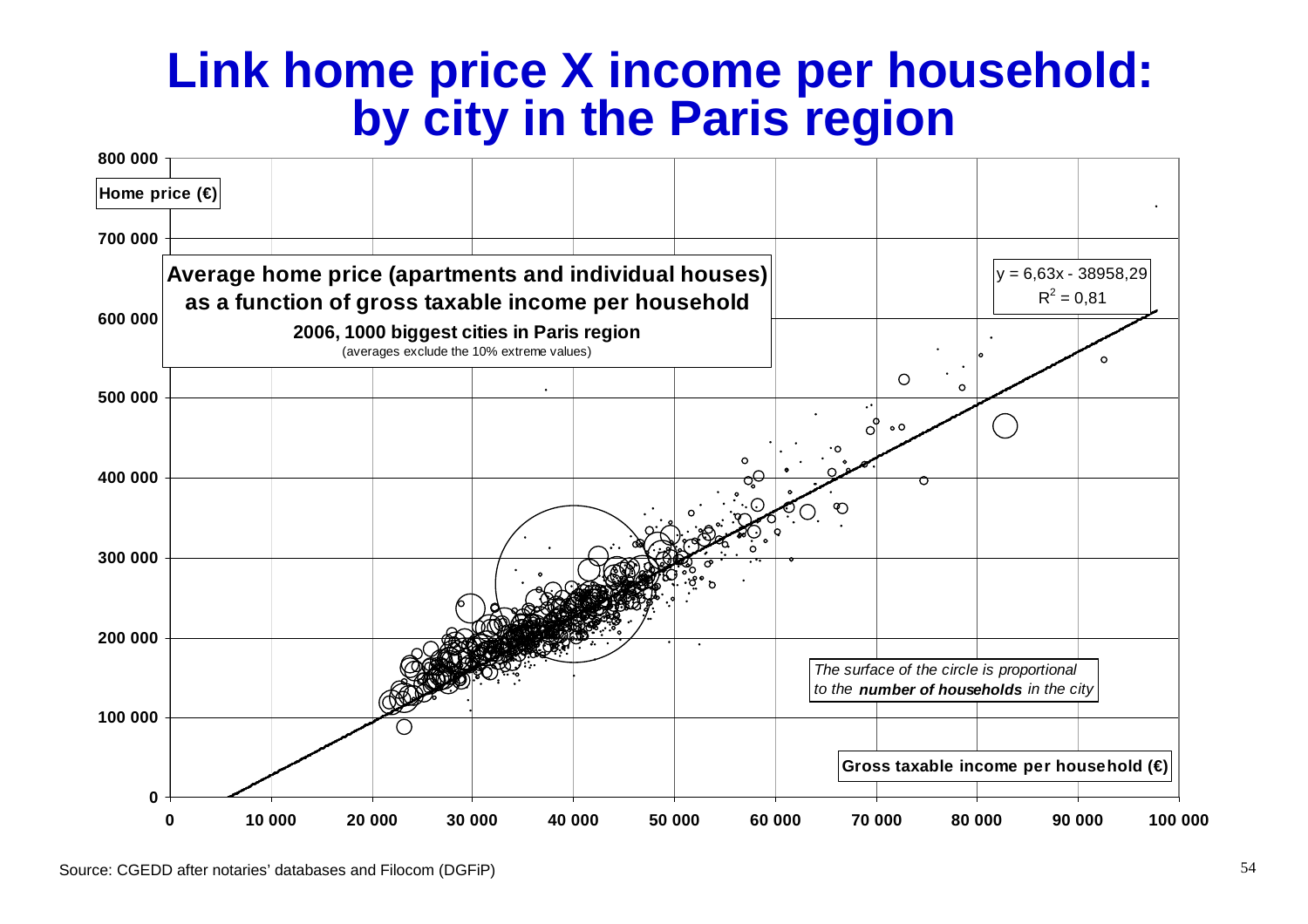#### **Idem by urban area(impact of secondary homes)**

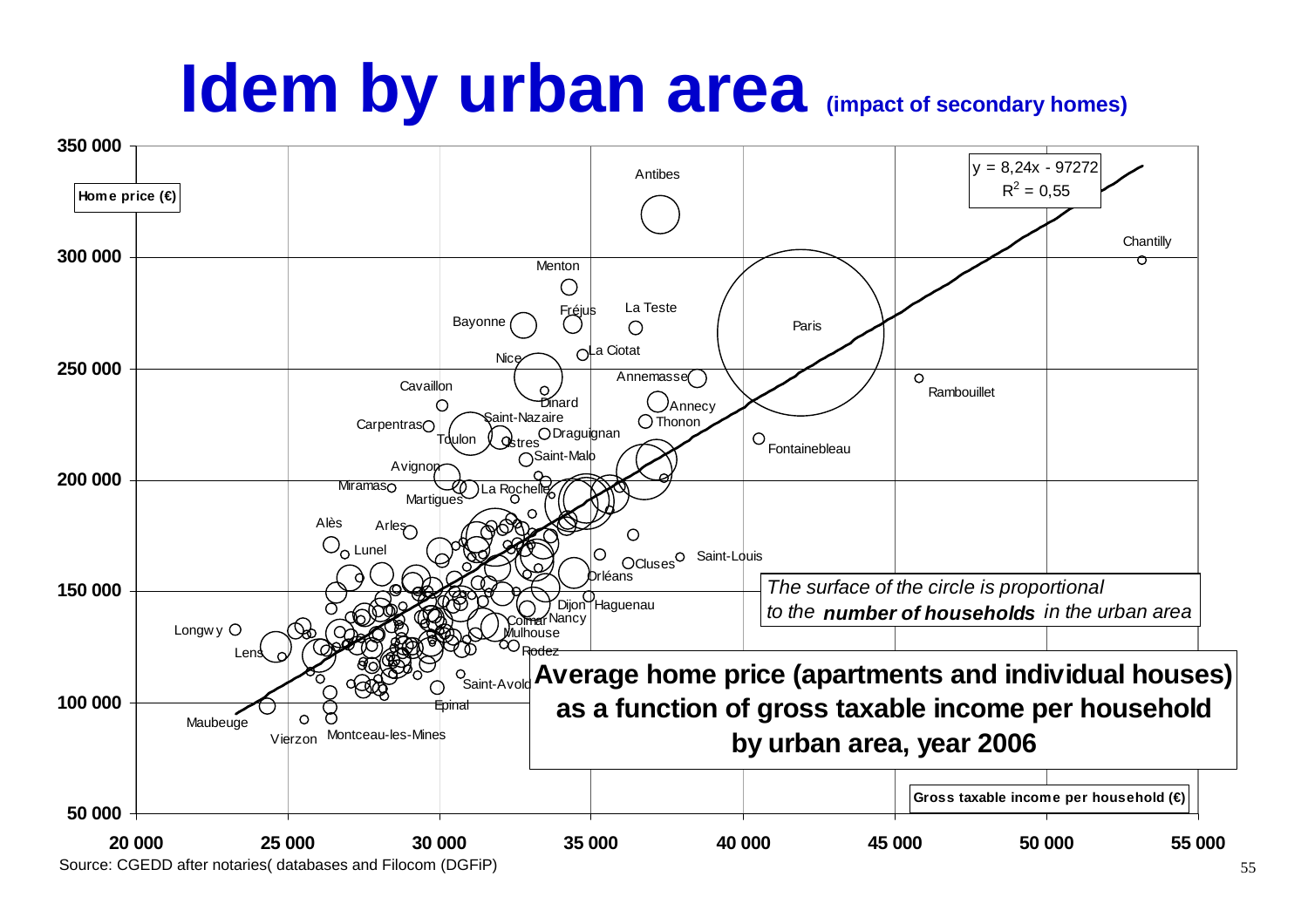## **Interpretation of the link price X income Households' asset (1)**

-100% of users are households (housing expense = 1/5 of their income)

•29 million households, 34 millions dwellings of which 1/10 secondary homes (differences = vacancy)

-95% of buyers are households (a household' biggest purchase during its existence)

-8 dwellings out of 10 are owned by households

•difference =8/10 « social housing » (« HLM ») + 2/10 owned by other non-individuals

- ¾ of households own a dwelling at least once in theirexistence, 63% of households own at least one dwelling, 59% of households own their principal residence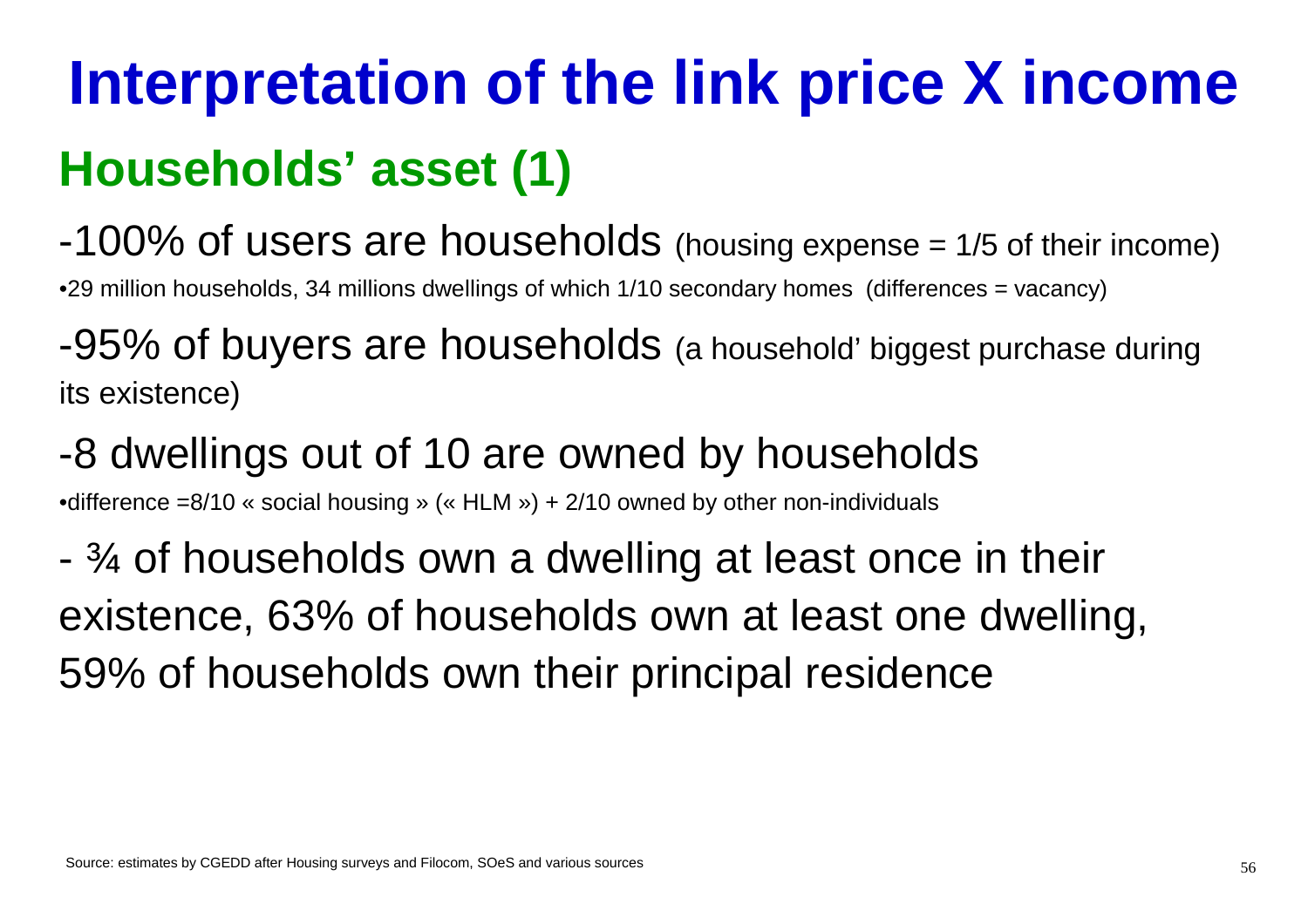### **Households' asset (2)**

-Out of 10 households:

-4 own no dwelling

-4 own at least 1 dwelling

-2 own more than 1 dwelling (on average 2.8 dwellings, incl. their principal residence)

By comparison only 2 households out of 10 own stocks (and only 5% own a significant amount of stocks)

#### -Out of 10 households:

-4 are tenants (of which 2 get a housing benefit)

-2 are owner-occupier and reimburse a mortgage (« accédants à la propriété »)

-4 are owner-occupier and don't reimburse a mortgage (« propriétaires non accédants »)

#### -Out of 3 dwellings purchased

–1 is the first principal residence of the buyer

–1 is a principal residence of rank >1 (the 2nd one, the 3rd one, etc.) of the buyer

–1 is a rental investment or a secondary home (of which: 2/3 rental investmentsand et 1/3 secondary residence)

-A household purchases on average 2,5 dwellings during its existence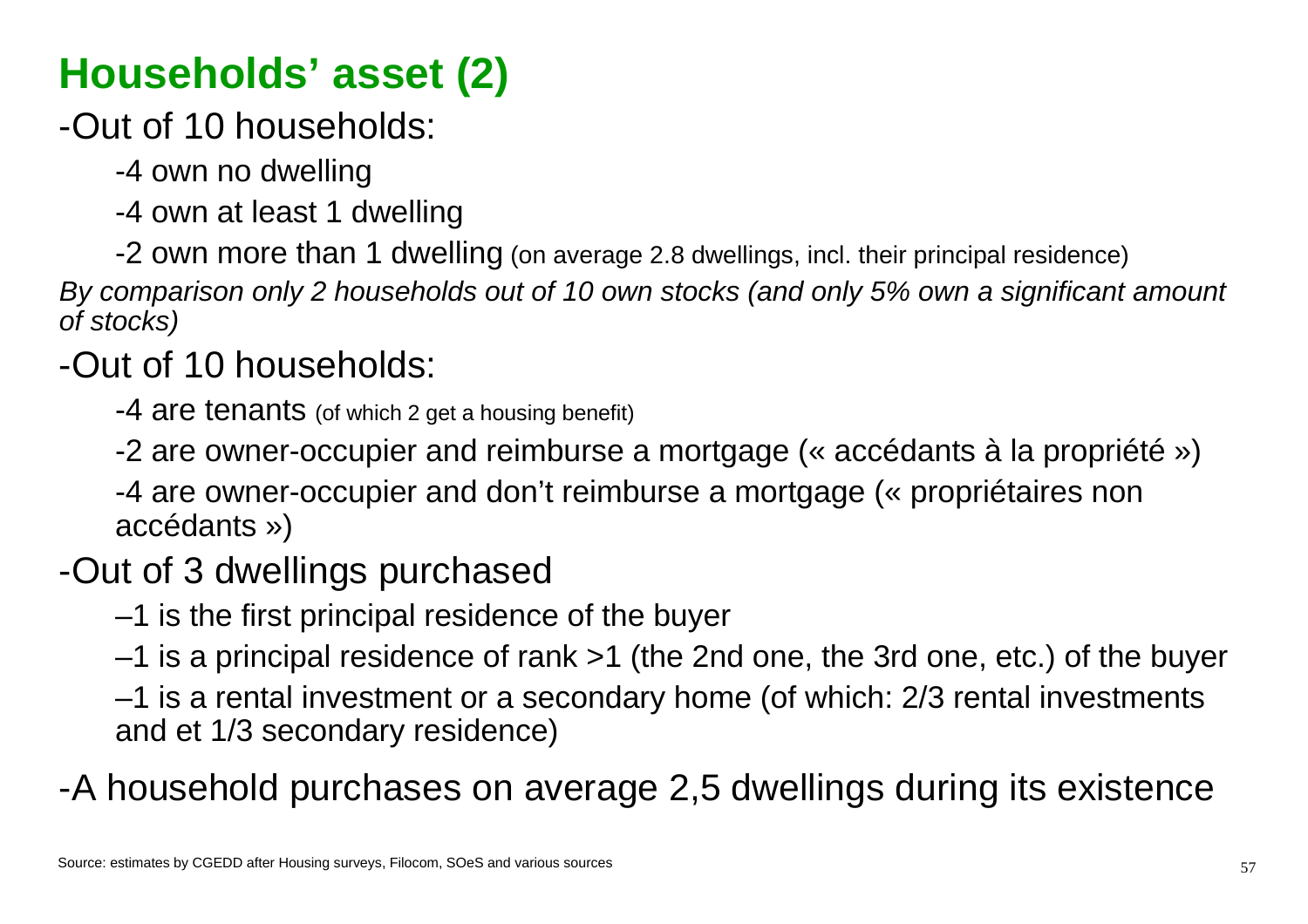### **Households' asset (3): number of dwellingsgetting into or out of an individual's ownership during his lifetime**

|                                         |                        | During the lifetime of an individual as part<br>of a household | Number of<br>dwellings |
|-----------------------------------------|------------------------|----------------------------------------------------------------|------------------------|
| Entry into<br>or exit from<br>ownership | <b>With</b><br>payment | Dwellings purchased or built                                   | 2,5                    |
|                                         |                        | (of which purchased existing)                                  | (1,8)                  |
|                                         |                        | (of which purchased new or built)                              | (0,7)                  |
|                                         |                        | Dwellings sold                                                 | 1,8                    |
|                                         |                        | Difference purchased or built minus sold                       | 0,7                    |
|                                         | <b>Without</b>         | Net balance of dwellings given or received as<br>donations     | 0,0                    |
|                                         |                        | payment Dwellings inherited                                    | 0,4                    |
|                                         |                        | Dwellings owned at death                                       | 1,1                    |
|                                         |                        |                                                                |                        |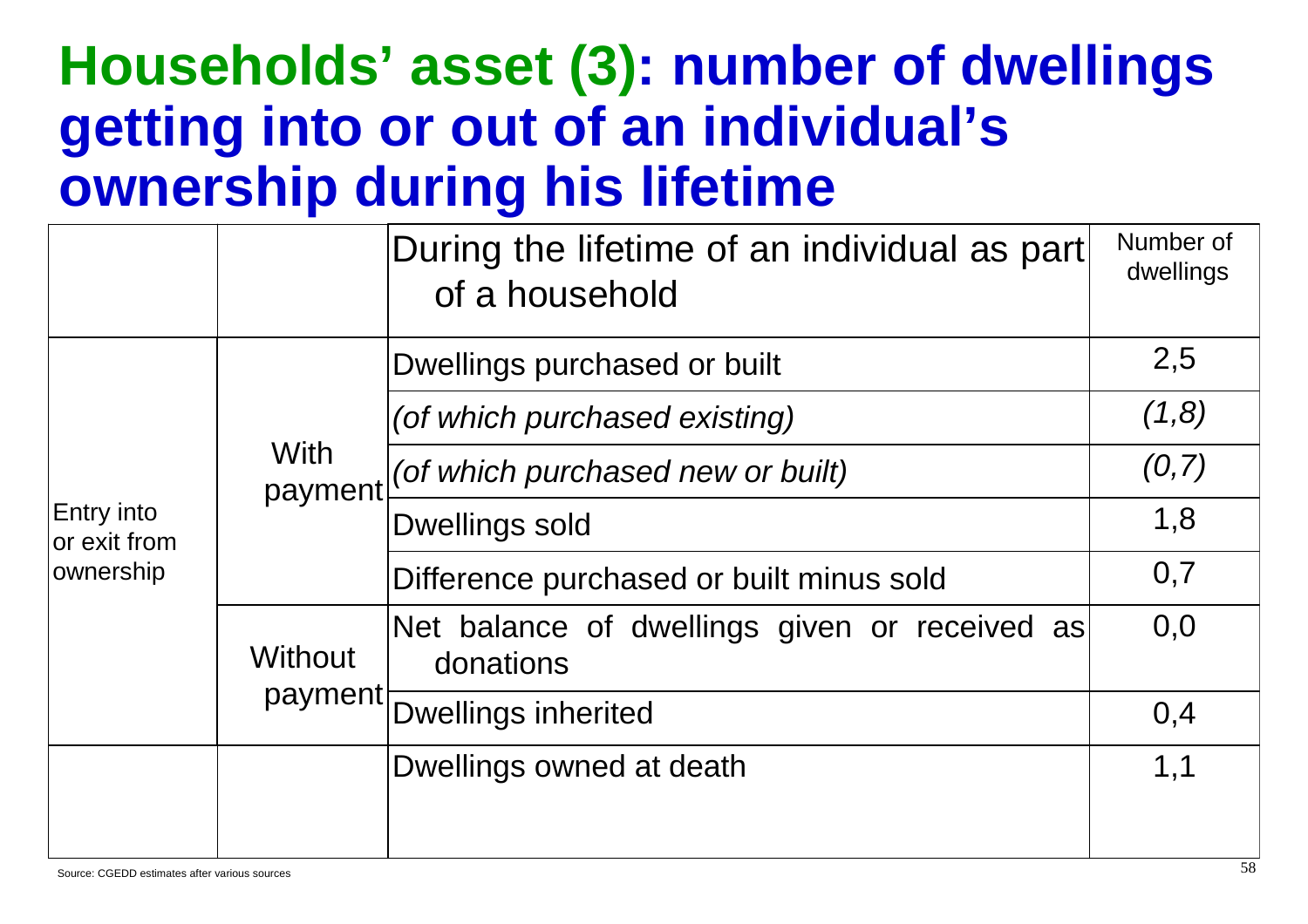## **Several properties of house prices (3)** •**Low univariate correlation of house price changes**

### **and interest rate changes**

•counter-intuitive but is the basis of the diversifying power of housing investment with respect to bonds (maybe different for whole buildings owned by large investors?)

• = > one has to factor out many other phenomena to see the sensitivity of home prices with respect to interest rates

•Link by the return to the hierarchy of trend return-risk couples but this return is not immediate

### • **No univariate correlation of house price changes**

**with stock investment** [nevertheless stock krachs have often (1929, 1987,

2000, 2008) but not always (1882) been followed by an increase in house prices (particularlyrented house prices)]

•**Time-series analyses (with autoregression) methods don't yield better results** •**Multivariate analyses (incl. changes in offer and supply, income) impaired by the series brevity (at most 46 years)]**

**=> Diversifying power of housing investment with respect to financial investments**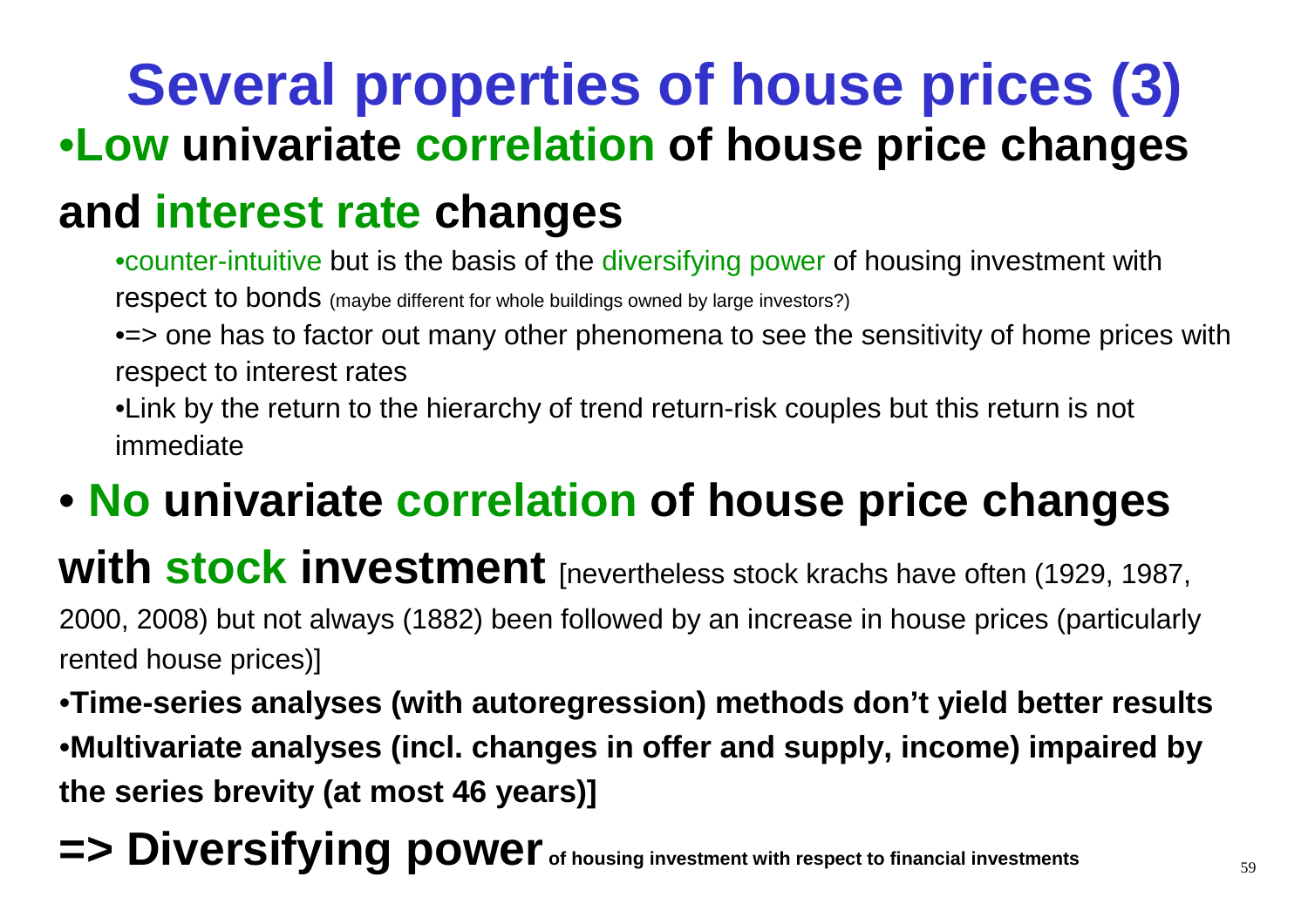## **Several properties of house prices (4)**

**A fundamental property: the elasticity of housing price with respect to housing supply seems in the -1 or -2 range, maybe (?) slightly more (-3?) in the Paris region**

## **Details in the paper:**

**http://www.cgedd.developpement-durable.gouv.fr/IMG/pdf/elasticite-prix-immobilier-nombre\_cle093f5d.pdf**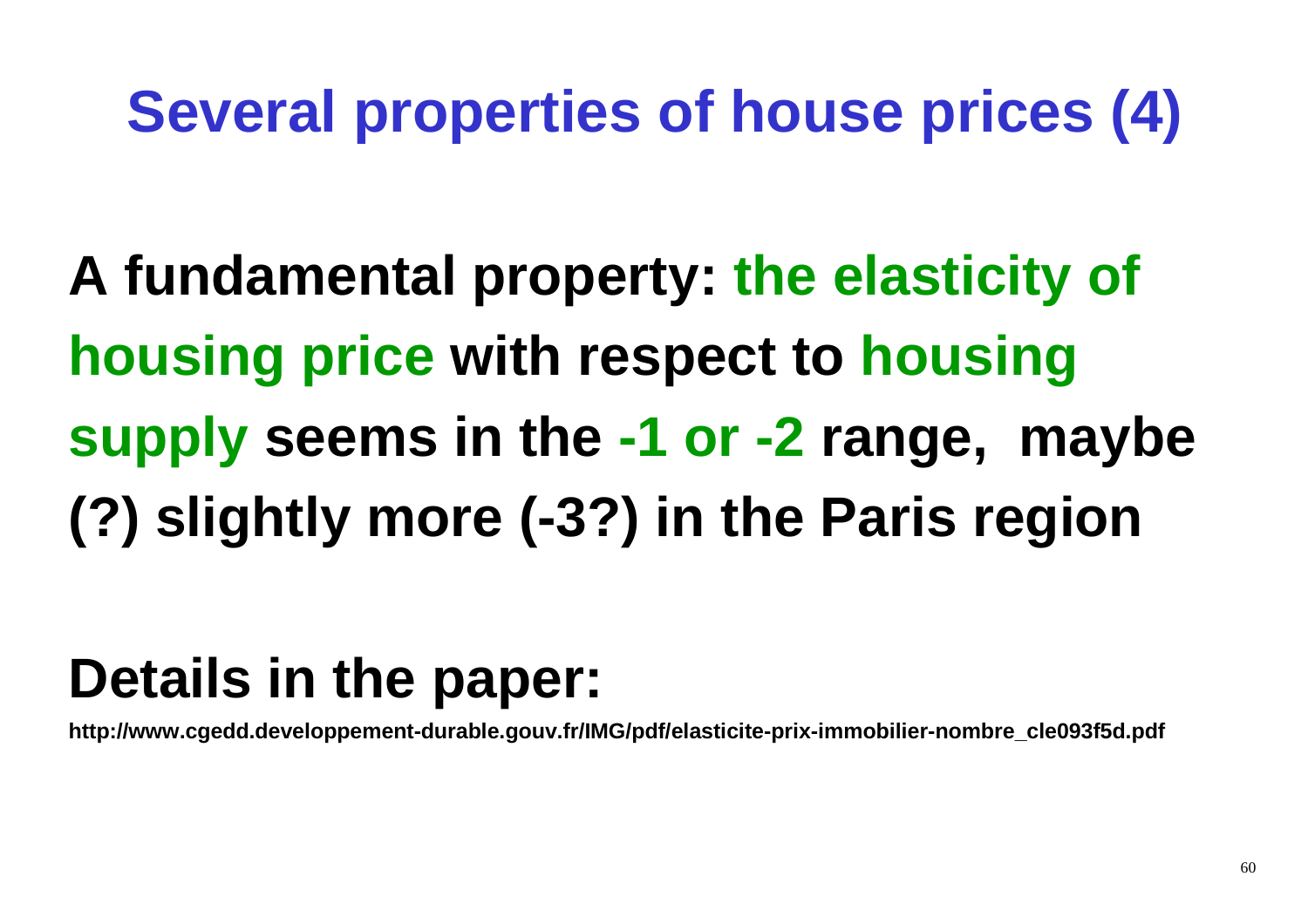## **Elasticity of housing price with respect to housing supply (complement 1)**

- Quite few works
- Complicated because
	- –Many variables must be taken into account
	- and the state of the Reverse effects
	- and the state of the Time lags
	- **Links of the Common**  Time series are short => results not robust with respect to theperiod studied
	- and the state of the Analyses in space may compensate the lack of memory… but fewlocal data
- Many more works on a reverse problem: sensitivity of construction to housing price changes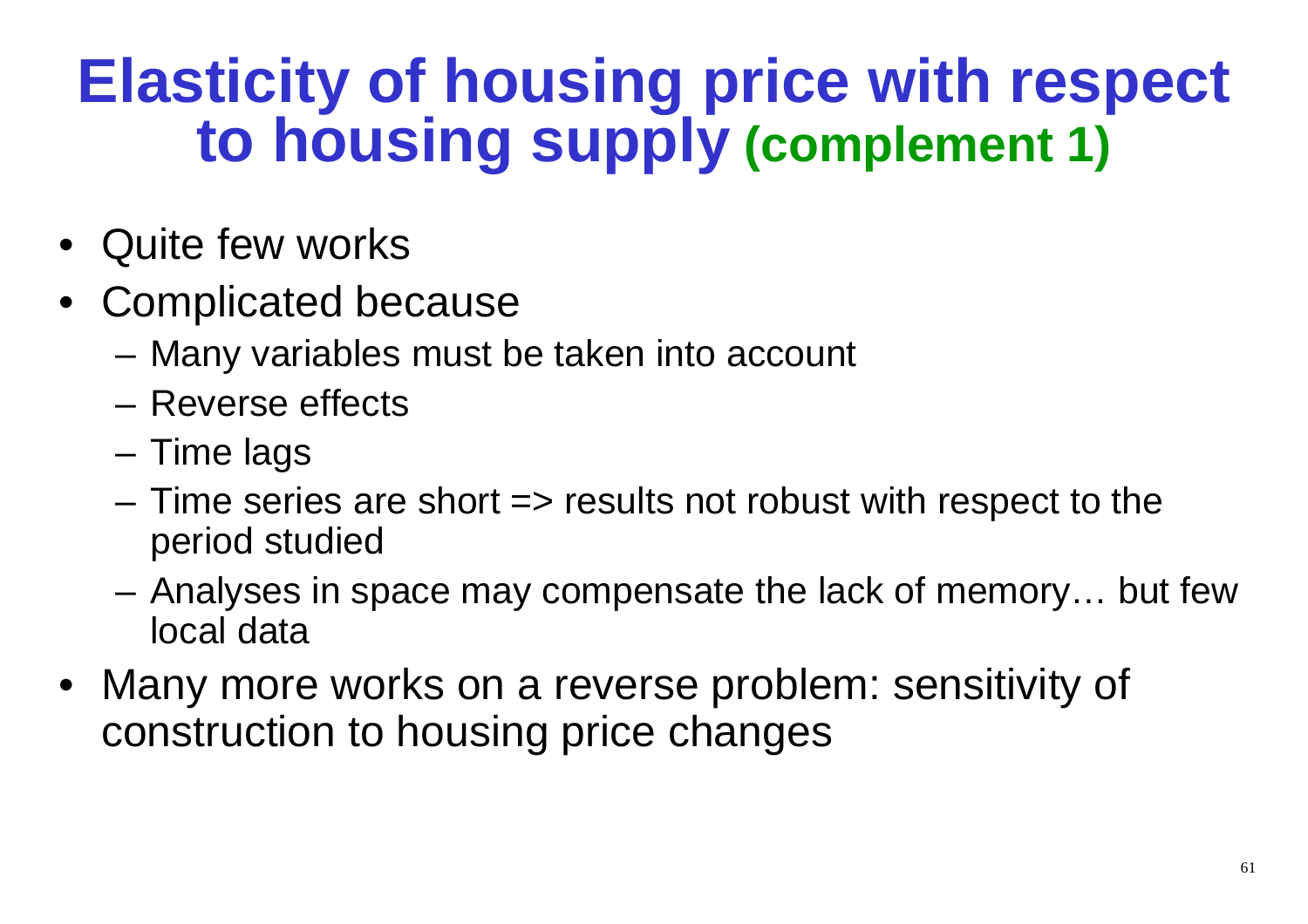## **Elasticity of housing price with respect to housing supply (complement 2)**

- Barker report + Oxford team: e=-2 in the UK
- Murphy, Duca & al. (Oxford + Fed Reserve):e=-1 in the•USA
- Other references: widely dispersed results (by a factor 8 for the USA!)
- Often, economists' assumptions may be seriouslydebatable (incl.: arbitrage is not instantaneous)
- Result robustness is rarely mentioned
- Economists may be wrong: cf. (McQuinn, 2004) about Ireland, (OECD: Girouard, Kennedy & al., 2006) about the USA
- But results form a cloud centered around an order of size<br>of -1or -2 of -1or -2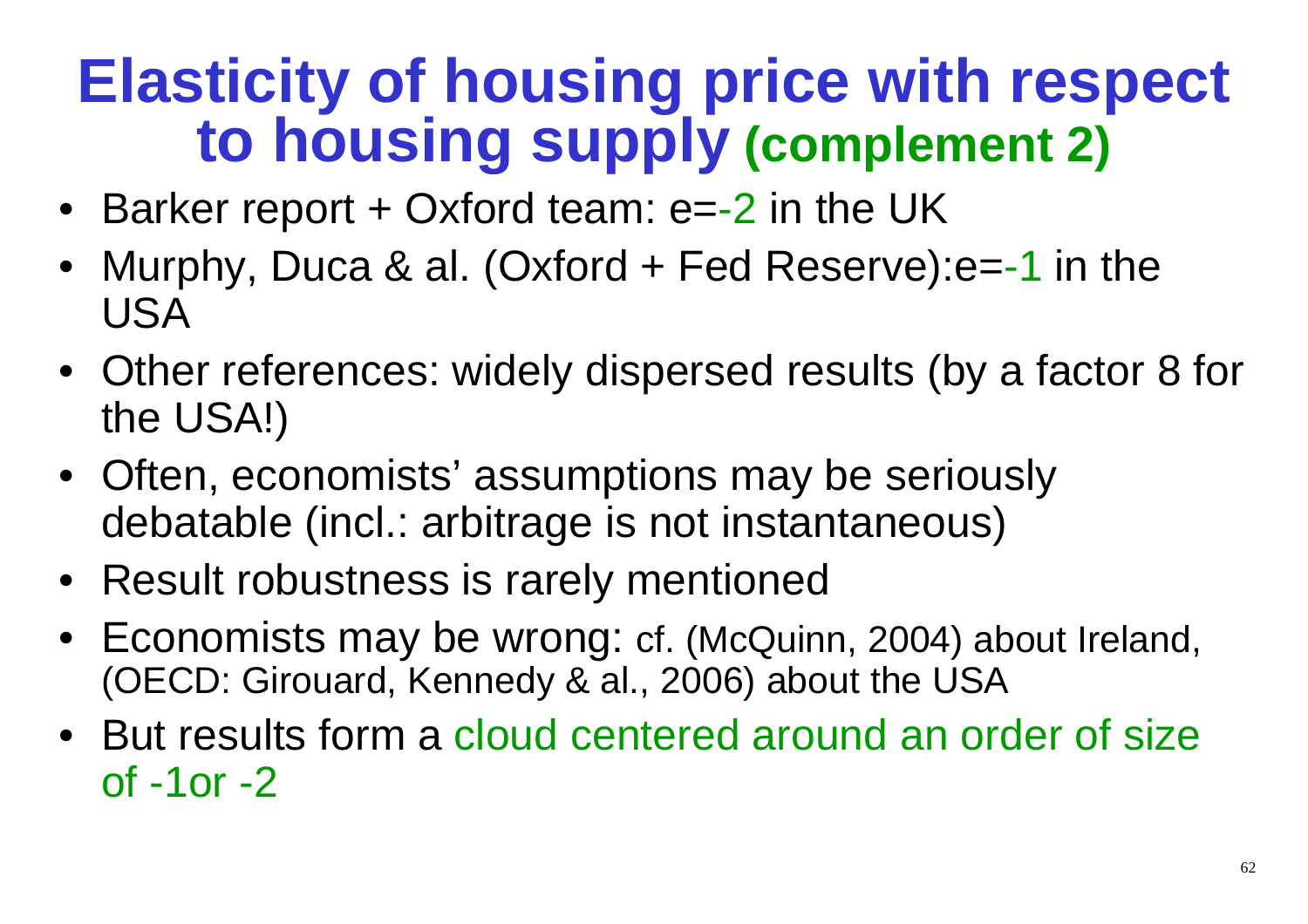### **Elasticity of housing price with respect to housingsupply (complement 3) References**

| Country, period        | <b>Elasticity</b>                | <b>Reference</b>                     |
|------------------------|----------------------------------|--------------------------------------|
| Ireland, 1977-2004     | $-0,007$ (ancien), $-2,0$ (neuf) | (OCDE, 2006)                         |
| Ireland, 1980-2002     | $-0,5$                           | (M cQuinn, 2004)                     |
| Netherlands, 1970-2002 | $-0,5$                           | (OCDE, 2004)                         |
| USA, 1979-2007         | $-1$                             | (Duca, Muellbauer & Murphy, 2009)    |
| Netherlands, 1980-2003 | $-1,4$                           | (Verbruggen & al., 2006)             |
| Norway, 1990-2004      | $-1,7$                           | (Jacobsen & Naug, 2005)              |
| UK, 1969-1996          | $-1,9$                           | (Meen, 2002)                         |
| UK, 1972-2003          | $-2$                             | (Cameron, Muellbauer & Murphy, 2006) |
| <b>Idem</b>            | <b>I</b> dem                     | (Barker, 2004)                       |
| Danmark, 1984-2005     | $-2,9$                           | (Wagner, 2005)                       |
| USA, 1981-2003         | $-3,2$                           | (McCarthy & Peach, 2004)             |
| Paris, 1986-2004       | $-3,6$                           | (Bessone, Heitz & Boissinot, 2005)   |
| Australia, 1975-2003   | $-3,6$                           | (Abelson & al., 2005)                |
| Spain, 1989-2003       | $-6,9$ à $-8,1$                  | (OCDE, 2005)                         |
| USA, 1981-1998         | $-7,9$                           | (Meen, 2002)                         |

Source: CGEDD after table 3 of (OCDE: Girouard, Kennedy et al., 2006), as well as (Duca, Muellbauer & Murphy, 2009) , (Cameron, Muellbauer & Murphy, 2006).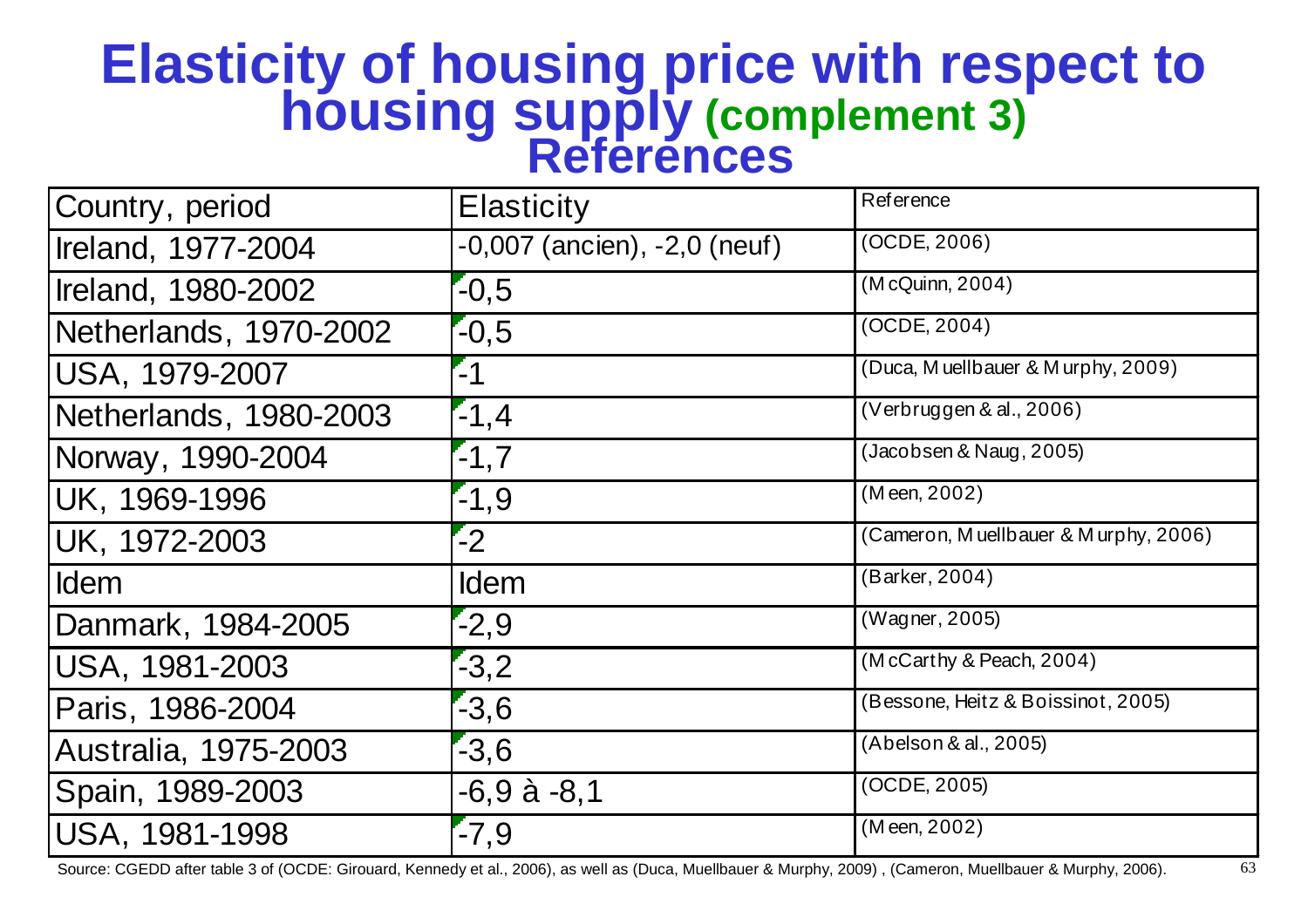## **Elasticity of housing price with respect to housing supply (complement 4)**

- Our contribution
	- and the state of the state Comparison France / UK over 1970-2005: elasticity <sup>=</sup> minus a few units
	- and the state of the state Comparison of the various French departments (1994-2010) (multiple regression of housing price change with respect to change in income, population, number of dwellings, etc.)
		- Confirms an order of -1 or -2 ,
		- maybe (?) slightly more (-3?) in the Paris region
		- Results are sensitive to the subperiod studied (problem of robustness)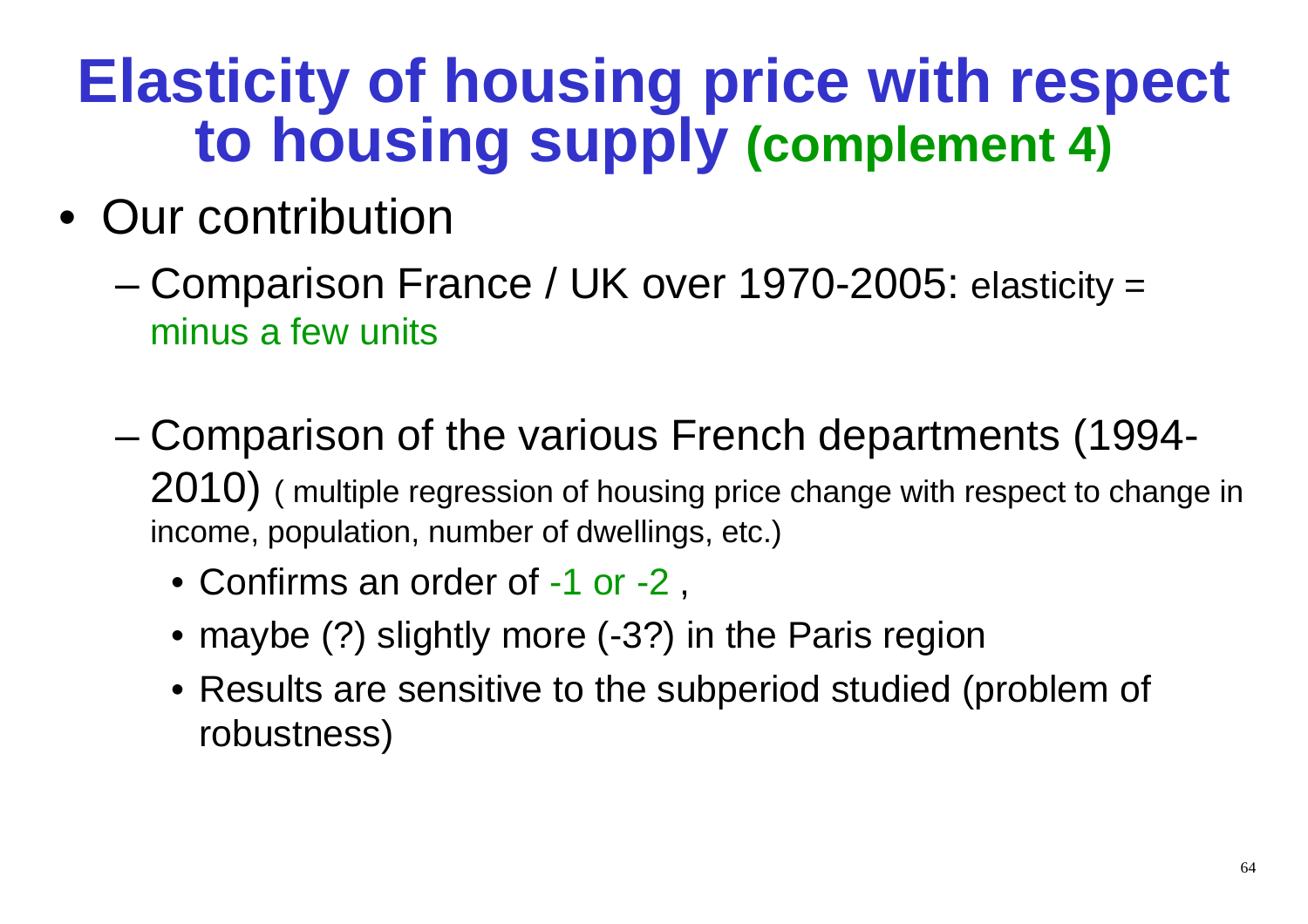

- **1. Home prices in France, a Historical perspective**
- **2. Comparison with Other Assets**
- **3. Several Important Properties of Home Prices**
- **4. How Can We Explain the 2000-2010 Price Rise?**
- **5. Home Price Prospective**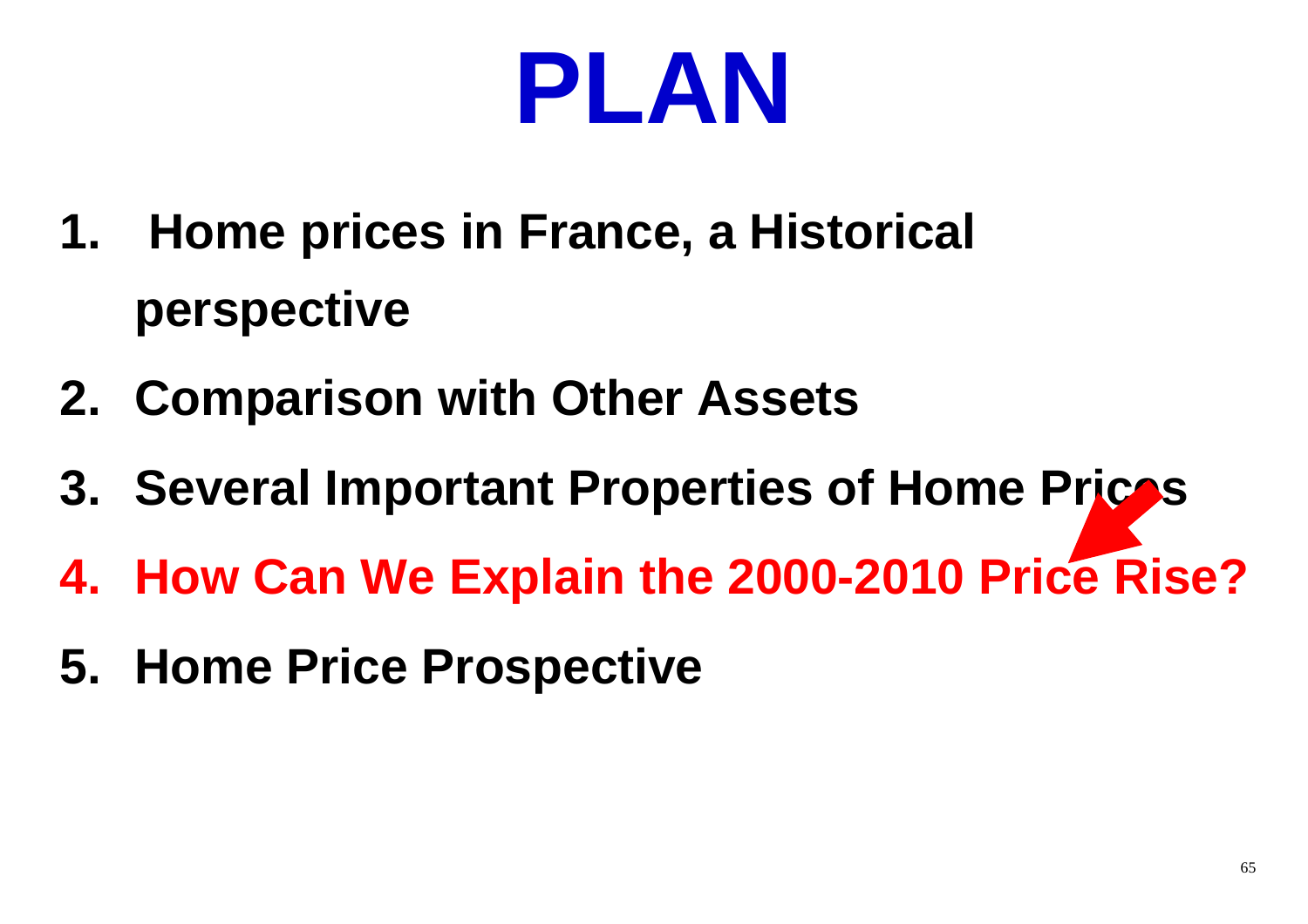- •**Supply-demand of housing service?**  •**Inflationary impact of housing subsidies?** •**Other explanations except financial environment ?**
- •**Financial environnement?**
	- •for the investor
	- •for the buyer of his own principal residence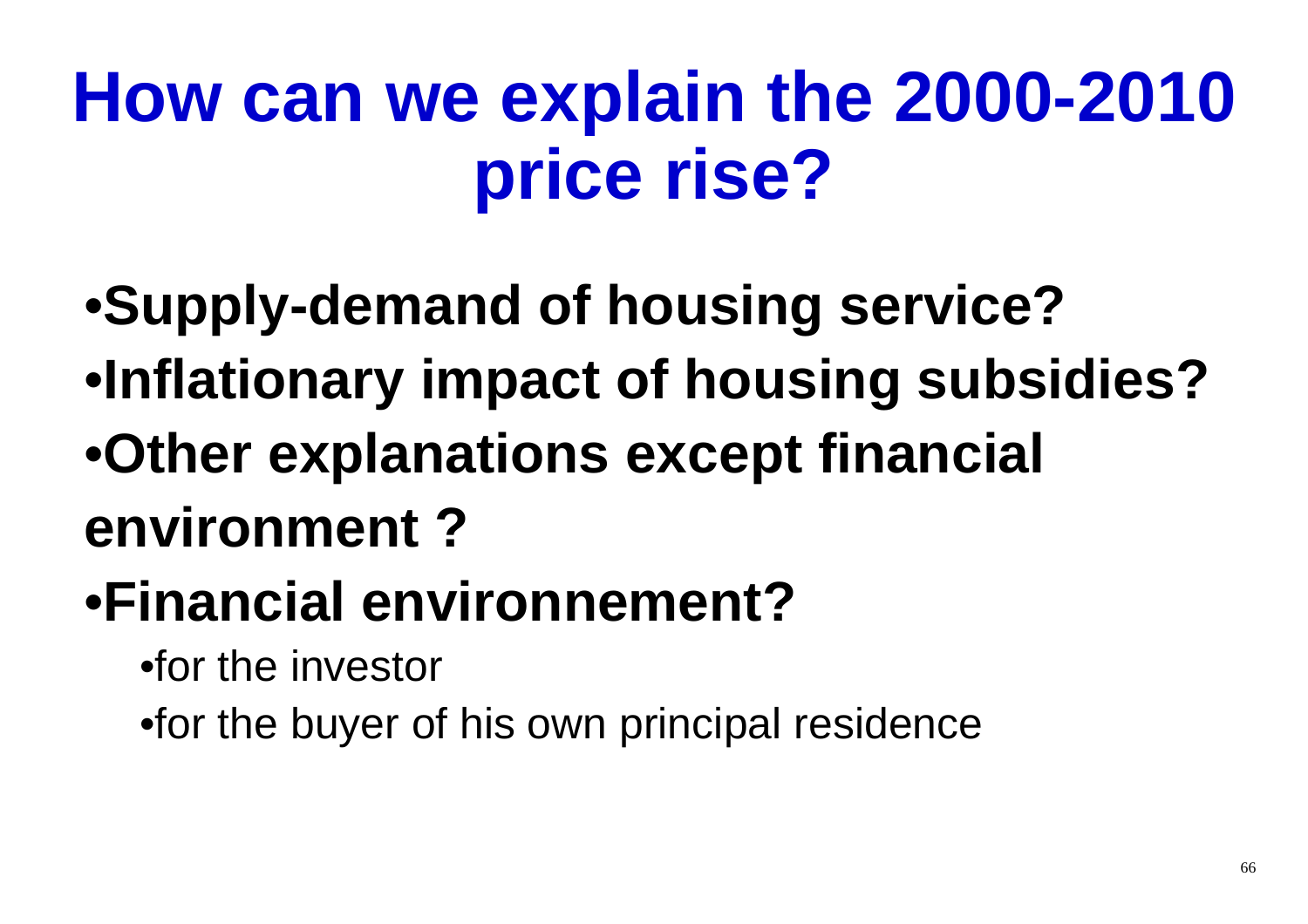- •**Supply-demand of housing service? No because:**
	- •**Elasticity price/supply too low (-1 or -2)**
	- •**No rent rise beyond historical trend**
	- •Qualitative effects?
		- •Decrease in household size?
		- •Ageing?
		- •Foreigners?
		- no or not at the scale of the problem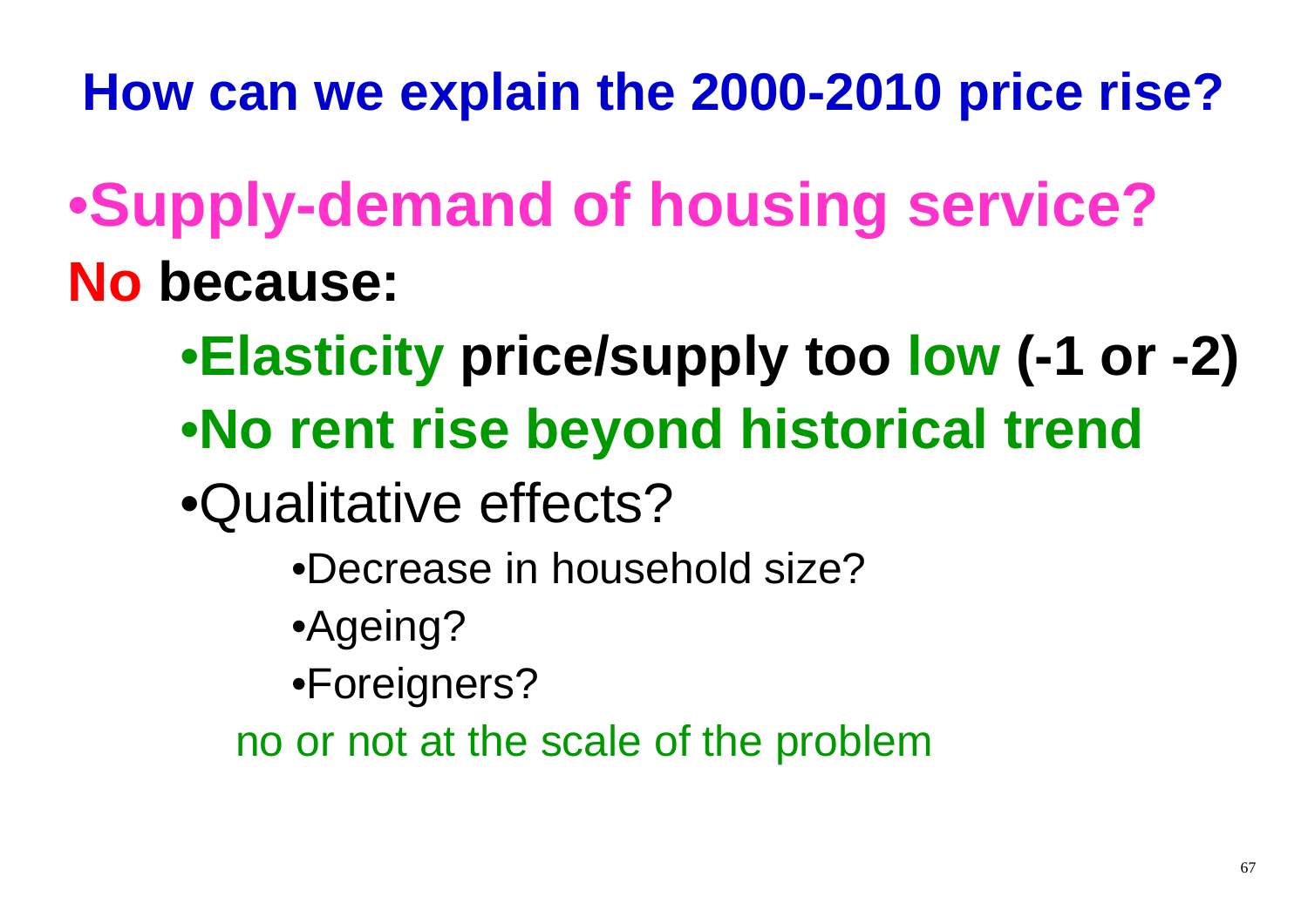## •**Decrease in household size: is not new and goes on at the previous pace**

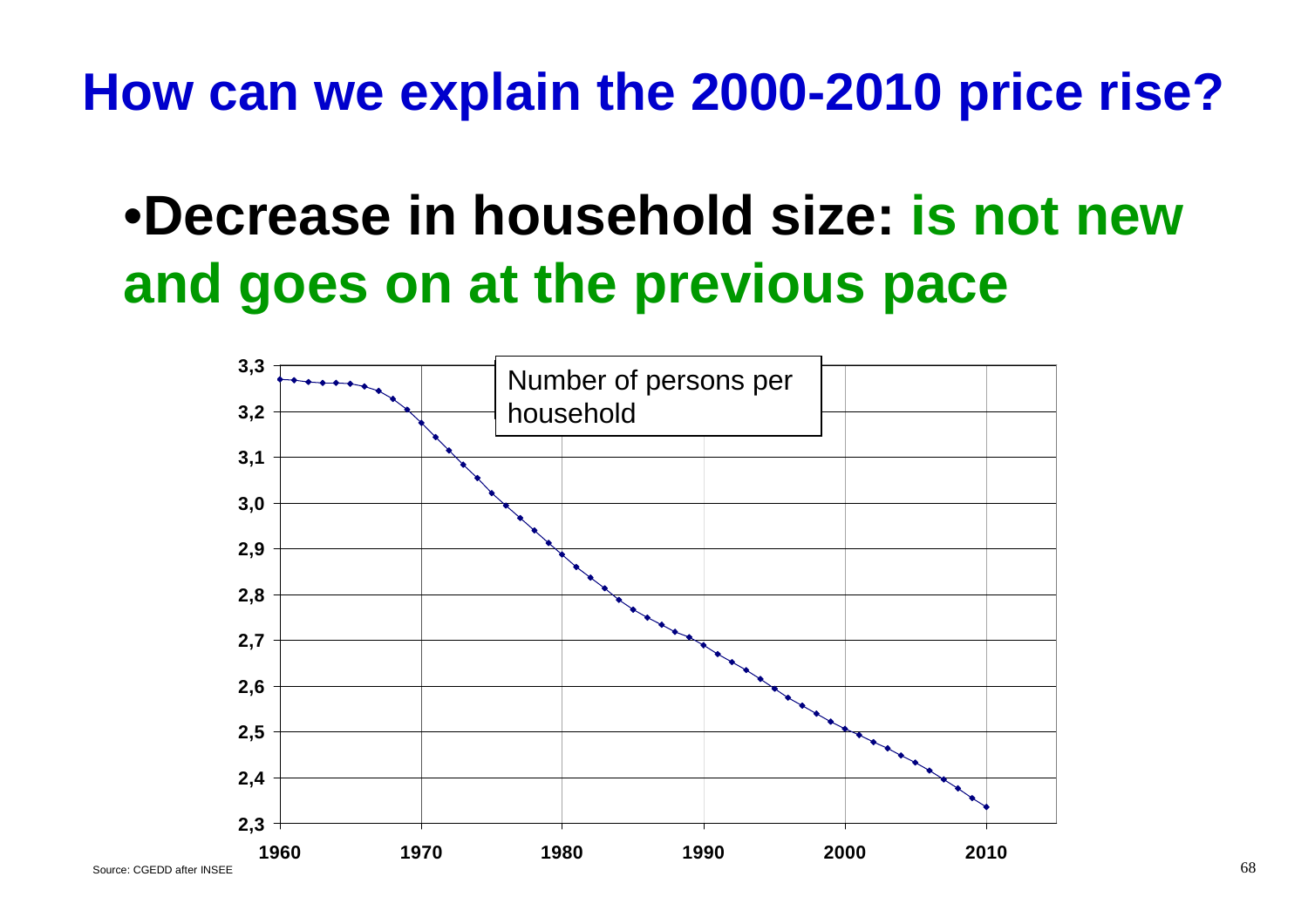### •**Ageing: impact >0 or rather <0?**

Households who prepare their retirement would have realizedthat their pensions might be lower than for previous generations and as a consequence would save more andaccept lower expected returns?

\* True they accept lower *rental* returns, but is it sustainable? \* This demographic interpretation may be reversed: increase in the % of households older than 56, threshold beyond whichhouseholds become net sellers.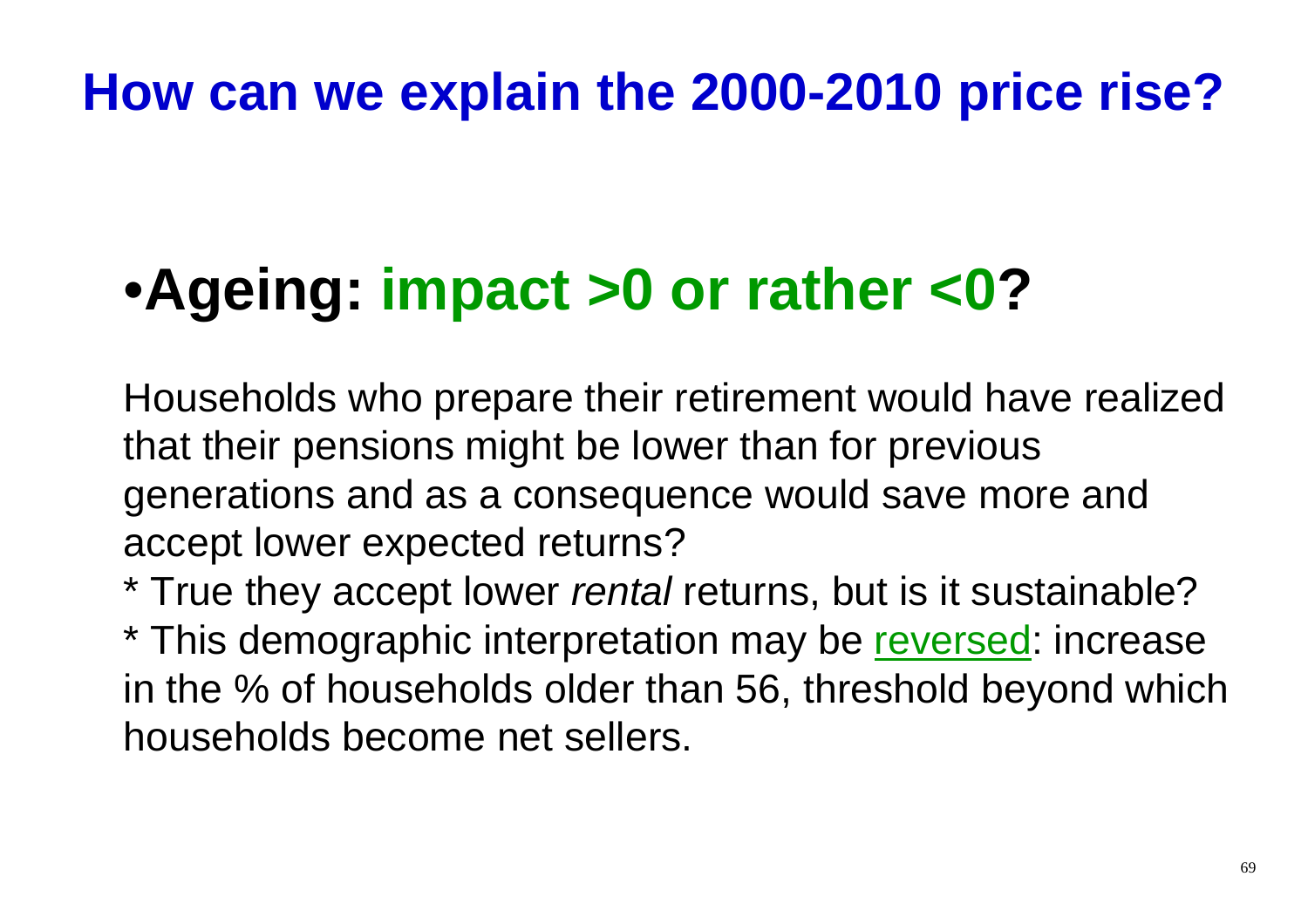| • (Net) purchases by foreigners? Too few bar exceptions |                                    |  |  |  |                                  |                                                              |                                                                                                                                                                                                                                      |  |
|---------------------------------------------------------|------------------------------------|--|--|--|----------------------------------|--------------------------------------------------------------|--------------------------------------------------------------------------------------------------------------------------------------------------------------------------------------------------------------------------------------|--|
| <b>Purchases of existing dwellings net of sales</b>     |                                    |  |  |  |                                  |                                                              |                                                                                                                                                                                                                                      |  |
| by foreigners as a % of the number of sales             |                                    |  |  |  |                                  |                                                              |                                                                                                                                                                                                                                      |  |
|                                                         | Moy 94-99 2000 2002 2004 2006 2008 |  |  |  |                                  |                                                              | Evol.                                                                                                                                                                                                                                |  |
| <b>All foreigners</b>                                   | 2,3%                               |  |  |  | $ 2,6\% 3,2\% 3,2\% 2,4\% 2,1\%$ |                                                              |                                                                                                                                                                                                                                      |  |
| <b>Britons</b>                                          |                                    |  |  |  |                                  | $\left  0,5\% \right $ 1,3% 1,7% $\left  0,9\% \right $ 0,4% |                                                                                                                                                                                                                                      |  |
| <b>Other</b>                                            |                                    |  |  |  | $2,1\%$ 1,9% 1,4% 1,5% 1,8%      |                                                              |                                                                                                                                                                                                                                      |  |
| Of which MA <sub>1</sub><br>(mostly resident)           |                                    |  |  |  |                                  | $0,6\%$ 0,7% 0,5% 0,5% 0,6%                                  | <u>and the second part of the second part of the second part of the second part of the second part of the second part of the second part of the second part of the second part of the second part of the second part of the seco</u> |  |
| Of which Portuguese<br>(mostly resident)                |                                    |  |  |  |                                  | $0,3\%$ 0,2% 0,2% 0,2% 0,3%                                  | <u>an shi ne</u>                                                                                                                                                                                                                     |  |
| Of which Germans                                        |                                    |  |  |  |                                  | $0,1\%$ 0,0% 0,0% -0,1% -0,1%                                |                                                                                                                                                                                                                                      |  |
| Of which others                                         |                                    |  |  |  | $1,1\%$ 1,0% 0,8% 0,9% 1,0%      |                                                              | 70                                                                                                                                                                                                                                   |  |
| Source: CGEDD after notaries' databases                 |                                    |  |  |  |                                  |                                                              |                                                                                                                                                                                                                                      |  |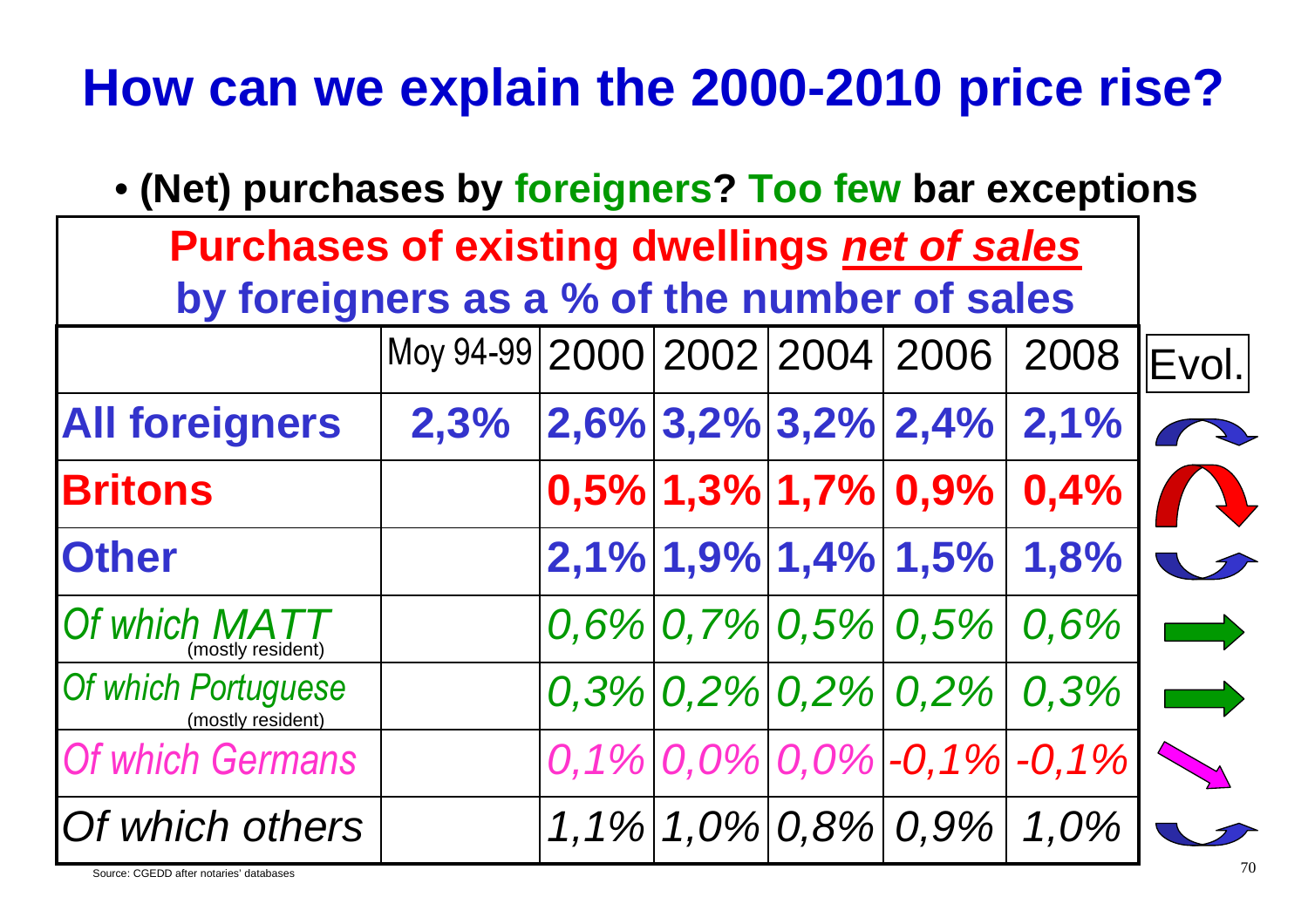### •**Inflationary impact of subsidies?Not at the scale of the 70% to be explained**

-Households' housing expense = 15% of GDP<br>-Amount of dwellings purchased or built by ho

-Amount of dwellings purchased or built by households = 250 Billion  $\epsilon$  = 13% of GDP in 2007 (at its highest)

-Amount of property inflation generated in 2007 by the 70% increase in home prices relative to income:  $~100$  Billion €

#### **To be compared to**

- I ranetare araanız Transfers organized by gov't in favor of housing = 1 to 2% of GDP (depends on how one counts)

- Leeway on these transfers  $=$  ten times smaller
- -« PTZ »: around 2,5 Billion € equivalent-subsidy (at its maximum)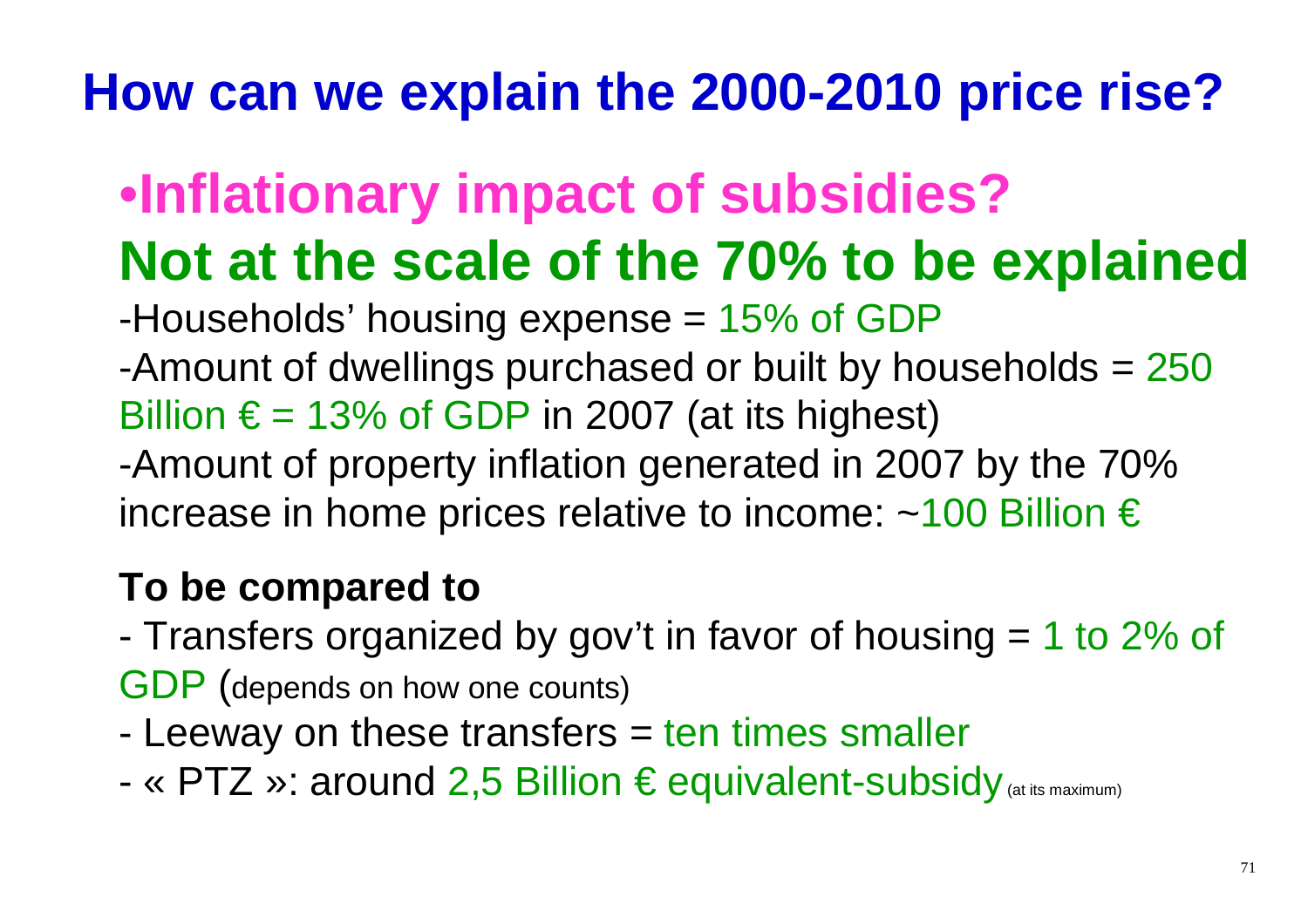$\bullet$ **Other explanationsexcept financial environmt? (1)**

#### -**Resale financed the price rise?**

By nature resale feeds rises (and falls: reversible effect) but

- a) Resale financed the same % (21%) of purchases (of principal residences by owneroccupiers) in housing surveys 2002 and 2006
- b) The number of existing-home sales remained constant (800 000/year) from 2000 to 2007 => the « rotation speed » of the housing stock did not increase(rather it decreased)
- c) Departments where home price rised most were those where there were the fewest owner-occupied principal residences as a % of all dwellings

#### **Inheritance and donations finance (and will finance) the price rise?**-

Not that much and not more than previously

- -One inherits from parents around 55
- - Donations financed a low (3%) and constant % of purchases (of principal residences by owner-occupiers) in housing surveys 2002 and 2006
- -Lagged and reversible effect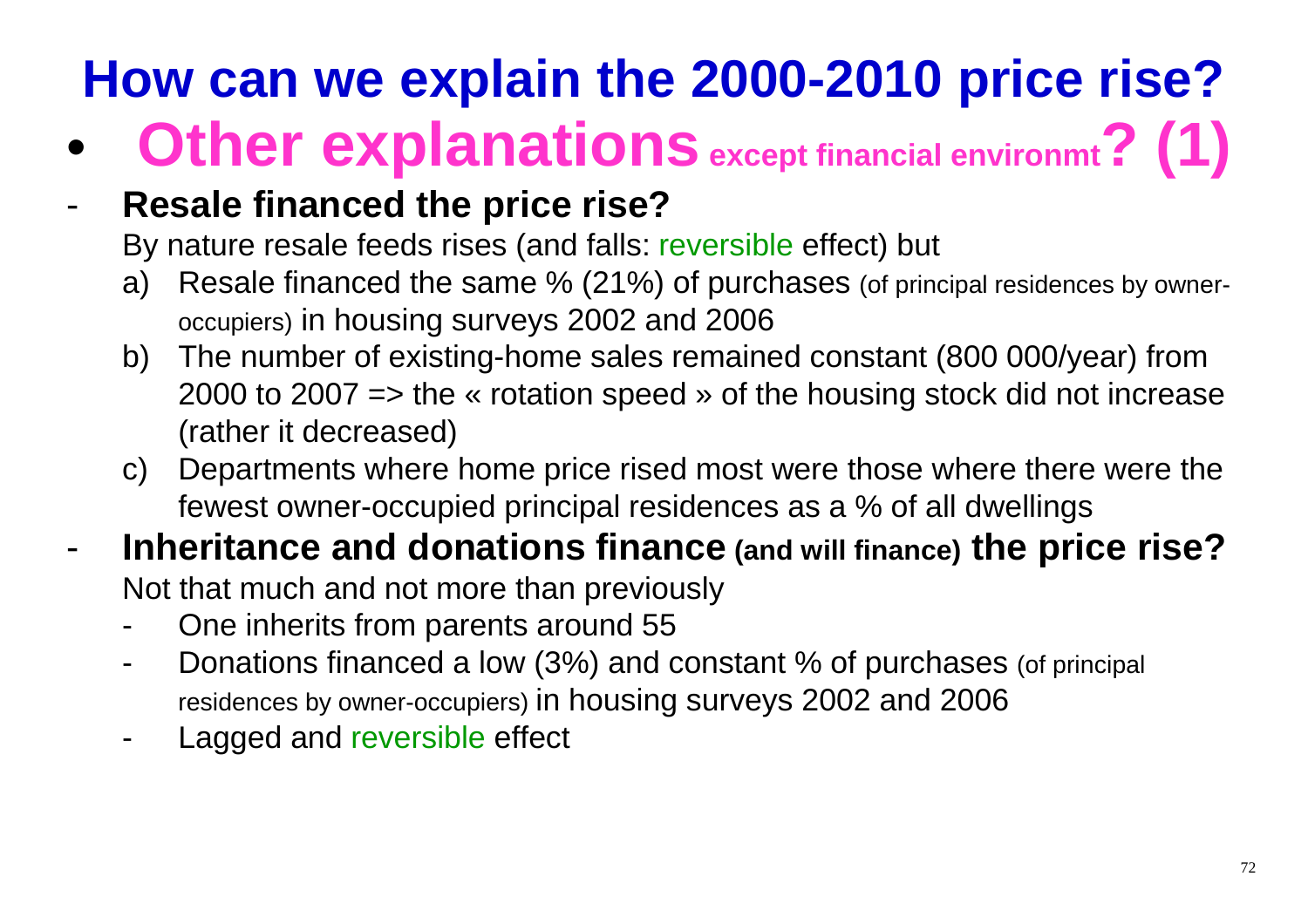- $\bullet$ **Others explanationsexcept financial envirnt? (2)**
- - **The price rise since 2000 results from land price rise and scarcity? No**
	- **Land price**
	- The market price of constructible land is determined by the price of existing dwellings in its neighborhood => the rise in home prices caused the rise in land prices, not the reverse.
	- -The average price of land used for building individual houses did not grow faster than the average price of existing homes, whereas the construction cost index grew much slower.

#### **Land « scarcity »**

- The elasticity of housing price with respect to housing supply being around --1 or -2, an increase in the supply of constructible land parcels (by regulatorychanges or by sellers'decision to sell) decreases housing prices only slightly.
- -When, from 2004, construction grew from 300 000 to more than 400 000 per year, finding land was not a problem.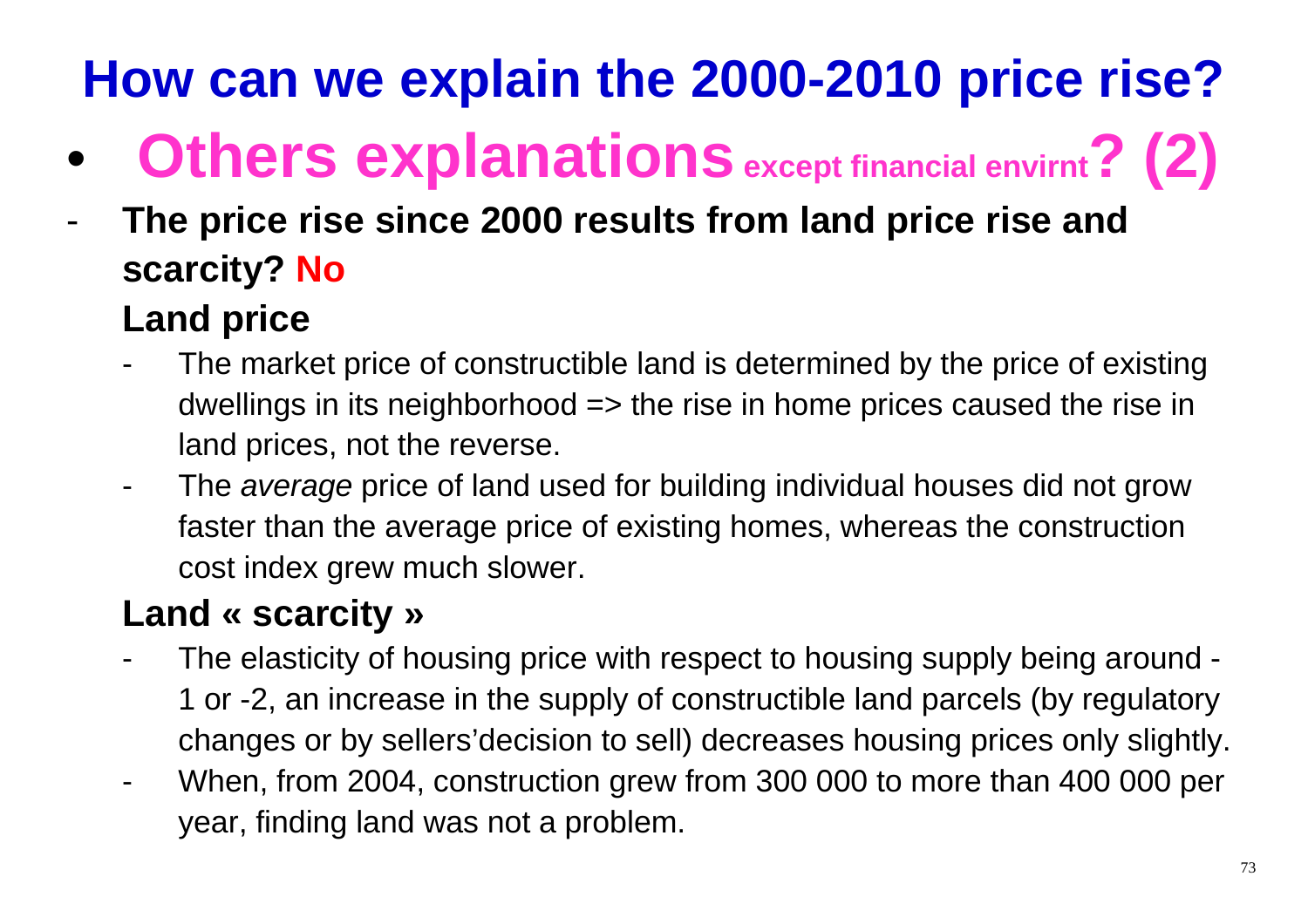- $\bullet$ **Other explanationsexcept financial environmt? (3)**
- - **The price rise is just a continuation of the increase in theweight of housing expense as in households' budgets experienced since 1965? No** since the increase in housing expenses from1965 to 2000 took place while the house price index was constant relative to households' income: it resulted from an increase in the quality of housing, without any equivalent in the 2000-2010 period.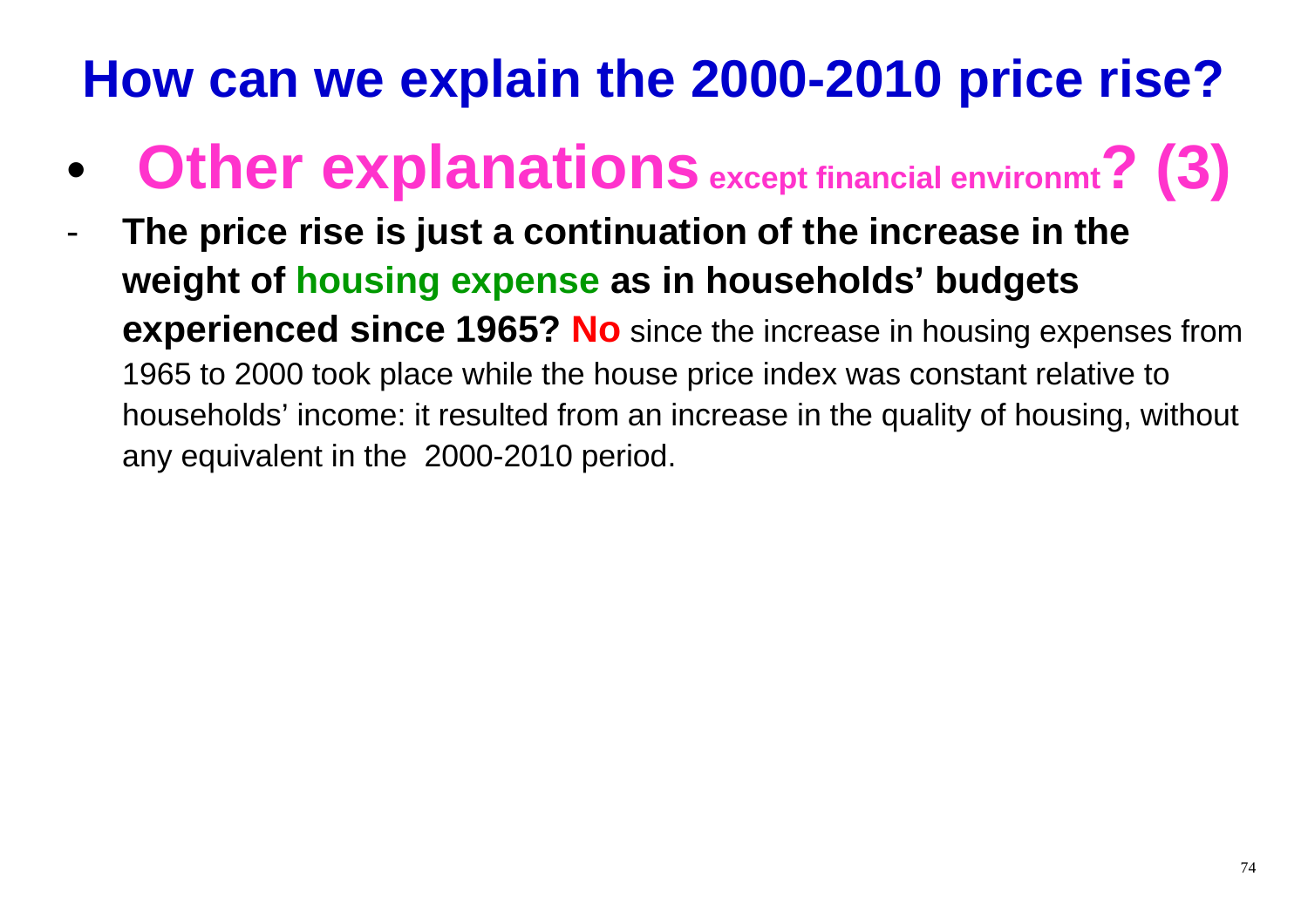### • **Financial environment?**

## **A. Housing as an investment: arbitrage against**

#### **other assets(risk X expected return)**

•**« Rational » investors value housing as a rent-indexed perpetual bond** (Rnetinitial~r-i+k-a where r= interest rate, i = expected inflation, k= risk premium, a= expected growth rate of rent, net of expenses and inflation)

•**In 2010 interest rates were low (relative to their trend level) => could justify housing prices in spite of low rental returns…: housing investment was competitive with respect to bonds, which probided low expected returns too**(but isn't it risky to finance an indexed perpetual bond by a 25 year bond?)

•**…but stocks were low (relative to their trend level) and their expected return was high in the long term**

•**Certainly many households don't arbitrage housing against stocks in any way**

• but only « myopia » <sub>(after the 2000 stock krach)</sub> can explain that the others didn't move to stocks.<br>———————————————————— •**Parallel with 1930-1935**

#### **=> The 2000- 2010 home price rise can be explained by arbitrage only if one assumes deciders' «myopia »**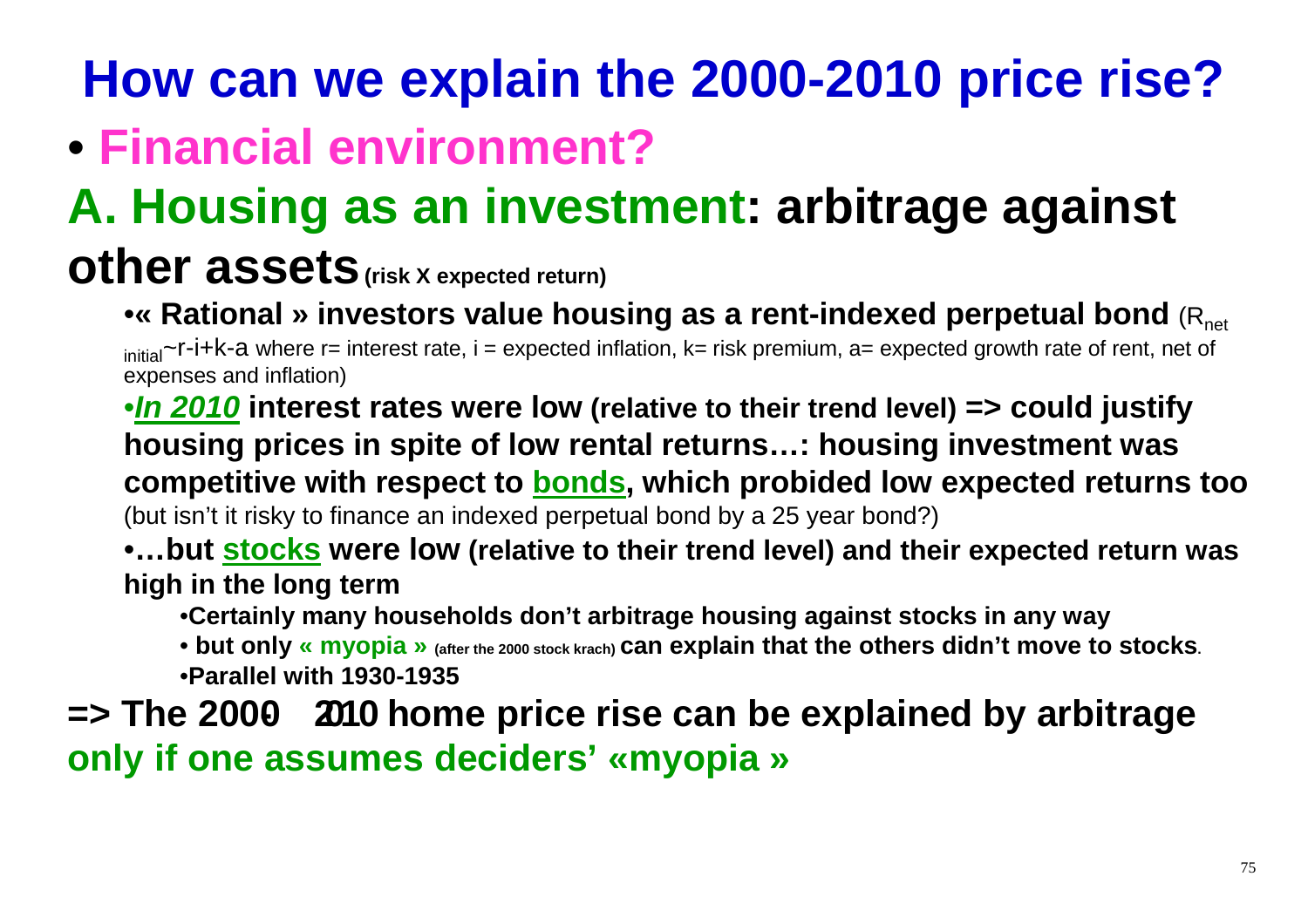### • **Financial environment?**

### **B. Housing as principal residence (=majority) : what can one buy for a given monthly payment?**

- •**Lower interest rates impact owner-occupiers less than investors (15-20 year mortgage less sensitive than perpetual bond to interest rate)**
- •**Longer mortgage length**
	- •**In the short term: to be relativised (increased the amount purchased by 12% to 15% everything else being equal),**
	- •**In the long term: repayment takes longer (=> from which budget will households take the cash?)**

•**Downpayment as a % of price has decreased from 2000 to 2006** (consequence of increase in indebtness allowed by longer mortgages and lower interest rates)

•**Other conditions** have fluctuated as they have since 1965 – may have contributed moderately to the price rise

 •**Conclusion: for owner-occupyers, lower (net) interest rates relative to the 1965-2000 reference (3.6%) have not compensated the price increase, eventaking into account longer mortgages**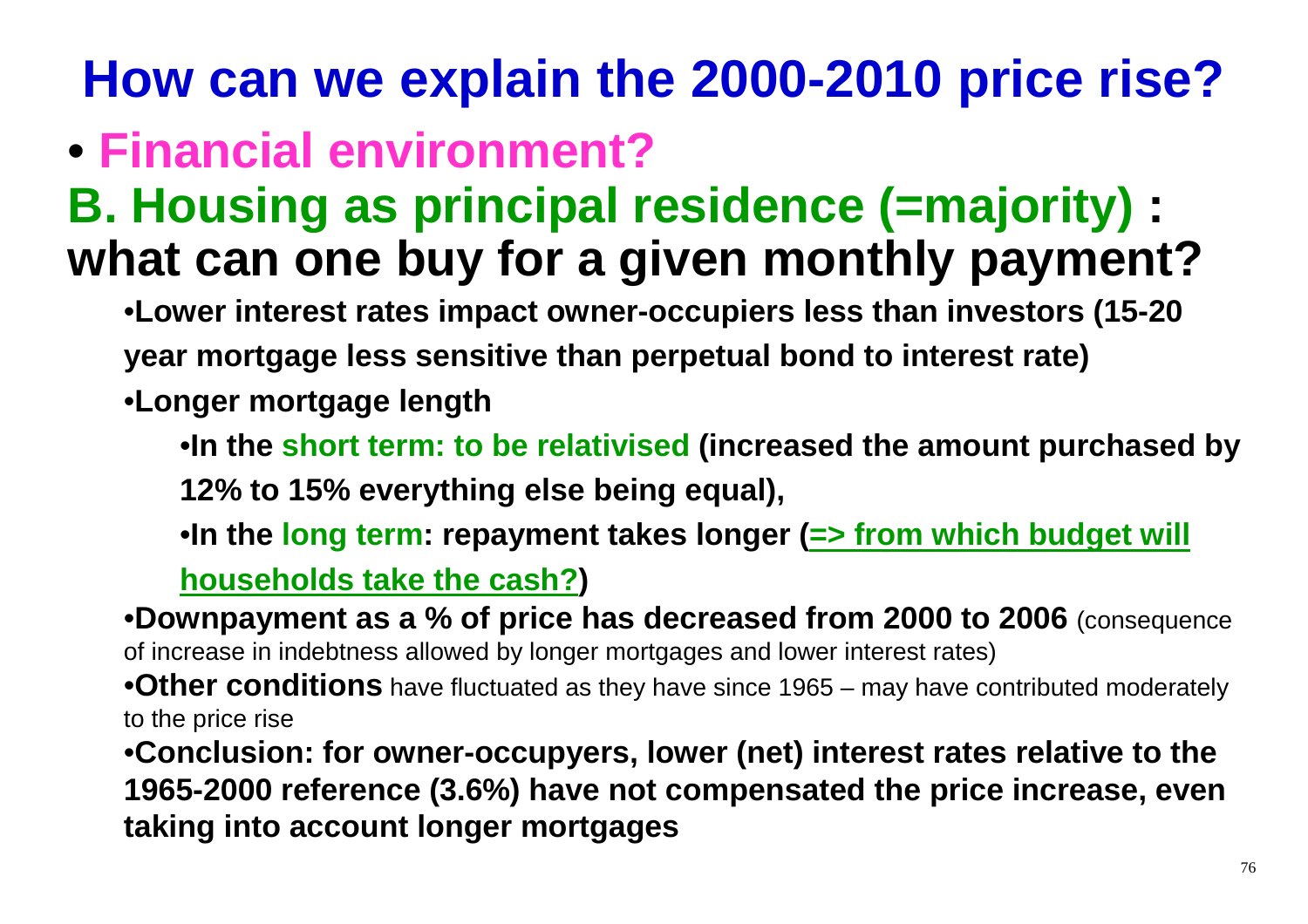### **To summarize:**

• **Mortgage conditions** (rate + length) **favored some price increase,**

## • **+ deciders' « myopia » (mainly investors)**

These factors impact rental investment more than purchases by owner occupiers=> explains that since 2000, prices have been growing faster•for apartments (3/4 rented) than for individual houses (3/4 owner-occupied)

•In departments with lower % of owner-occupied principal residences

**The same factors seem to have caused the rebound in home prices in 2009-2010:**

**- Additional fall in 'real' interest rates (not sustainable)**

-**Deciders' « myopia », even more so after the 2nd stock crash (2008 after 2000) (reversible)**

-**Higher rebound in larger urban areas (where more rented dwellings)** 

-**Difference 2008-2010 France – UK - USA:** 

-**Few housing investors <sup>+</sup> « subprimes » and repossessions in the USA** 

-**Fewer investors + (adjustable!) interest rates fell by more in the UK,**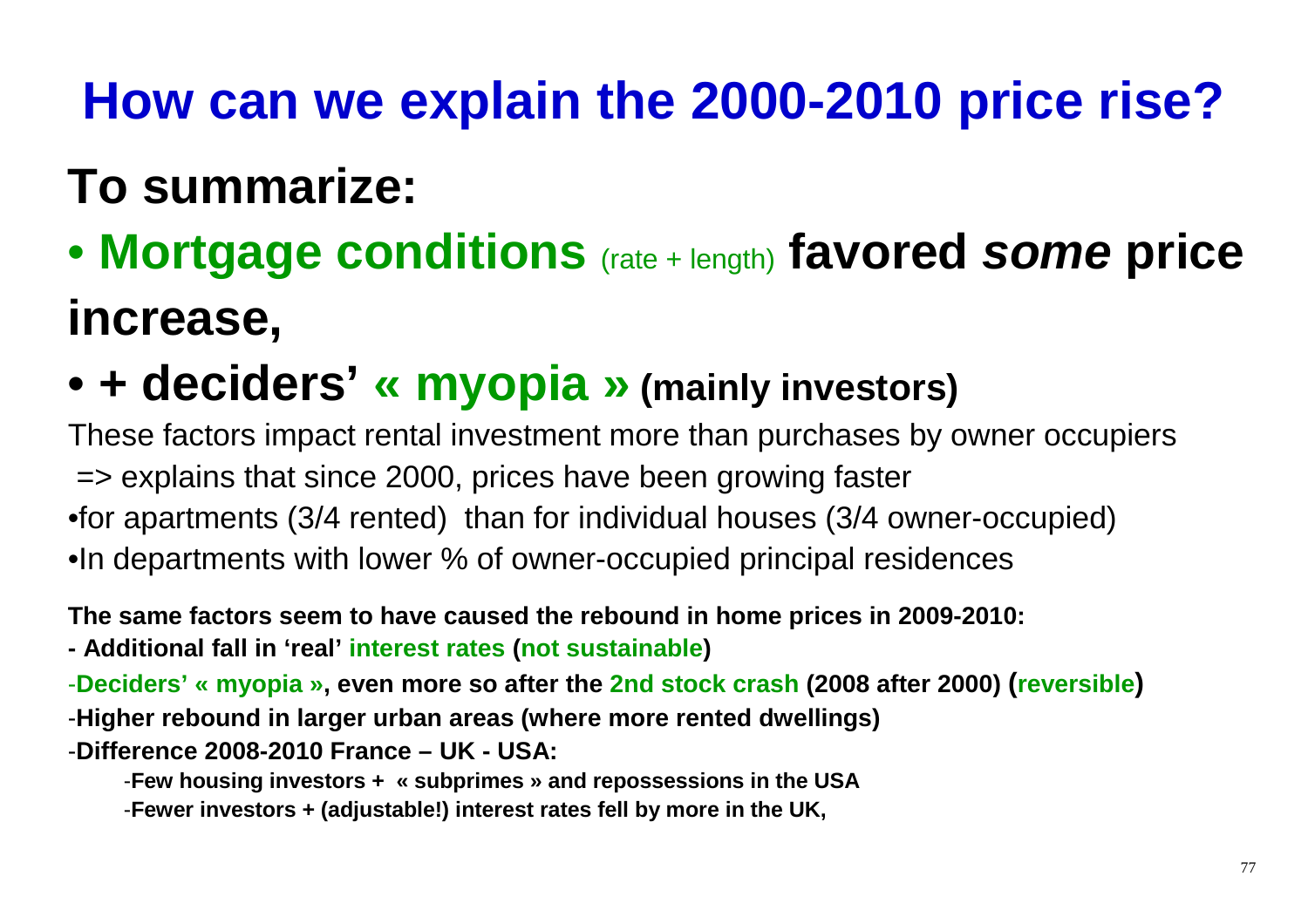

- **1. Home prices in France, a Historical perspective**
- **2. Comparison with Other Assets**
- **3. Several Important Properties of Home Prices**
- **4. How can we Explain the 2000-2010 Price Rise?**
- **5. Home Price Prospective**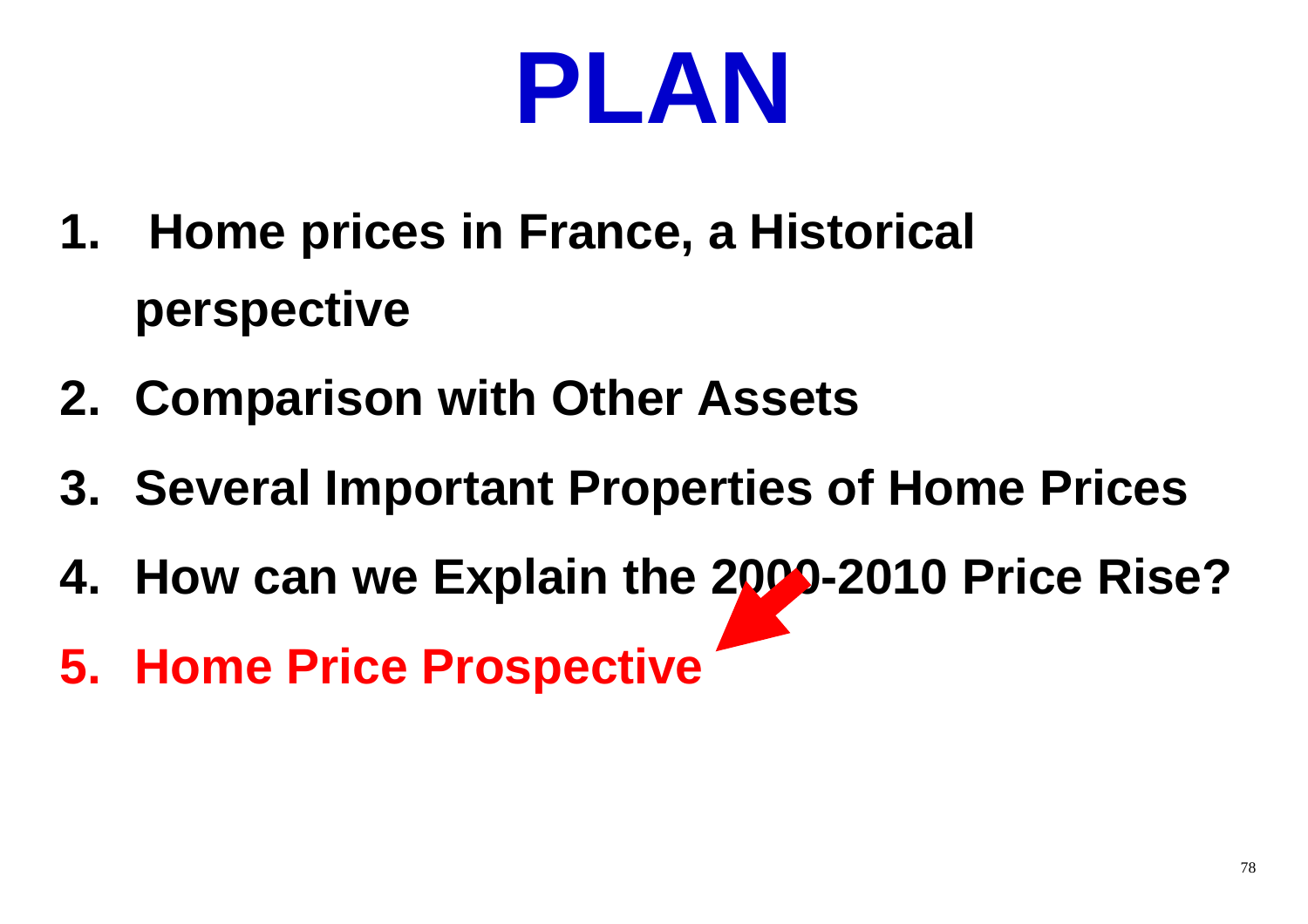

79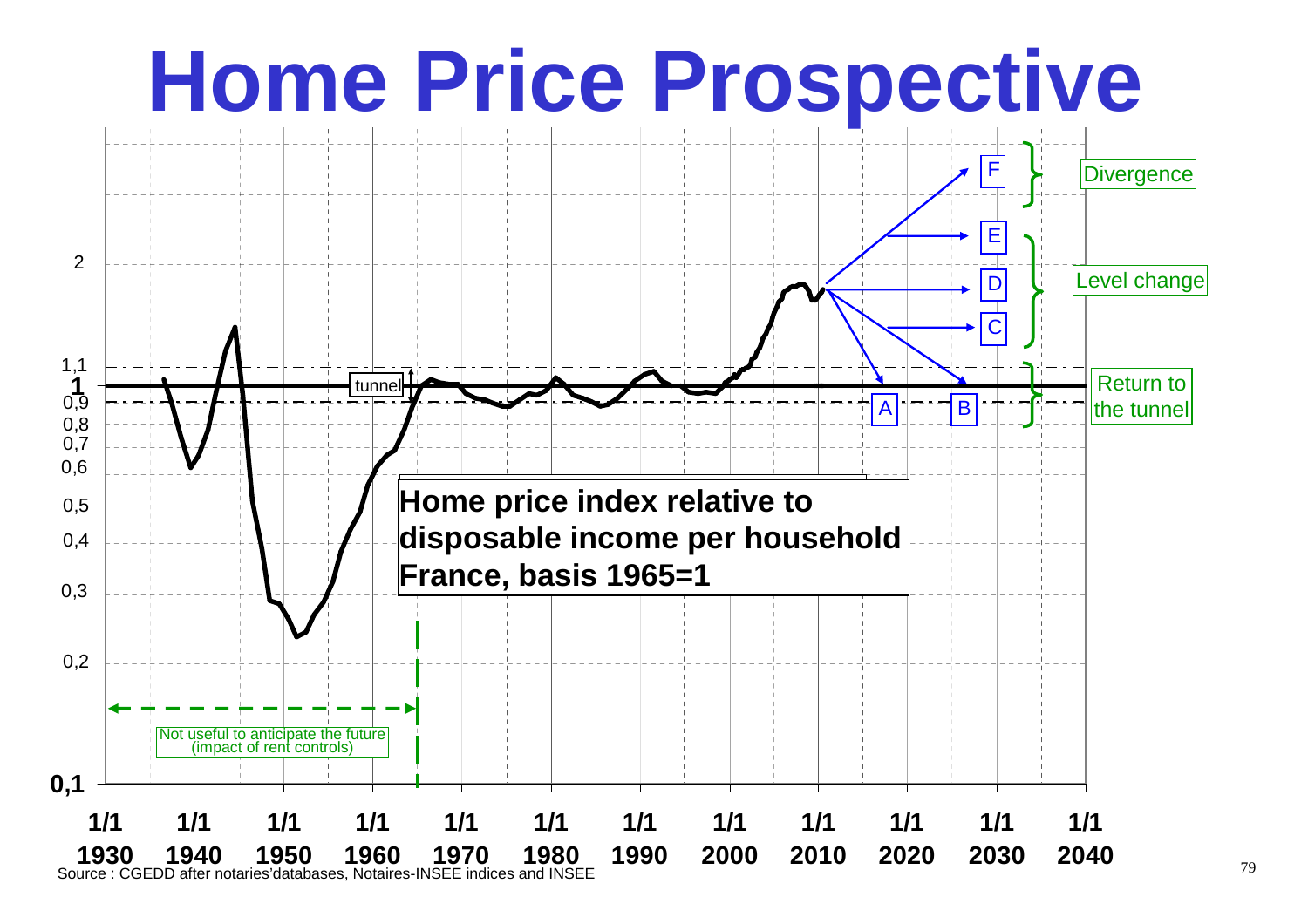# **Scenario F (divergence) looks unlikely**

- **Rental returns can't decrease indefinitely**
- **=> after a certain while, rents would be disproportionaterelative to households' incomes**
- **=> Scénario F is unlikely**
- • **=> the home price index will probably resume a progression parallel to income per household**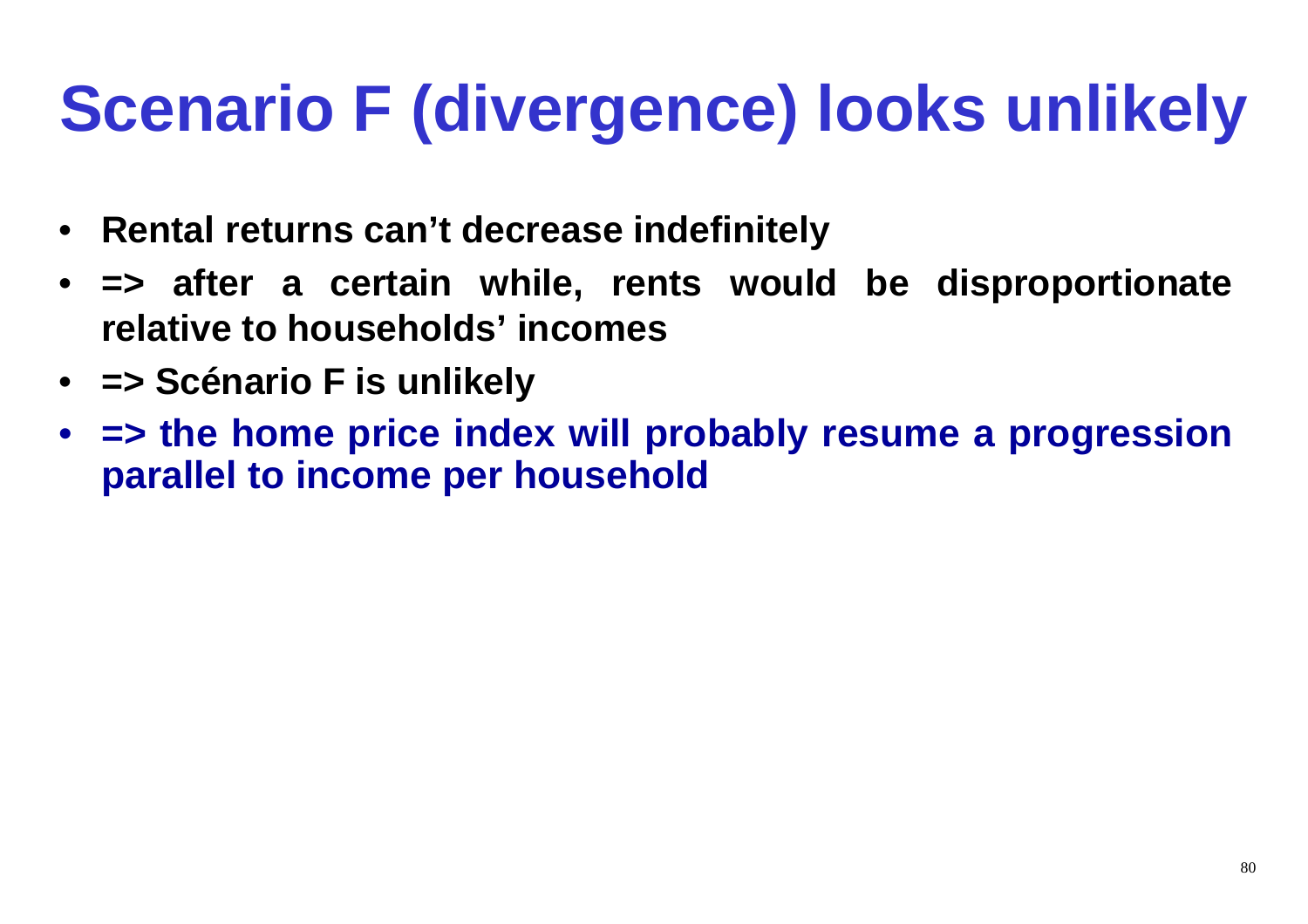### **Will the « tunnel » change level? (= scenarios C, D et E)**

**Does the 2000-2010 price rise signal permanent « level change » resulting from irreversible phenomena?**

- **Will the causes of the 2000-2010 price rise have a permanent impact?**
	- –**Explanations by « supply / demand »: have been rejected**
	- –**Explanations by inflationary impact of subsidies: have been rejected**
	- – **Other explanations other than financial environment: have been rejected(or are reversible)**
	- and the state of the **Remains: financial environment and deciders' « myopia »**
- •**New phenomenon: level of public debt**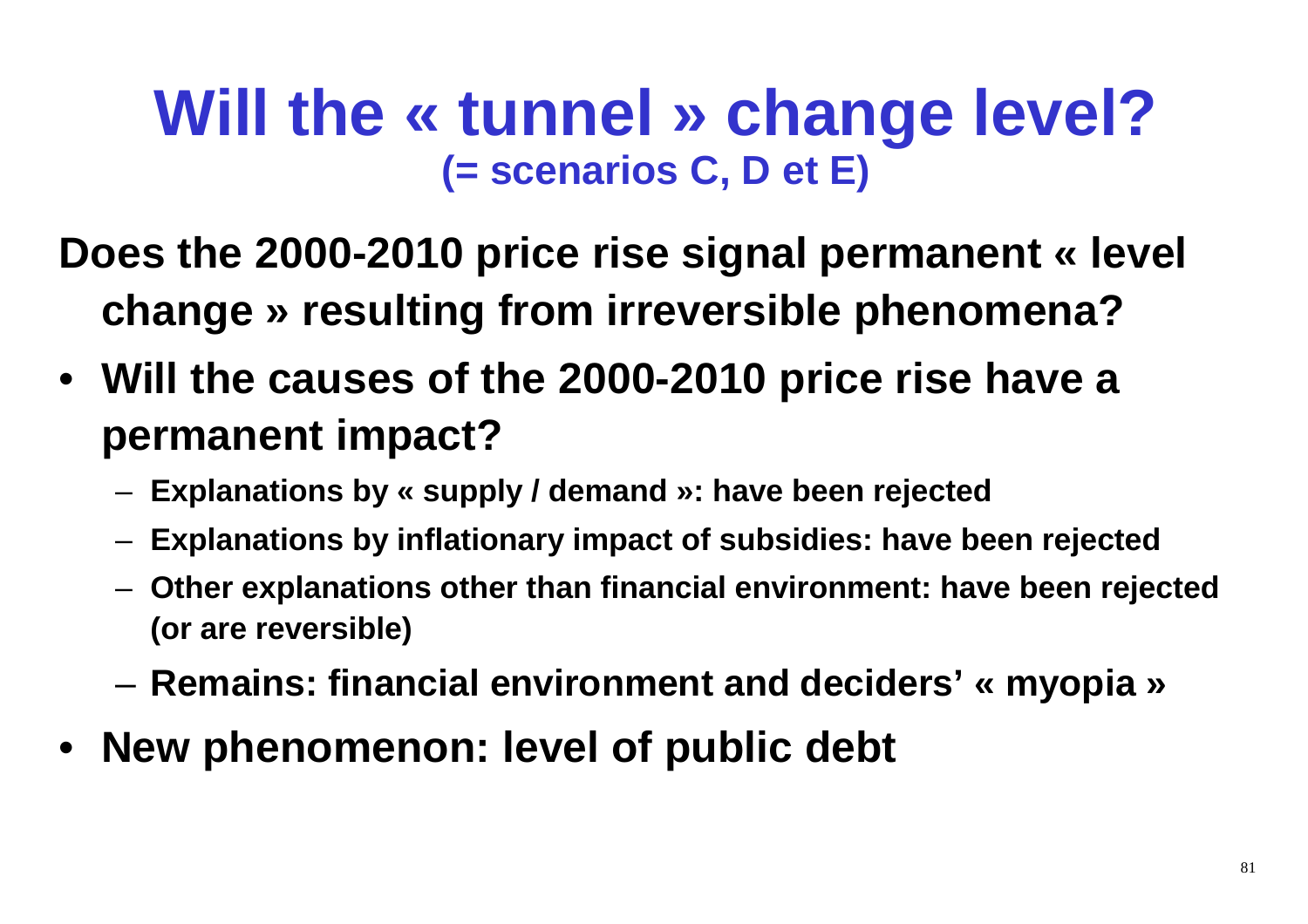## **Financial environment: A. Housing as an investment**

- •Interest rates will revert to the trend level  $=$  3% plus inflation
- •Risk - return couples will revert to their trend levels for other investments
- •Arbitrage => idem for housing investment: total return will revert to its trend
- $\bullet$ « Level » => housing investment's capital gains will be at its trend level
- **=> Rental return L/P** (total return minus capital gains) **will revert to its trend level (net ~ 3,5%) Rents L should not grow faster than income per household:**
	- Have grown at the same pace up to now
	- Low elasticity / supply and demand
	- $\bullet\,$  Tenants can not pay much more than they do as a % of their income
	- Tenants' income grows slower than average households' income
- **=> Housing price P should revert to its past trend level relative to income per household**
- $\bullet$ In addition deciders' « myopia » (the impact of which is temporary and reversible by nature) with respect to stocks will end and invert its impact at some point
- **=> « Return to the tunnel »**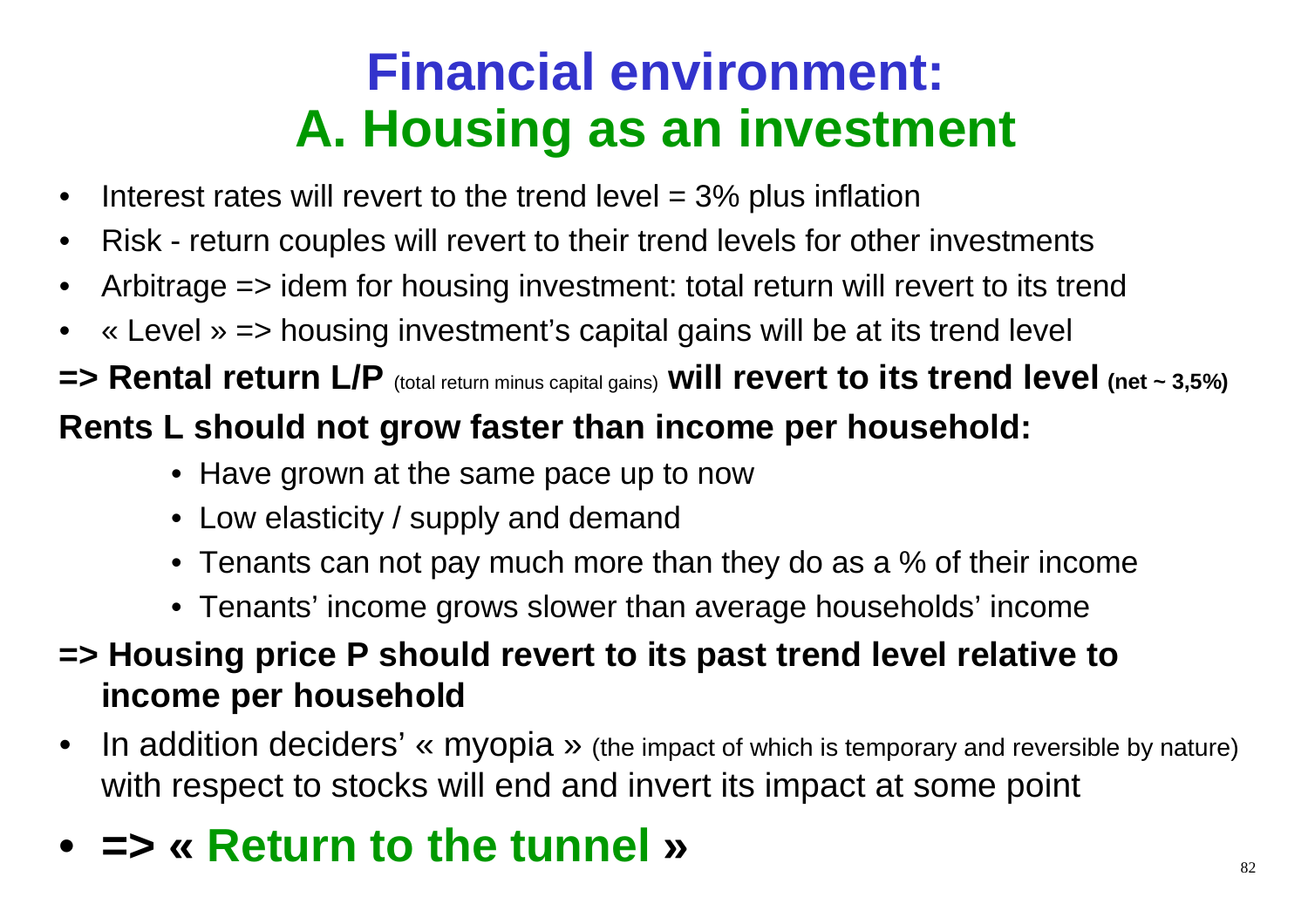## **Financial environmentB. Housing as principal residence**

- $\bullet$ **Interest rates** will revert to the trend level = 3% plus inflation
- • **Mortgage length**
	- $-$  In the long terr In the long term,
		- Reverse effect of additional monthly payments on the amount of further purchases [where will people find the cash? Lower housing purchases?<br>Lower ather housing expenses? Lower ather expenses (ears vesstions) Lower other housing expenses? Lower other expenses (cars, vacations, etc.)?]
		- Part of the increase in average price will be an increase in quality (cf.<br>martgage lengthening of 1065,1075) sufficition reduces the impact on mortgage lengthening of 1965-1975) => further reduces the impact on thehouse price index
		- In the USA, mortgage lengthening in the (21 years in 1963, 27 years in 1980) has not coincided with a « level change » (rather the opposite)
- •**Other:** no reason not to assume past constants will change + reversibility in some cases

#### **=> No cause for a significant level change in the long run.**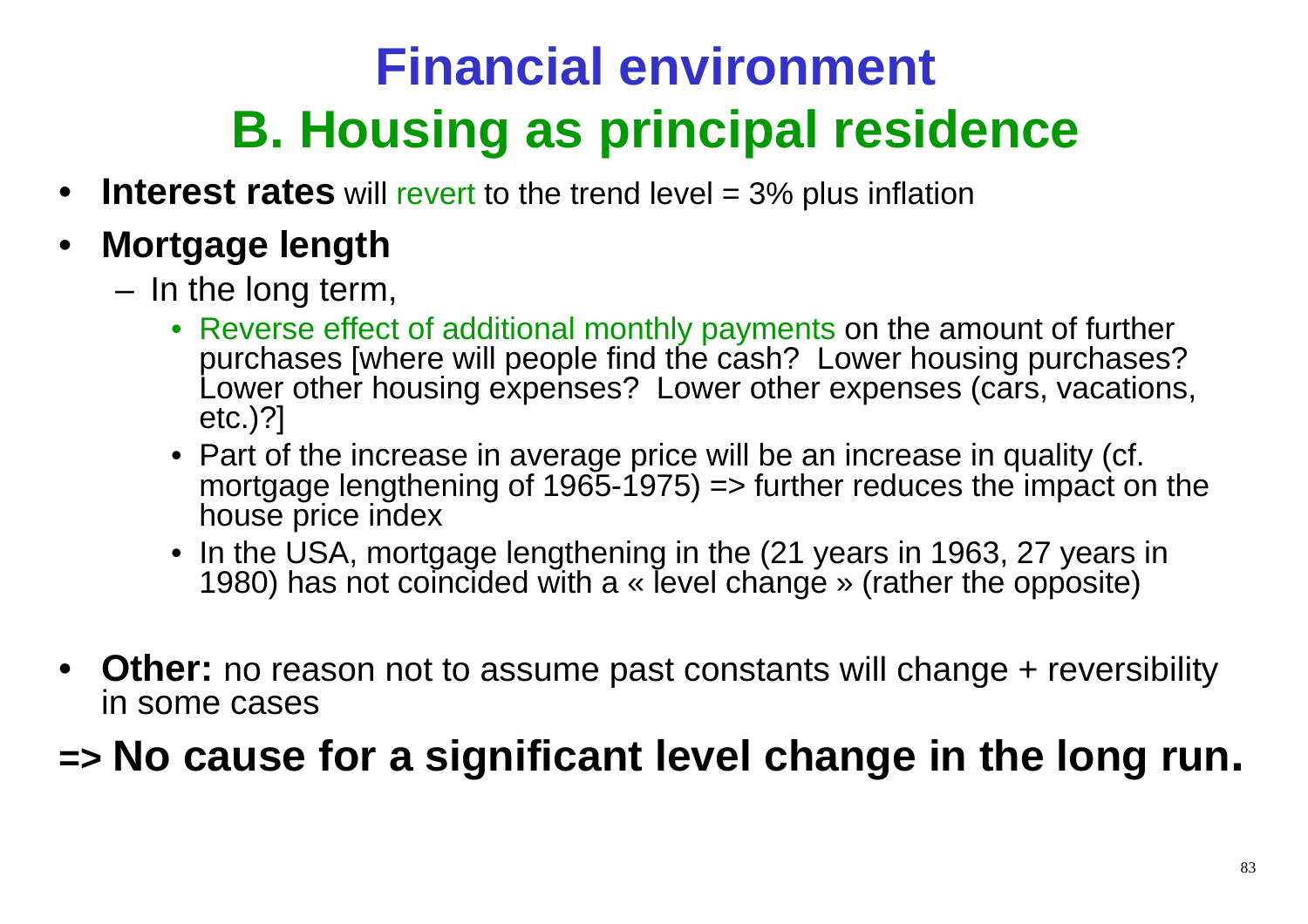## **Government deleveraging**

#### **Will impact in some way households' housing purchases**

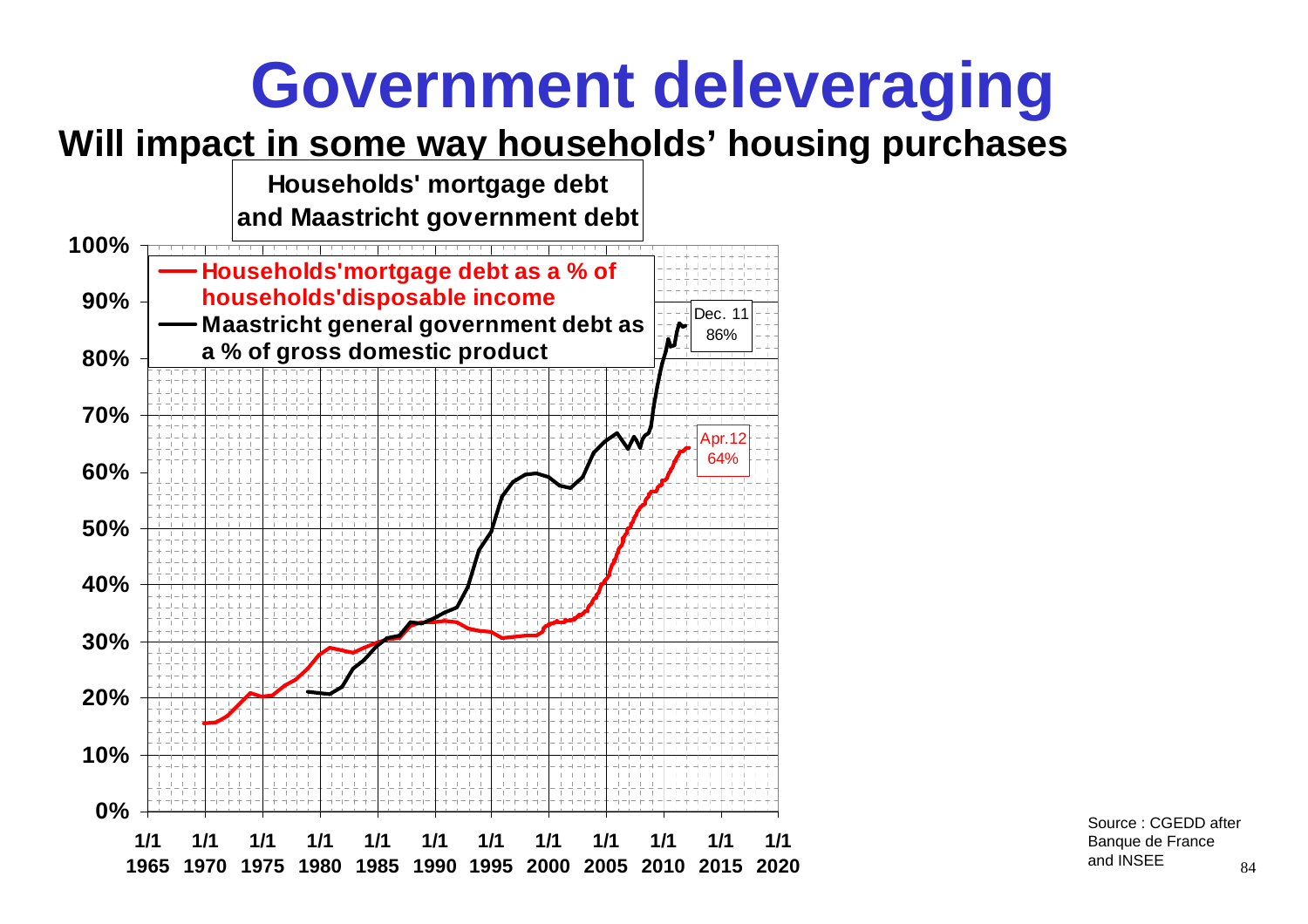#### **As a conclusion: a « level change » looks unlikely**

- •**Rejection of explanations by « supply-demand»**
- •**Rejection of explanations by subsidies and misc.**
- **Reversion to « trend » interest rates (3% plus inflation)**
- **For the investor: stability of the risk/return hierarchy of the various investments** (return to rental returns of years prior to 2000) **and end of « myopia »**
- **For the owner-occupier: reverse impact of mortgage lengthening**
- **Government deleveraging**
- ⇒ **a« level change », if any, should be small: we reject scenarios C, D andE**
- ⇒ **Remain: scenarios A and B: « return to the tunnel »**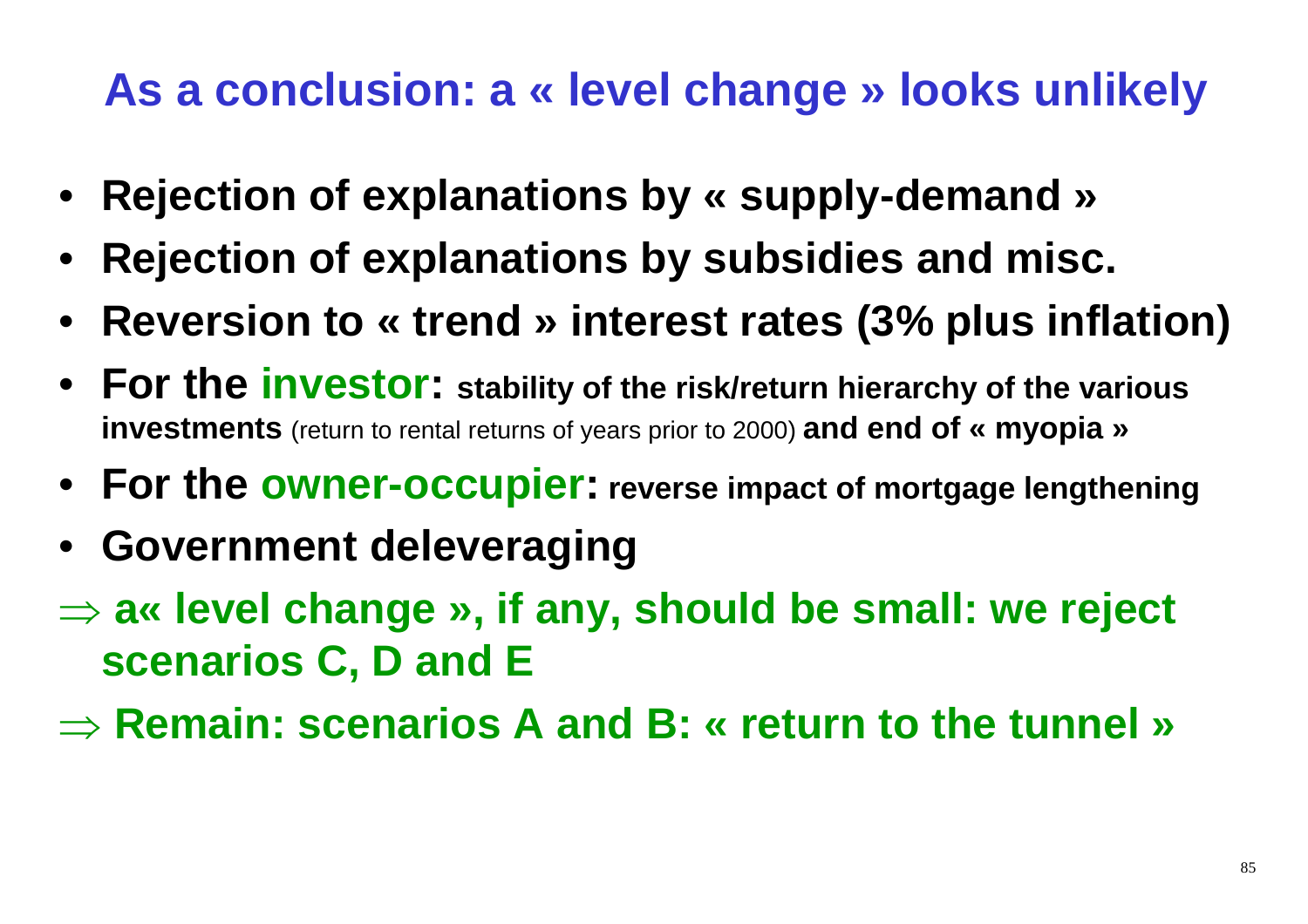# **How fast shall we revert to the tunnel?**

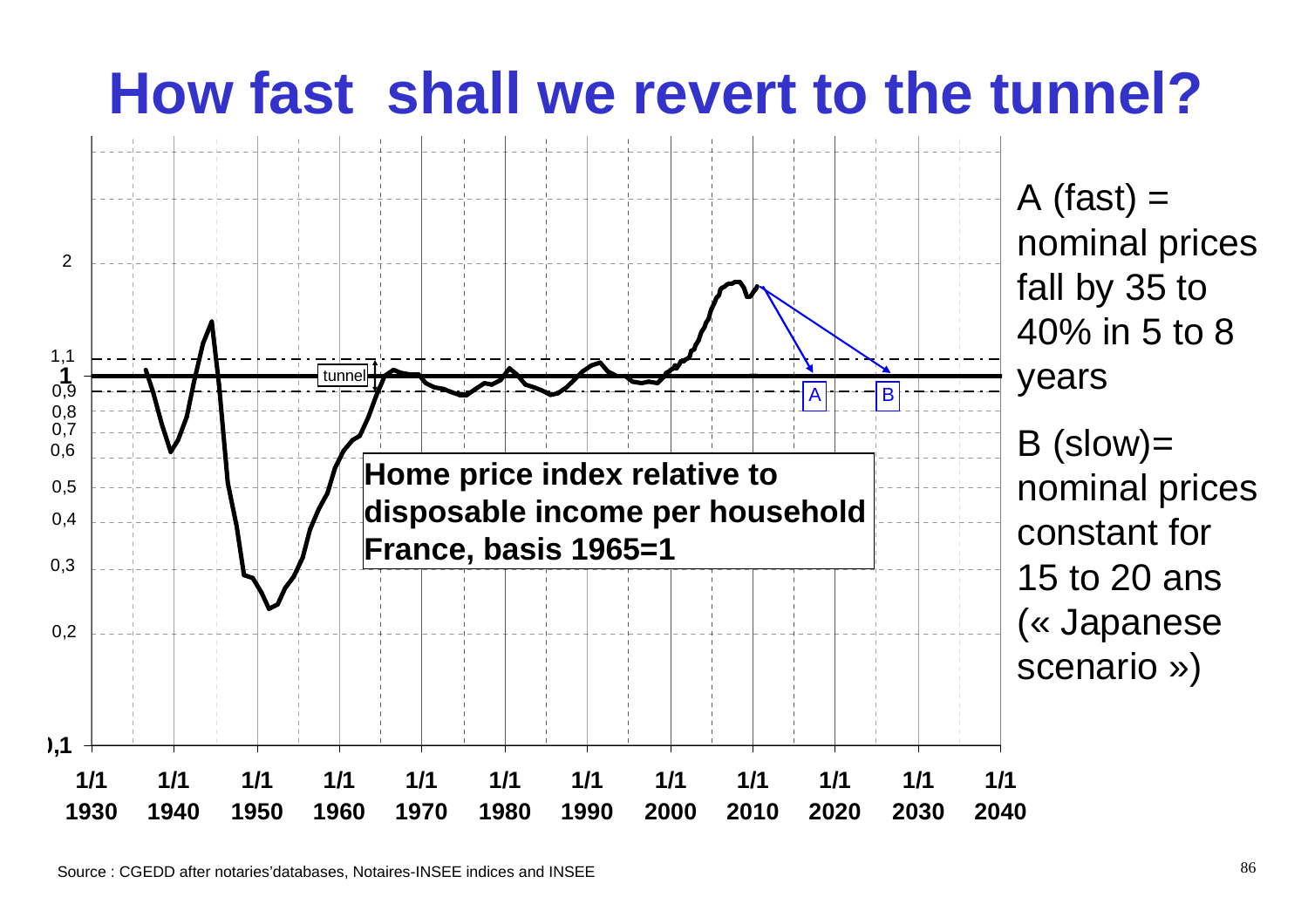# **How fast shall we revert to the tunnel?**

•**Based on years 1965-2000, scenario A (fast) est likelier than scenario B (slow) which may not be excluded nevertheless**

•**Low interest rates lessen the likelihood of scenario <sup>A</sup> until deciders' « myopia » reverses its effect**

•**Local scenarios may differ** (depending on the 2000-2010 change in home price and on the past and prospective change in income, unemployment,

population, number of dwellings, % of secondary residences, etc.)